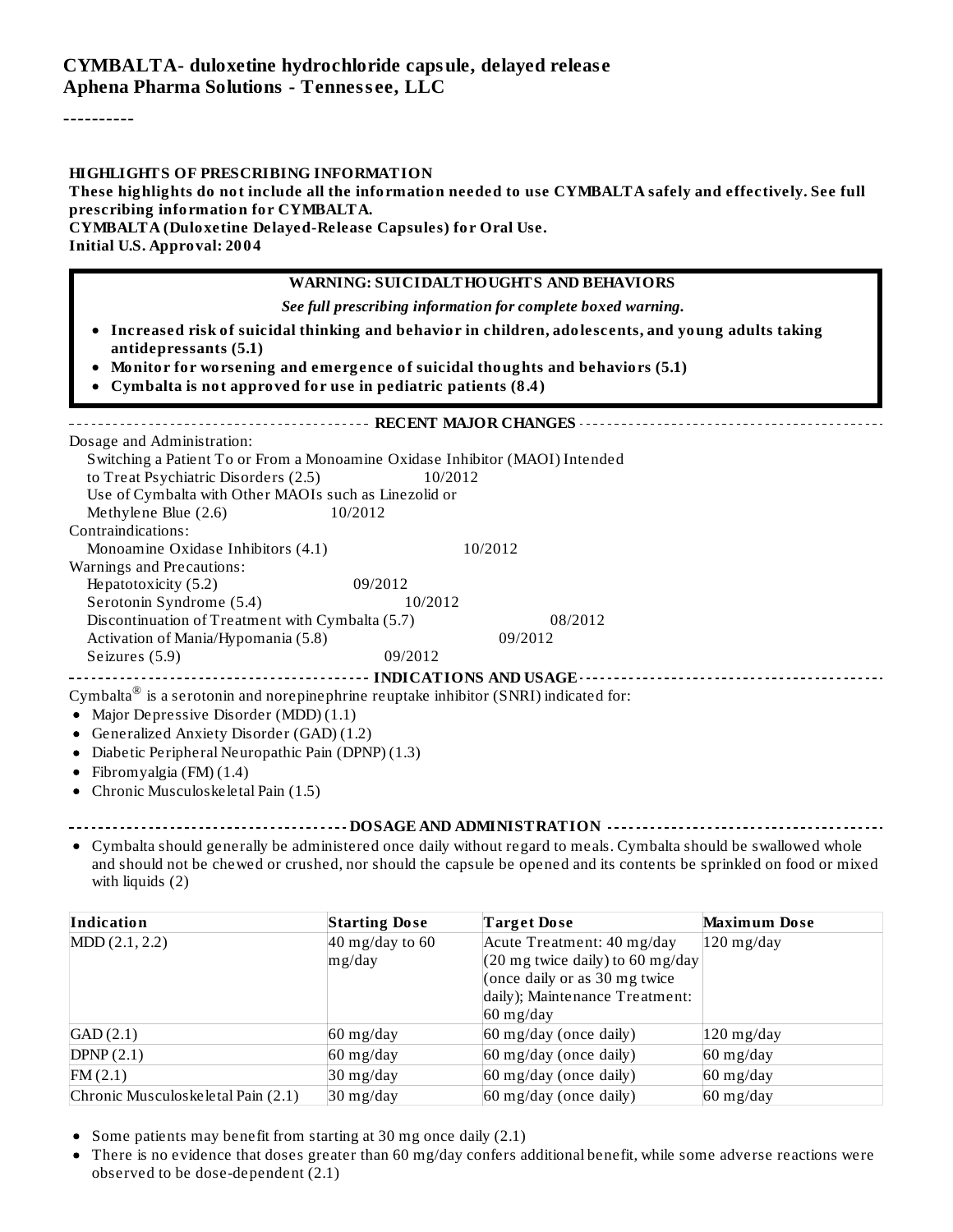Discontinuing Cymbalta: A gradual dose reduction is recommended to avoid discontinuation symptoms (2.4, 5.7)

#### **DOSAGE FORMS AND STRENGTHS**

20 mg, 30 mg, and 60 mg capsules (3)

#### **CONTRAINDICATIONS**

- Serotonin Syndrome and MAOIs: Do not use MAOIs intended to treat psychiatric disorders with Cymbalta or within 5 days of stopping treatment with Cymbalta. Do not use Cymbalta within 14 days of stopping an MAOI intended to treat psychiatric disorders. In addition, do not start Cymbalta in a patient who is being treated with linezolid or intravenous methylene blue (4.1)
- Use in patients with uncontrolled narrow-angle glaucoma (4.2)

#### **WARNINGS AND PRECAUTIONS**

- Suicidality: Monitor for clinical worsening and suicide risk  $(5.1)$
- Hepatotoxicity: Hepatic failure, sometimes fatal, has been reported in patients treated with Cymbalta. Cymbalta should be discontinued in patients who develop jaundice or other evidence of clinically significant liver dysfunction and should not be resumed unless another cause can be established. Cymbalta should not be prescribed to patients with substantial alcohol use or evidence of chronic liver disease (5.2)
- Orthostatic Hypotension and Syncope: Cases have been reported with duloxetine therapy (5.3)
- Serotonin Syndrome: Serotonin syndrome has been reported with SSRIs and SNRIs, including with Cymbalta, both when taken alone, but especially when co-administered with other serotonergic agents (including triptans, tricyclic antidepressants, fentanyl, lithium, tramadol, tryptophan, buspirone and St. John's Wort). If such symptoms occur, discontinue Cymbalta and initiate supportive treatment. If concomitant use of Cymbalta with other serotonergic drugs is clinically warranted, patients should be made aware of a potential increased risk for serotonin syndrome, particularly during treatment initiation and dose increases (5.4)
- Abnormal Bleeding: Cymbalta may increase the risk of bleeding events. Patients should be cautioned about the risk of bleeding associated with the concomitant use of duloxetine and NSAIDs, aspirin, or other drugs that affect coagulation (5.5, 7.4)
- Severe Skin Reactions: Severe skin reactions, including erythema multiforme and Stevens-Johnson Syndrome (SJS),  $\bullet$ can occur with Cymbalta. Cymbalta should be discontinued at the first appearance of blisters, peeling rash, mucosal erosions, or any other sign of hypersensitivity if no other etiology can be identified. (5.6)
- Discontinuation: May result in symptoms, including dizziness, headache, nausea, diarrhea, paresthesia, irritability,  $\bullet$ vomiting, insomnia, anxiety, hyperhidrosis, and fatigue (5.7)
- Activation of mania or hypomania has occurred (5.8)
- Seizures: Prescribe with care in patients with a history of seizure disorder (5.9)
- Blood Pressure: Monitor blood pressure prior to initiating treatment and periodically throughout treatment (5.10)  $\bullet$
- $\bullet$ Inhibitors of CYP1A2 or Thioridazine: Should not administer with Cymbalta (5.11)
- Hyponatremia: Cases of hyponatremia have been reported (5.12)  $\bullet$
- Hepatic Insufficiency and Severe Renal Impairment: Should ordinarily not be administered to these patients (5.13)
- Controlled Narrow-Angle Glaucoma: Use cautiously in these patients (5.13)  $\bullet$
- Glucose Control in Diabetes: In diabetic peripheral neuropathic pain patients, small increases in fasting blood glucose,  $\bullet$ and  $HbA_{1c}$  have been observed (5.13)
- Conditions that Slow Gastric Emptying: Use cautiously in these patients (5.13)
- Urinary Hesitation and Retention (5.14)  $\bullet$

#### **ADVERSE REACTIONS**

Most common adverse reactions (≥5% and at least twice the incidence of placebo patients): nausea, dry mouth, somnolence, constipation, decreased appetite, and hyperhidrosis (6.3).

#### **To report SUSPECTED ADVERSE REACTIONS, contact Eli Lilly and Company at 1-800-LillyRx (1-800-545- 5979) or FDA at 1-800-FDA-1088 or www.fda.gov/medwatch.**

- **DRUG INTERACTIONS**
- Potent inhibitors of CYP1A2 should be avoided (7.1).
- Potent inhibitors of CYP2D6 may increase duloxetine concentrations (7.2).
- Duloxetine is a moderate inhibitor of CYP2D6 (7.9).
- **USE IN SPECIFIC POPULATIONS**
- Pregnancy and Nursing Mothers: Use only if the potential benefit justifies the potential risk to the fetus or child (2.3, 8.1, 8.3).

#### **See 17 for PATIENT COUNSELING INFORMATION and Medication Guide.**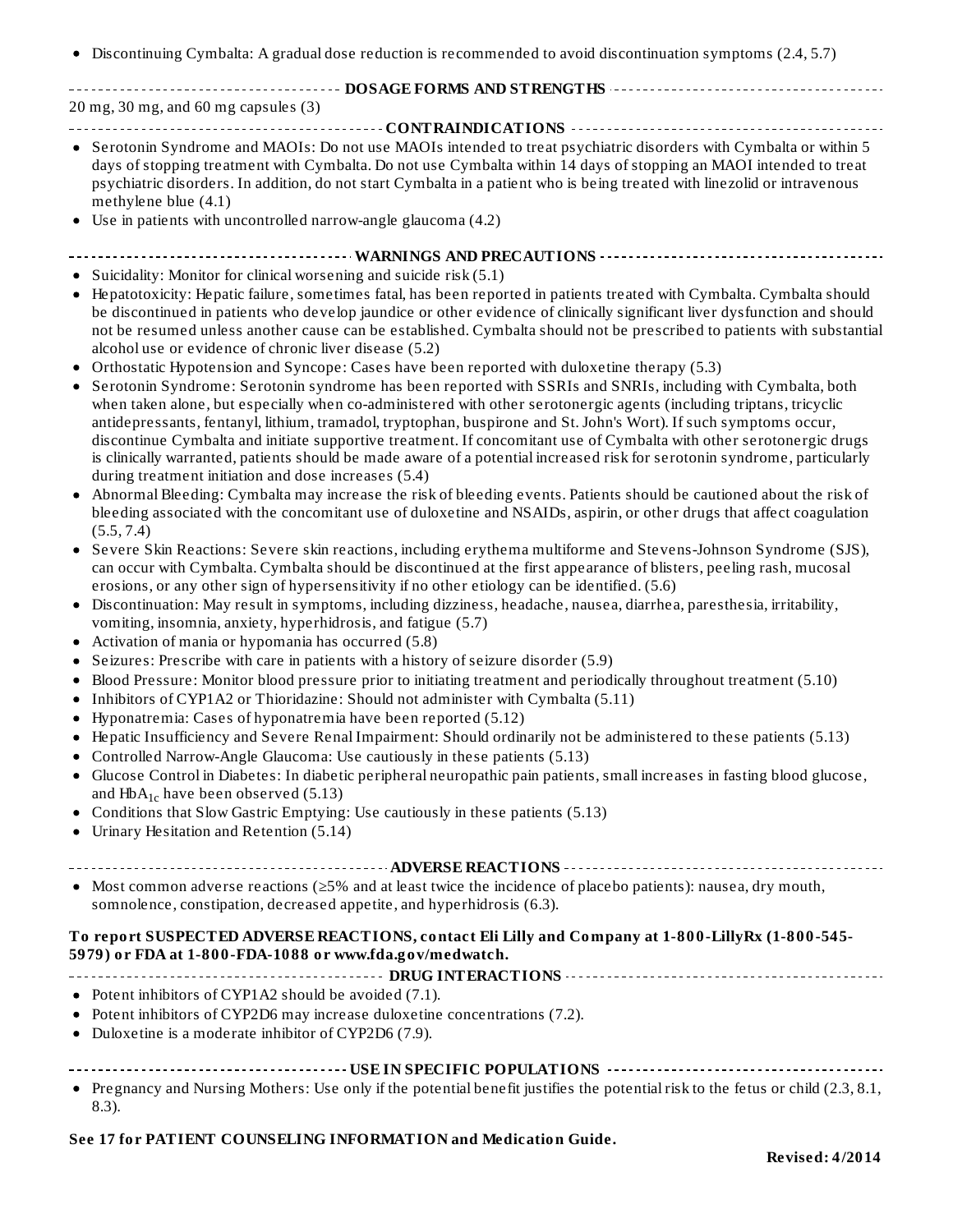#### **FULL PRESCRIBING INFORMATION: CONTENTS\* WARNING: SUICIDAL THOUGHTS AND BEHAVIORS 1 INDICATIONS AND USAGE**

1.1 Major Depressive Disorder

- 1.2 Generalized Anxiety Disorder
- 1.3 Diabetic Peripheral Neuropathic Pain
- 1.4 Fibromyalgia
- 1.5 Chronic Musculoskeletal Pain

#### **2 DOSAGE AND ADMINISTRATION**

#### 2.1 Initial Treatment

2.2 Maintenance/Continuation/Extended Treatment

2.3 Dosing in Special Populations

2.4 Discontinuing Cymbalta

2.5 Switching a Patient To or From a Monoamine Oxidase Inhibitor (MAOI) Intended to Treat Psychiatric Disorders

2.6 Use of Cymbalta with Other MAOIs such as Linezolid or Methylene Blue

#### **3 DOSAGE FORMS AND STRENGTHS**

#### **4 CONTRAINDICATIONS**

4.1 Monoamine Oxidase Inhibitors (MAOIs)

4.2 Uncontrolled Narrow-Angle Glaucoma

#### **5 WARNINGS AND PRECAUTIONS**

5.1 Suicidal Thoughts and Behaviors in Adolescents and Young Adults

- 5.2 Hepatotoxicity
- 5.3 Orthostatic Hypotension and Syncope
- 5.4 Serotonin Syndrome
- 5.5 Abnormal Bleeding
- 5.6 Severe Skin Reactions
- 5.7 Discontinuation of Treatment with Cymbalta
- 5.8 Activation of Mania/Hypomania

5.9 Seizures

- 5.10 Effect on Blood Pressure
- 5.11 Clinically Important Drug Interactions
- 5.12 Hyponatremia
- 5.13 Use in Patients with Concomitant Illness
- 5.14 Urinary Hesitation and Retention
- 5.15 Laboratory Tests

#### **6 ADVERSE REACTIONS**

6.1 Clinical Trial Data Sources

6.2 Adverse Reactions Reported as Reasons for Discontinuation of Treatment in Placebo-Controlled Trials

6.3 Most Common Adverse Reactions

6.4 Adverse Reactions Occurring at an Incidence of 5% or More Among Duloxetine-Treated Patients in Placebo-Controlled Trials

6.5 Adverse Reactions Occurring at an Incidence of 2% or More Among Duloxetine-Treated Patients in Placebo-Controlled Trials

6.6 Effects on Male and Female Sexual Function

- 6.7 Vital Sign Changes
- 6.8 Weight Changes
- 6.9 Laboratory Changes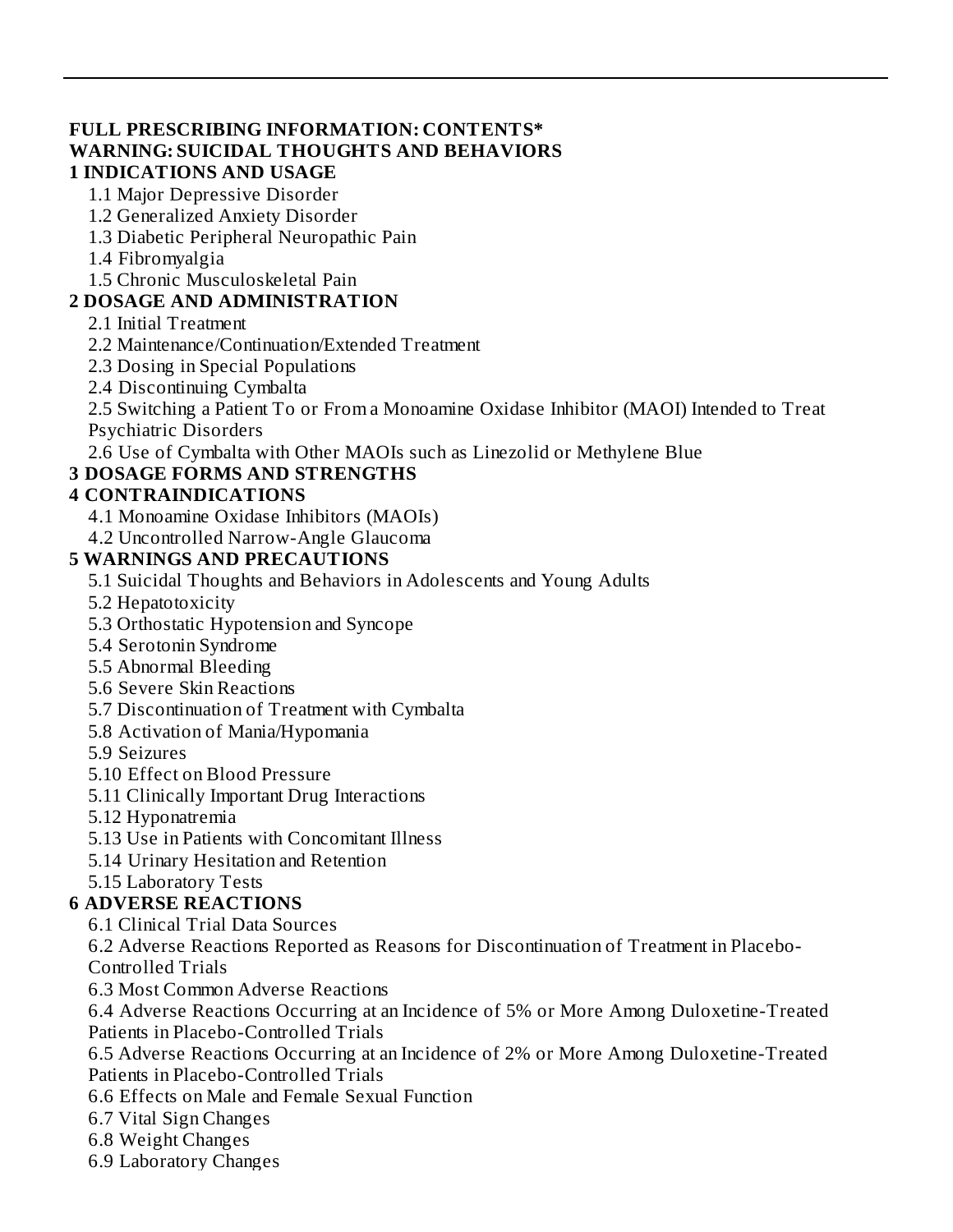6.10 Electrocardiogram Changes

6.11 Other Adverse Reactions Observed During the Premarketing and Postmarketing Clinical Trial Evaluation of Duloxetine

6.12 Postmarketing Spontaneous Reports

#### **7 DRUG INTERACTIONS**

7.1 Inhibitors of CYP1A2

7.2 Inhibitors of CYP2D6

7.3 Dual Inhibition of CYP1A2 and CYP2D6

7.4 Drugs that Interfere with Hemostasis (e.g., NSAIDs, Aspirin, and Warfarin)

7.5 Lorazepam

7.6 Temazepam

7.7 Drugs that Affect Gastric Acidity

7.8 Drugs Metabolized by CYP1A2

7.9 Drugs Metabolized by CYP2D6

- 7.10 Drugs Metabolized by CYP2C9
- 7.11 Drugs Metabolized by CYP3A
- 7.12 Drugs Metabolized by CYP2C19
- 7.13 Monoamine Oxidase Inhibitors (MAOIs)
- 7.14 Serotonergic Drugs
- 7.15 Alcohol

7.16 CNS Drugs

7.17 Drugs Highly Bound to Plasma Protein

### **8 USE IN SPECIFIC POPULATIONS**

8.1 Pregnancy

- 8.2 Labor and Delivery
- 8.3 Nursing Mothers
- 8.4 Pediatric Use
- 8.5 Geriatric Use
- 8.6 Gender
- 8.7 Smoking Status

8.8 Race

8.9 Hepatic Insufficiency

8.10 Severe Renal Impairment

### **9 DRUG ABUSE AND DEPENDENCE**

9.2 Abuse

9.3 Dependence

## **10 OVERDOSAGE**

10.1 Signs and Symptoms

10.2 Management of Overdose

### **11 DESCRIPTION**

### **12 CLINICAL PHARMACOLOGY**

12.1 Mechanism of Action

- 12.2 Pharmacodynamics
- 12.3 Pharmacokinetics

### **13 NONCLINICAL TOXICOLOGY**

13.1 Carcinogenesis, Mutagenesis, Impairment of Fertility

### **14 CLINICAL STUDIES**

14.1 Major Depressive Disorder

- 14.2 Generalized Anxiety Disorder
- 14.3 Diabetic Peripheral Neuropathic Pain
- 14.4 Fibromyalgia
- 14.5 Chronic Musculoskeletal Pain

### **16 HOW SUPPLIED/STORAGE AND HANDLING**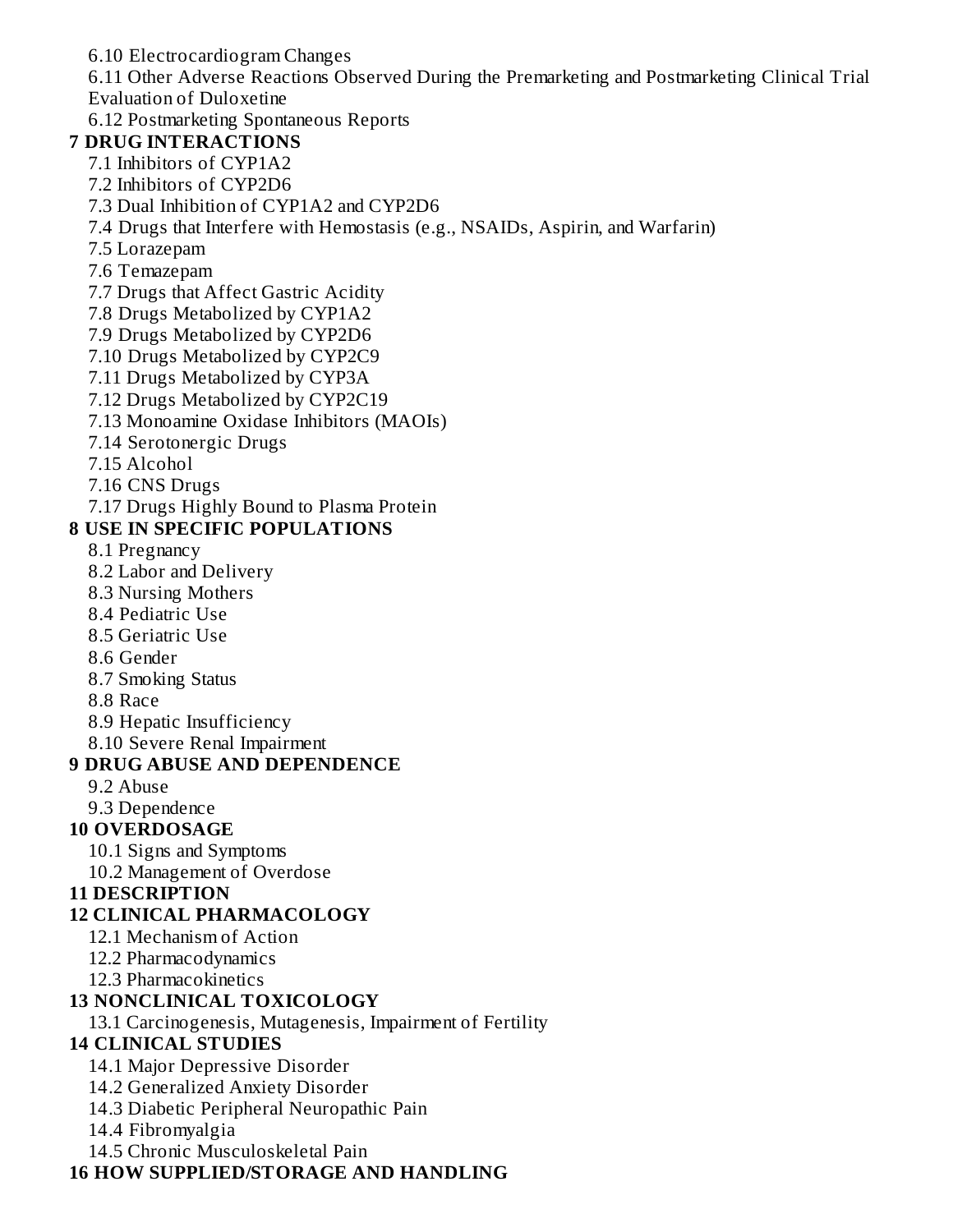- 16.1 How Supplied
- 16.2 Storage and Handling

### **17 PATIENT COUNSELING INFORMATION**

- 17.1 Information on Medication Guide
- 17.2 Suicidal Thoughts and Behaviors
- 17.3 Medication Administration
- 17.4 Continuing the Therapy Prescribed
- 17.5 Hepatotoxicity
- 17.6 Alcohol
- 17.7 Orthostatic Hypotension and Syncope
- 17.8 Serotonin Syndrome
- 17.9 Abnormal Bleeding
- 17.10 Severe Skin Reactions
- 17.11 Discontinuation of Treatment
- 17.12 Activation of Mania or Hypomania
- 17.13 Seizures
- 17.14 Effects on Blood Pressure
- 17.15 Concomitant Medications
- 17.16 Hyponatremia
- 17.17 Concomitant Illnesses
- 17.18 Urinary Hesitancy and Retention
- 17.19 Pregnancy and Breast Feeding
- 17.20 Interference with Psychomotor Performance
- \* Sections or subsections omitted from the full prescribing information are not listed.

### **FULL PRESCRIBING INFORMATION**

### **WARNING: SUICIDAL THOUGHTS AND BEHAVIORS**

**Antidepressants increas ed the risk of suicidal thoughts and behavior in children, adoles cents, and young adults in short-term studies. Thes e studies did not show an increas e in the risk of suicidal thoughts and behavior with antidepressant us e in patients over age 24; there was a reduction in risk with antidepressant us e in patients aged 65 and older** *[see Warnings and Precautions (5.1)]***.**

**In patients of all ages who are started on antidepressant therapy, monitor clos ely for wors ening, and for emergence of suicidal thoughts and behaviors. Advis e families and caregivers of the need for clos e obs ervation and communication with the pres criber** *[see Warnings and Precautions (5.1)]***.**

**Cymbalta is not approved for us e in pediatric patients** *[see Use in Specific Populations (8.4)]***.**

### **1 INDICATIONS AND USAGE**

### **1.1 Major Depressive Disorder**

Cymbalta is indicated for the treatment of major depressive disorder (MDD). The efficacy of Cymbalta was established in four short-term and one maintenance trial in adults *[see Clinical Studies (14.1)]*.

A major depressive episode (DSM-IV) implies a prominent and relatively persistent (nearly every day for at least 2 weeks) depressed or dysphoric mood that usually interferes with daily functioning, and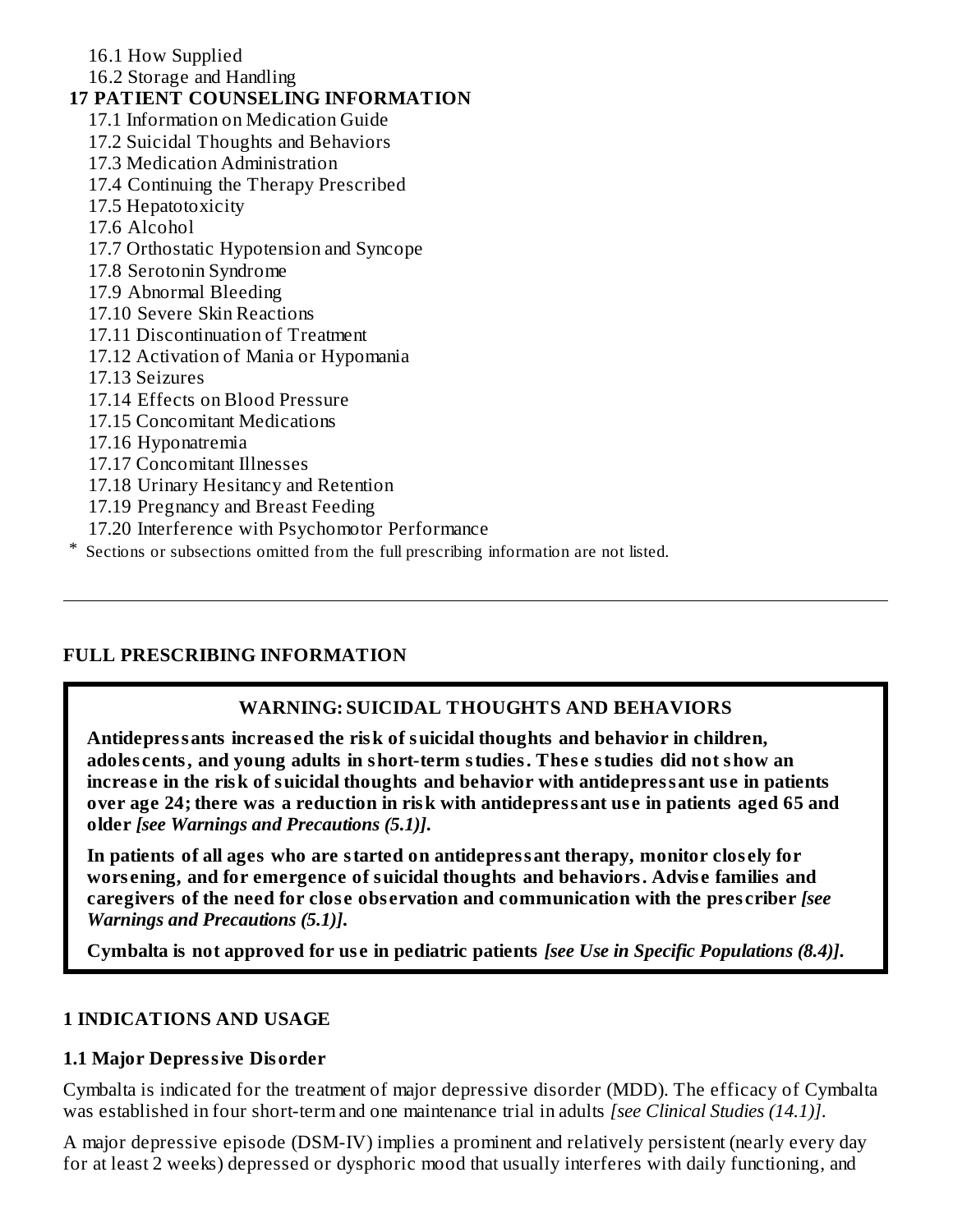includes at least 5 of the following 9 symptoms: depressed mood, loss of interest in usual activities, significant change in weight and/or appetite, insomnia or hypersomnia, psychomotor agitation or retardation, increased fatigue, feelings of guilt or worthlessness, slowed thinking or impaired concentration, or a suicide attempt or suicidal ideation.

### **1.2 Generalized Anxiety Disorder**

Cymbalta is indicated for the treatment of generalized anxiety disorder (GAD). The efficacy of Cymbalta was established in three short-term trials and one maintenance trial in adults *[see Clinical Studies (14.2)]*.

Generalized anxiety disorder is defined by the DSM-IV as excessive anxiety and worry, present more days than not, for at least 6 months. The excessive anxiety and worry must be difficult to control and must cause significant distress or impairment in normal functioning. It must be associated with at least 3 of the following 6 symptoms: restlessness or feeling keyed up or on edge, being easily fatigued, difficulty concentrating or mind going blank, irritability, muscle tension, and/or sleep disturbance.

### **1.3 Diabetic Peripheral Neuropathic Pain**

Cymbalta is indicated for the management of neuropathic pain (DPNP) associated with diabetic peripheral neuropathy *[see Clinical Studies (14.3)]*.

## **1.4 Fibromyalgia**

Cymbalta is indicated for the management of fibromyalgia (FM) *[see Clinical Studies (14.4)]*.

## **1.5 Chronic Mus culoskeletal Pain**

Cymbalta is indicated for the management of chronic musculoskeletal pain. This has been established in studies in patients with chronic low back pain (CLBP) and chronic pain due to osteoarthritis *[see Clinical Studies (14.5)]*.

## **2 DOSAGE AND ADMINISTRATION**

Cymbalta should be swallowed whole and should not be chewed or crushed, nor should the capsule be opened and its contents sprinkled on food or mixed with liquids. All of these might affect the enteric coating. Cymbalta can be given without regard to meals.

## **2.1 Initial Treatment**

Major Depressive Disorder — Cymbalta should be administered at a total dose of 40 mg/day (given as 20 mg twice daily) to 60 mg/day (given either once daily or as 30 mg twice daily). For some patients, it may be desirable to start at 30 mg once daily for 1 week, to allow patients to adjust to the medication before increasing to 60 mg once daily. While a 120 mg/day dose was shown to be effective, there is no evidence that doses greater than 60 mg/day confer any additional benefits. The safety of doses above 120 mg/day has not been adequately evaluated *[see Clinical Studies (14.1)]*.

Generalized Anxiety Disorder — For most patients, the recommended starting dose for Cymbalta is 60 mg administered once daily. For some patients, it may be desirable to start at 30 mg once daily for 1 week, to allow patients to adjust to the medication before increasing to 60 mg once daily. While a 120 mg once daily dose was shown to be effective, there is no evidence that doses greater than 60 mg/day confer additional benefit. Nevertheless, if a decision is made to increase the dose beyond 60 mg once daily, dose increases should be in increments of 30 mg once daily. The safety of doses above 120 mg once daily has not been adequately evaluated *[see Clinical Studies (14.2)]*.

Diabetic Peripheral Neuropathic Pain — The recommended dose for Cymbalta is 60 mg administered once daily. There is no evidence that doses higher than 60 mg confer additional significant benefit and the higher dose is clearly less well tolerated *[see Clinical Studies (14.3)]*. For patients for whom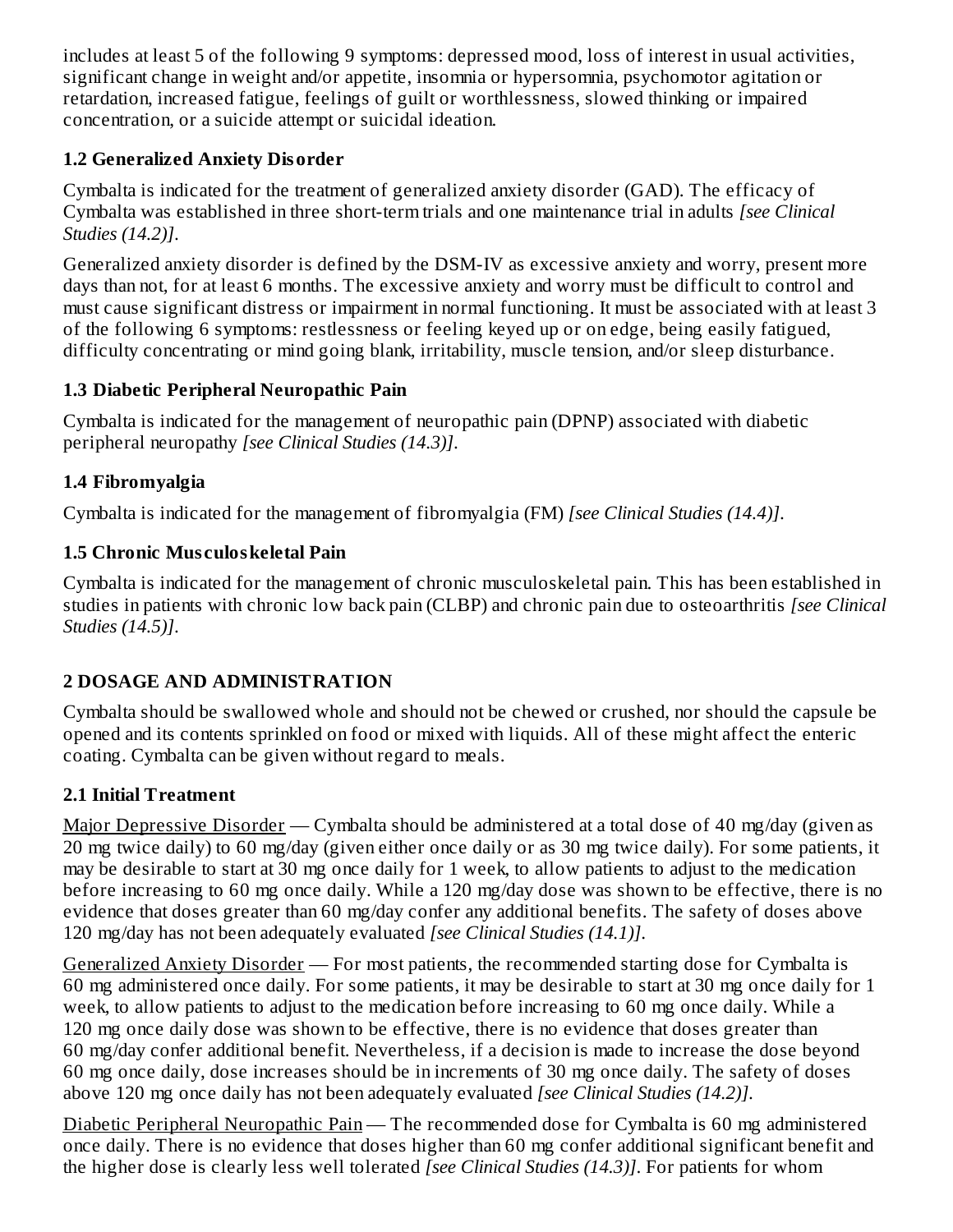tolerability is a concern, a lower starting dose may be considered.

Since diabetes is frequently complicated by renal disease, a lower starting dose and gradual increase in dose should be considered for patients with renal impairment *[see Dosage and Administration (2.3), Use in Specific Populations (8.10), and Clinical Pharmacology (12.3)]*.

Fibromyalgia — The recommended dose for Cymbalta is 60 mg administered once daily. Treatment should begin at 30 mg once daily for 1 week, to allow patients to adjust to the medication before increasing to 60 mg once daily. Some patients may respond to the starting dose. There is no evidence that doses greater than 60 mg/day confer additional benefit, even in patients who do not respond to a 60 mg dose, and higher doses are associated with a higher rate of adverse reactions *[see Clinical Studies (14.4)]*.

Chronic Musculoskeletal Pain — The recommended dose for Cymbalta is 60 mg once daily. Dosing may be started at 30 mg for one week, to allow patients to adjust to the medication before increasing to 60 mg once daily. There is no evidence that higher doses confer additional benefit, even in patients who do not respond to a 60 mg dose, and higher doses are associated with a higher rate of adverse reactions *[see Clinical Studies (14.5)]*.

#### **2.2 Maintenance/Continuation/Extended Treatment**

Major Depressive Disorder — It is generally agreed that acute episodes of major depression require several months or longer of sustained pharmacologic therapy. Maintenance of efficacy in MDD was demonstrated with Cymbalta as monotherapy. Cymbalta should be administered at a total dose of 60 mg once daily. Patients should be periodically reassessed to determine the need for maintenance treatment and the appropriate dose for such treatment *[see Clinical Studies (14.1)]*.

Generalized Anxiety Disorder — It is generally agreed that episodes of generalized anxiety disorder require several months or longer of sustained pharmacological therapy. Maintenance of efficacy in GAD was demonstrated with Cymbalta as monotherapy. Cymbalta should be administered in a dose range of 60-120 mg once daily. Patients should be periodically reassessed to determine the continued need for maintenance treatment and the appropriate dose for such treatment *[see Clinical Studies (14.2)]*.

Diabetic Peripheral Neuropathic Pain — As the progression of diabetic peripheral neuropathy is highly variable and management of pain is empirical, the effectiveness of Cymbalta must be assessed individually. Efficacy beyond 12 weeks has not been systematically studied in placebo-controlled trials.

Fibromyalgia — Fibromyalgia is recognized as a chronic condition. The efficacy of Cymbalta in the management of fibromyalgia has been demonstrated in placebo-controlled studies up to 3 months. The efficacy of Cymbalta was not demonstrated in longer studies; however, continued treatment should be based on individual patient response.

Chronic Musculoskeletal Pain — The efficacy of Cymbalta has not been established in placebocontrolled studies beyond 13 weeks.

### **2.3 Dosing in Special Populations**

Hepatic Insufficiency — It is recommended that Cymbalta should ordinarily not be administered to patients with any hepatic insufficiency *[see Warnings and Precautions (5.13) and Use in Specific Populations (8.9)]*.

Severe Renal Impairment — Cymbalta is not recommended for patients with end-stage renal disease or severe renal impairment (estimated creatinine clearance <30 mL/min) *[see Warnings and Precautions (5.13) and Use in Specific Populations (8.10)]*.

Elderly Patients — No dose adjustment is recommended for elderly patients on the basis of age. As with any drug, caution should be exercised in treating the elderly. When individualizing the dosage in elderly patients, extra care should be taken when increasing the dose *[see Use in Specific Populations (8.5)]*.

Pregnant Women — There are no adequate and well-controlled studies in pregnant women; therefore,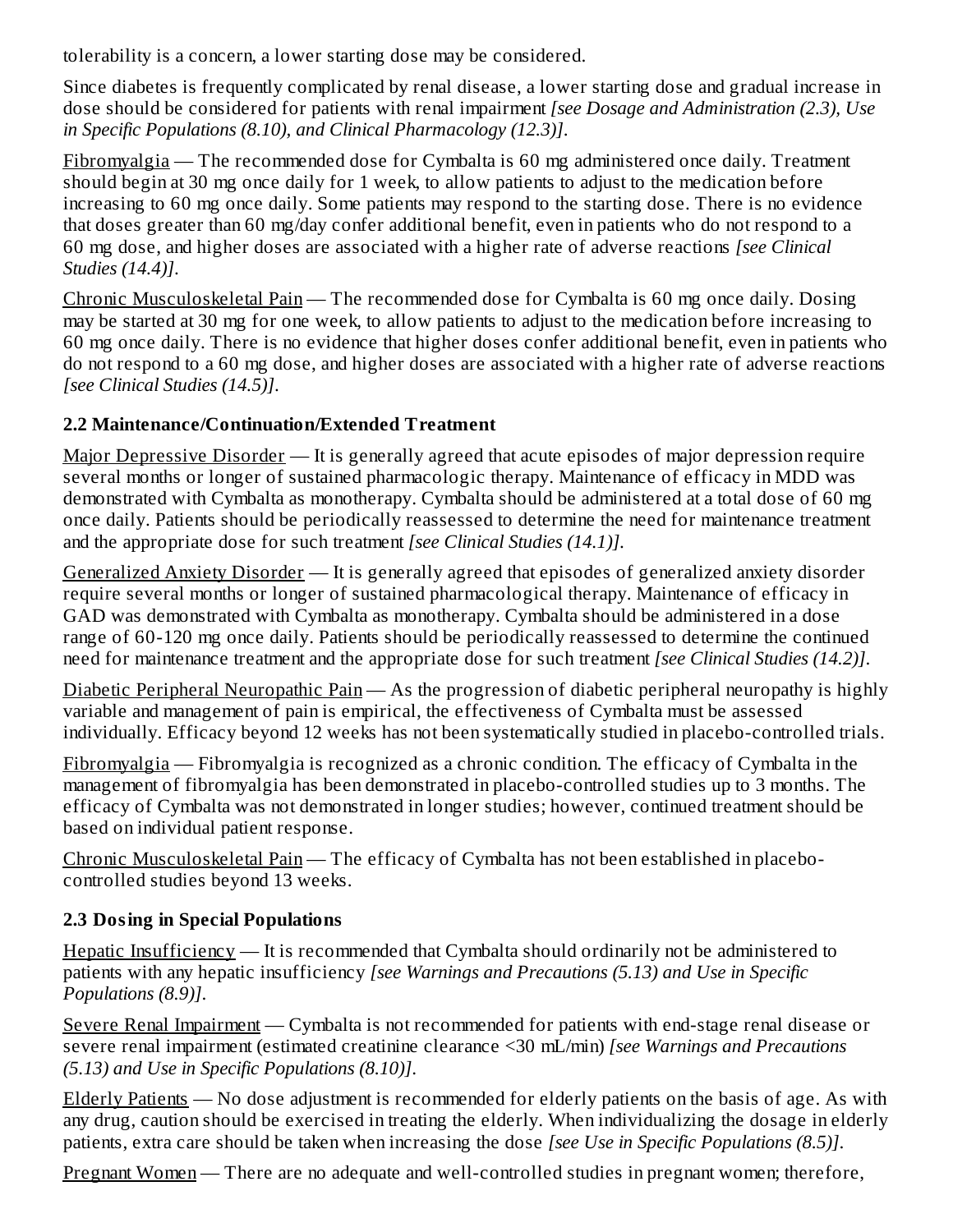Cymbalta should be used during pregnancy only if the potential benefit justifies the potential risk to the fetus *[see Use in Specific Populations (8.1)]*.

Lilly maintains a pregnancy registry to monitor the pregnancy outcomes of women exposed to Cymbalta while pregnant. Healthcare providers are encouraged to register any patient who is exposed to Cymbalta during pregnancy by calling the Cymbalta Pregnancy Registry at 1-866-814-6975 or by visiting www.cymbaltapregnancyregistry.com

Nursing Mothers — Because the safety of duloxetine in infants is not known, nursing while on Cymbalta is not recommended *[see Use in Specific Populations (8.3)]*.

### **2.4 Dis continuing Cymbalta**

Symptoms associated with discontinuation of Cymbalta and other SSRIs and SNRIs have been reported. A gradual reduction in the dose rather than abrupt cessation is recommended whenever possible *[see Warnings and Precautions (5.7)]*.

#### **2.5 Switching a Patient To or From a Monoamine Oxidas e Inhibitor (MAOI) Intended to Treat Psychiatric Disorders**

At least 14 days should elapse between discontinuation of an MAOI intended to treat psychiatric disorders and initiation of therapy with Cymbalta. Conversely, at least 5 days should be allowed after stopping Cymbalta before starting an MAOI intended to treat psychiatric disorders *[see Contraindications (4.1)].*

### **2.6 Us e of Cymbalta with Other MAOIs such as Linezolid or Methylene Blue**

Do not start Cymbalta in a patient who is being treated with linezolid or intravenous methylene blue because there is an increased risk of serotonin syndrome. In a patient who requires more urgent treatment of a psychiatric condition, other interventions, including hospitalization, should be considered *[see Contraindications (4.1)].*

In some cases, a patient already receiving Cymbalta therapy may require urgent treatment with linezolid or intravenous methylene blue. If acceptable alternatives to linezolid or intravenous methylene blue treatment are not available and the potential benefits of linezolid or intravenous methylene blue treatment are judged to outweigh the risks of serotonin syndrome in a particular patient, Cymbalta should be stopped promptly, and linezolid or intravenous methylene blue can be administered. The patient should be monitored for symptoms of serotonin syndrome for 5 days or until 24 hours after the last dose of linezolid or intravenous methylene blue, whichever comes first. Therapy with Cymbalta may be resumed 24 hours after the last dose of linezolid or intravenous methylene blue *[see Warnings and Precautions (5.4)]*.

The risk of administering methylene blue by non-intravenous routes (such as oral tablets or by local injection) or in intravenous doses much lower than 1 mg/kg with Cymbalta is unclear. The clinician should, nevertheless, be aware of the possibility of emergent symptoms of serotonin syndrome with such use *[see Warnings and Precautions (5.4)]*.

## **3 DOSAGE FORMS AND STRENGTHS**

Cymbalta is available as delayed release capsules:

20 mg opaque green capsules imprinted with "Lilly 3235 20mg"

30 mg opaque white and blue capsules imprinted with "Lilly 3240 30mg"

60 mg opaque green and blue capsules imprinted with "Lilly 3270 60mg"

## **4 CONTRAINDICATIONS**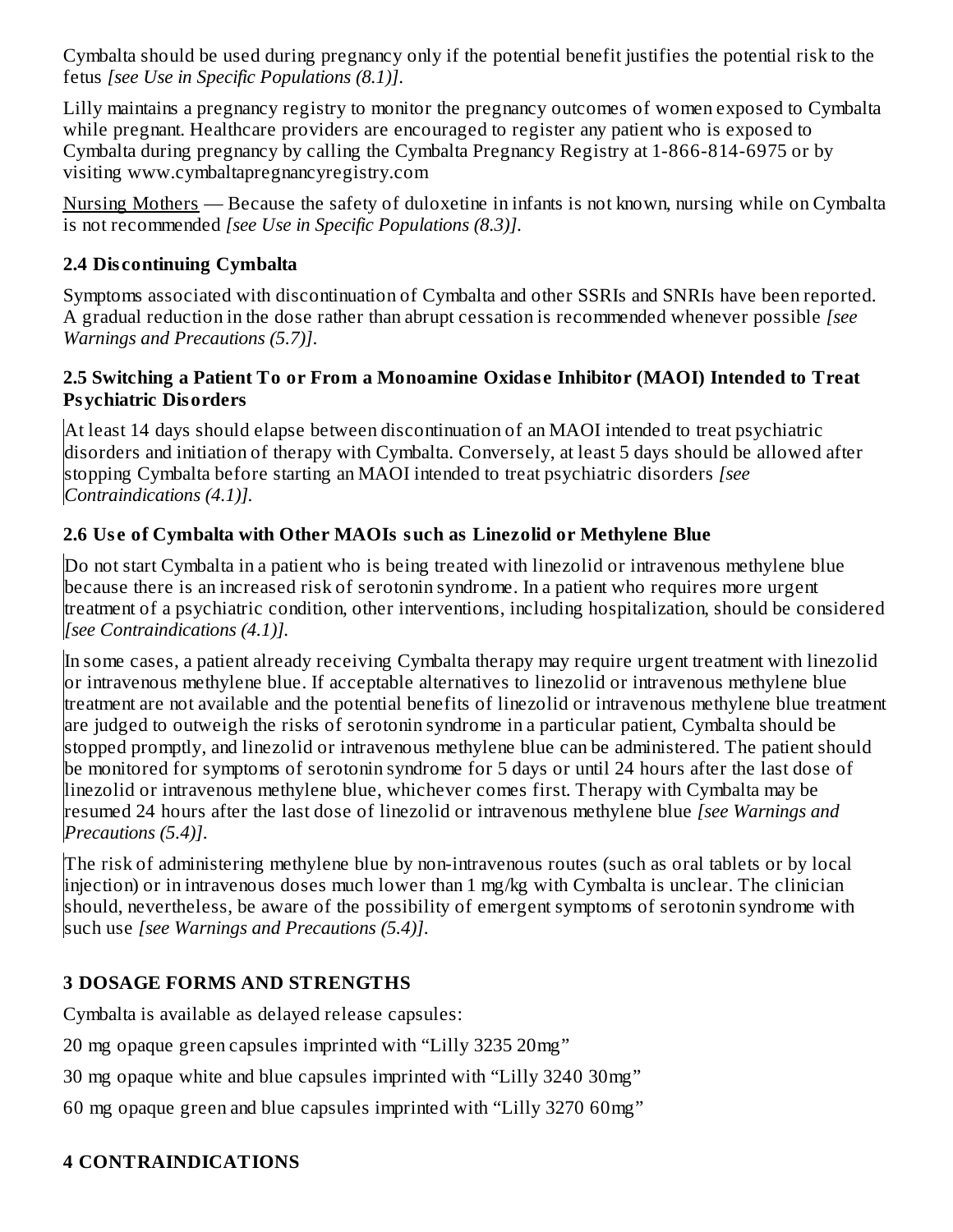#### **4.1 Monoamine Oxidas e Inhibitors (MAOIs)**

The use of MAOIs intended to treat psychiatric disorders with Cymbalta or within 5 days of stopping treatment with Cymbalta is contraindicated because of an increased risk of serotonin syndrome. The use of Cymbalta within 14 days of stopping an MAOI intended to treat psychiatric disorders is also contraindicated *[see Dosage and Administration (2.5) and Warnings and Precautions (5.4)].*

Starting Cymbalta in a patient who is being treated with MAOIs such as linezolid or intravenous methylene blue is also contraindicated because of an increased risk of serotonin syndrome *[see Dosage and Administration (2.6) and Warnings and Precautions (5.4)].*

#### **4.2 Uncontrolled Narrow-Angle Glaucoma**

In clinical trials, Cymbalta use was associated with an increased risk of mydriasis; therefore, its use should be avoided in patients with uncontrolled narrow-angle glaucoma *[see Warnings and Precautions (5.13)]*.

### **5 WARNINGS AND PRECAUTIONS**

### **5.1 Suicidal Thoughts and Behaviors in Adoles cents and Young Adults**

Patients with major depressive disorder (MDD), both adult and pediatric, may experience worsening of their depression and/or the emergence of suicidal ideation and behavior (suicidality) or unusual changes in behavior, whether or not they are taking antidepressant medications, and this risk may persist until significant remission occurs. Suicide is a known risk of depression and certain other psychiatric disorders, and these disorders themselves are the strongest predictors of suicide. There has been a long-standing concern, however, that antidepressants may have a role in inducing worsening of depression and the emergence of suicidality in certain patients during the early phases of treatment.

Pooled analyses of short-term placebo-controlled trials of antidepressant drugs (SSRIs and others) showed that these drugs increase the risk of suicidal thinking and behavior (suicidality) in children, adolescents, and young adults (ages 18-24) with major depressive disorder (MDD) and other psychiatric disorders. Short-term studies did not show an increase in the risk of suicidality with antidepressants compared to placebo in adults beyond age 24; there was a reduction with antidepressants compared to placebo in adults aged 65 and older.

The pooled analyses of placebo-controlled trials in children and adolescents with MDD, obsessive compulsive disorder (OCD), or other psychiatric disorders included a total of 24 short-term trials of 9 antidepressant drugs in over 4400 patients. The pooled analyses of placebo-controlled trials in adults with MDD or other psychiatric disorders included a total of 295 short-term trials (median duration of 2 months) of 11 antidepressant drugs in over 77,000 patients. There was considerable variation in risk of suicidality among drugs, but a tendency toward an increase in the younger patients for almost all drugs studied. There were differences in absolute risk of suicidality across the different indications, with the highest incidence in MDD. The risk of differences (drug vs placebo), however, were relatively stable within age strata and across indications. These risk differences (drug-placebo difference in the number of cases of suicidality per 1000 patients treated) are provided in Table 1.

| <b>Age Range</b> | Drug-Placebo Difference in Number of Cases of<br><b>Suicidality per 1000 Patients Treated</b> |
|------------------|-----------------------------------------------------------------------------------------------|
|                  | Increases Compared to Placebo                                                                 |
| <18              | 14 additional cases                                                                           |
| $18 - 24$        | 5 additional cases                                                                            |
|                  | Decreases Compared to Placebo                                                                 |

| anıe |  |
|------|--|
|------|--|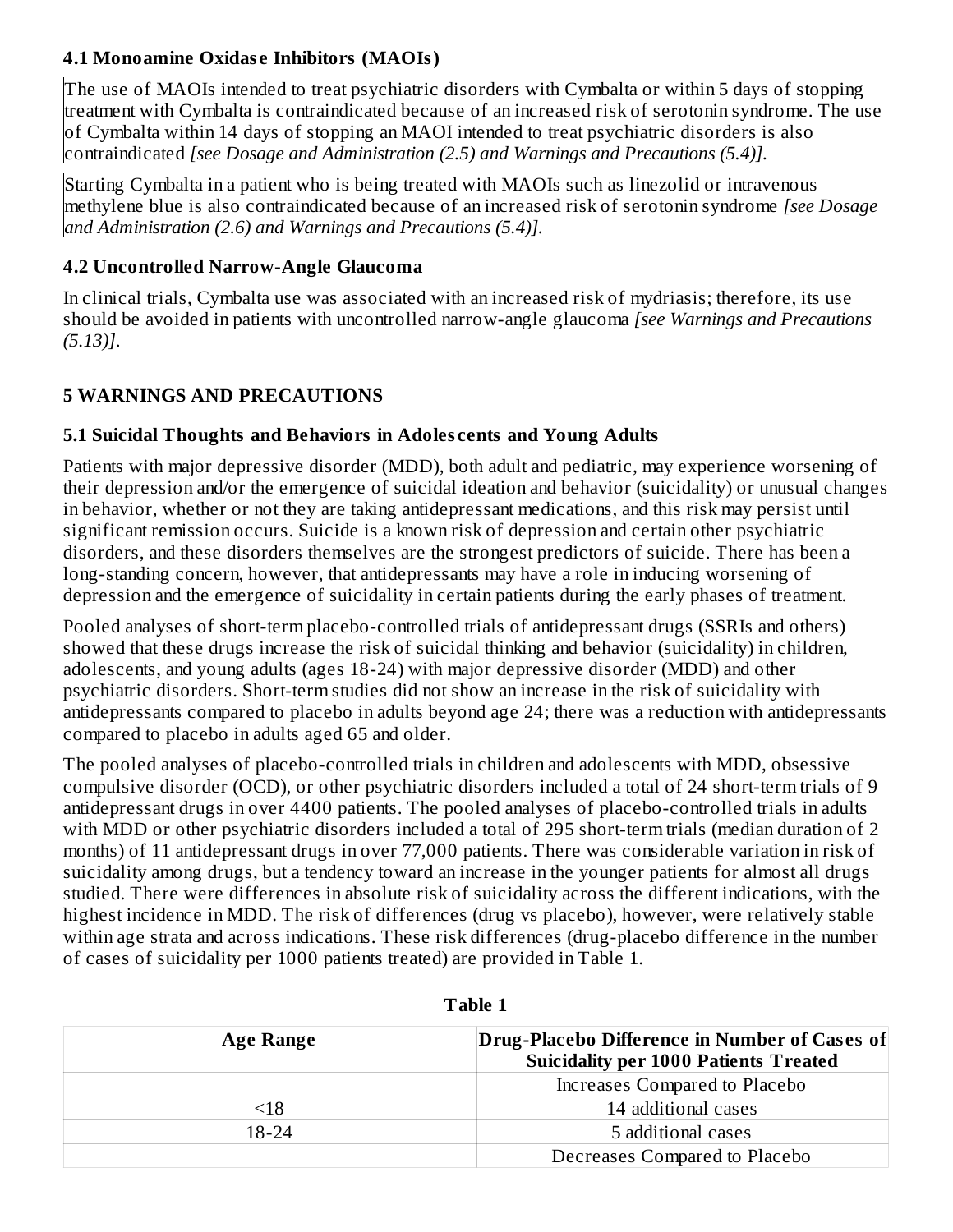| $\sim$ $-$<br>.<br>$-$<br>__ | $\sim$ $\sim$<br>w<br>.<br>.<br>______ |
|------------------------------|----------------------------------------|
| <u>_ v L</u>                 | ∽<br>$\sim$ $\sim$                     |

No suicides occurred in any of the pediatric trials. There were suicides in the adult trials, but the number was not sufficient to reach any conclusion about drug effect on suicide.

It is unknown whether the suicidality risk extends to longer-term use, i.e., beyond several months. However, there is substantial evidence from placebo-controlled maintenance trials in adults with depression that the use of antidepressants can delay the recurrence of depression.

#### **All patients being treated with antidepressants for any indication should be monitored appropriately and obs erved clos ely for clinical wors ening, suicidality, and unusual changes in** behavior, especially during the initial few months of a course of drug therapy, or at times of dose **changes, either increas es or decreas es.**

The following symptoms, anxiety, agitation, panic attacks, insomnia, irritability, hostility, aggressiveness, impulsivity, akathisia (psychomotor restlessness), hypomania, and mania, have been reported in adult and pediatric patients being treated with antidepressants for major depressive disorder as well as for other indications, both psychiatric and nonpsychiatric. Although a causal link between the emergence of such symptoms and either the worsening of depression and/or the emergence of suicidal impulses has not been established, there is concern that such symptoms may represent precursors to emerging suicidality.

Consideration should be given to changing the therapeutic regimen, including possibly discontinuing the medication, in patients whose depression is persistently worse, or who are experiencing emergent suicidality or symptoms that might be precursors to worsening depression or suicidality, especially if these symptoms are severe, abrupt in onset, or were not part of the patient's presenting symptoms.

If the decision has been made to discontinue treatment, medication should be tapered, as rapidly as is feasible, but with recognition that discontinuation can be associated with certain symptoms *[see Dosage and Administration (2.4) and Warnings and Precautions (5.7) for descriptions of the risks of discontinuation of Cymbalta]*.

**Families and caregivers of patients being treated with antidepressants for major depressive disorder or other indications, both psychiatric and nonpsychiatric, should be alerted about the need to monitor patients for the emergence of agitation, irritability, unusual changes in behavior, and the other symptoms des cribed above, as well as the emergence of suicidality, and to report such symptoms immediately to health care providers. Such monitoring should include daily obs ervation by families and caregivers. Pres criptions for Cymbalta should be written for the smallest quantity of capsules consistent with good patient management, in order to reduce the risk of overdos e.**

**Screening Patients for Bipolar Disorder** — A major depressive episode may be the initial presentation of bipolar disorder. It is generally believed (though not established in controlled trials) that treating such an episode with an antidepressant alone may increase the likelihood of precipitation of a mixed/manic episode in patients at risk for bipolar disorder. Whether any of the symptoms described above represent such a conversion is unknown. However, prior to initiating treatment with an antidepressant, patients with depressive symptoms should be adequately screened to determine if they are at risk for bipolar disorder; such screening should include a detailed psychiatric history, including a family history of suicide, bipolar disorder, and depression. It should be noted that Cymbalta (duloxetine) is not approved for use in treating bipolar depression.

### **5.2 Hepatotoxicity**

There have been reports of hepatic failure, sometimes fatal, in patients treated with Cymbalta. These cases have presented as hepatitis with abdominal pain, hepatomegaly, and elevation of transaminase levels to more than twenty times the upper limit of normal with or without jaundice, reflecting a mixed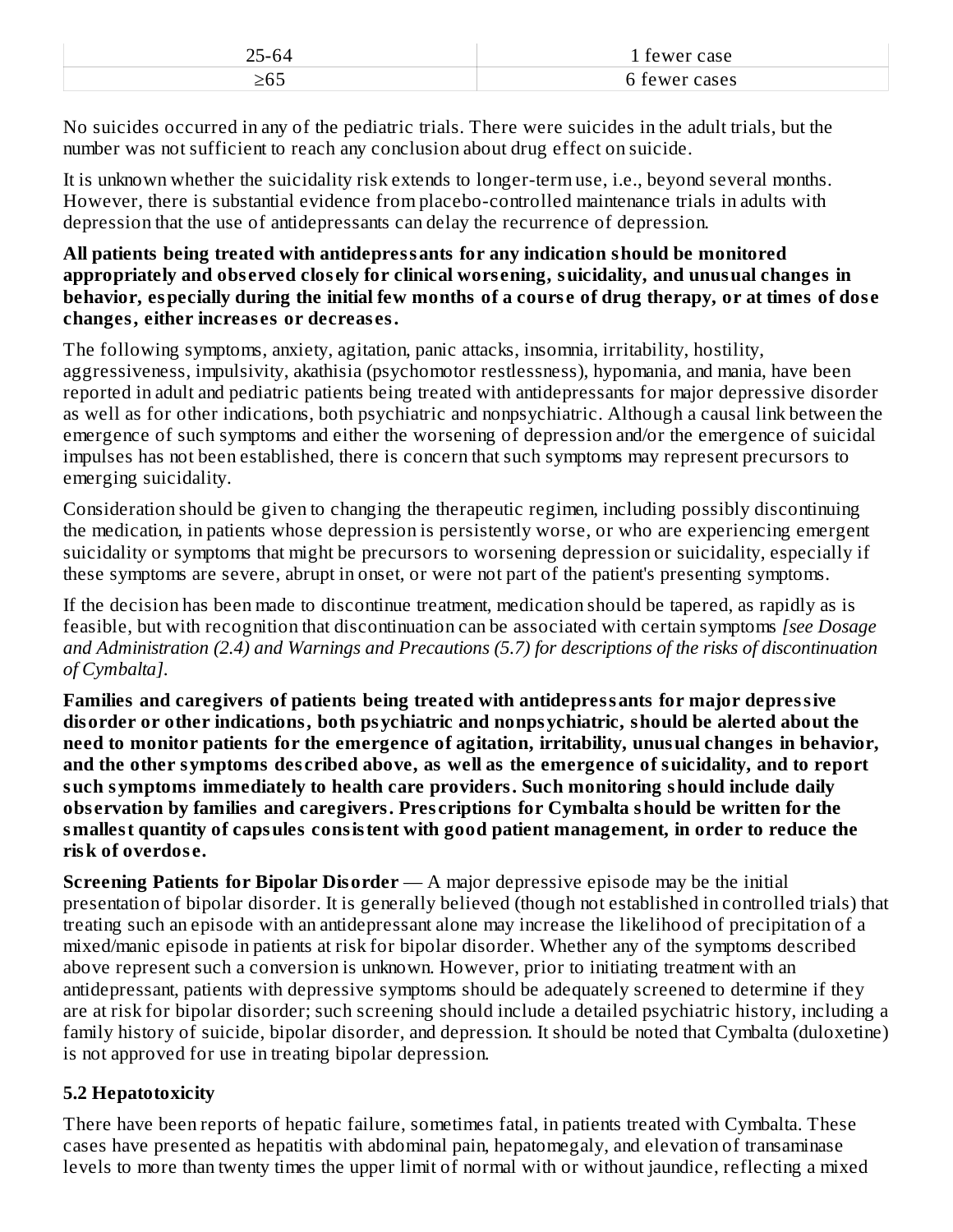or hepatocellular pattern of liver injury. Cymbalta should be discontinued in patients who develop jaundice or other evidence of clinically significant liver dysfunction and should not be resumed unless another cause can be established.

Cases of cholestatic jaundice with minimal elevation of transaminase levels have also been reported. Other postmarketing reports indicate that elevated transaminases, bilirubin, and alkaline phosphatase have occurred in patients with chronic liver disease or cirrhosis.

Cymbalta increased the risk of elevation of serum transaminase levels in development program clinical trials. Liver transaminase elevations resulted in the discontinuation of 0.3% (92/34,756) of Cymbaltatreated patients. In most patients, the median time to detection of the transaminase elevation was about two months. In placebo-controlled trials in any indication, for patients with normal and abnormal baseline ALT values, elevation of ALT >3 times the upper limit of normal occurred in 1.25% (144/11,496) of Cymbalta-treated patients compared to 0.45% (39/8716) of placebo-treated patients. In placebocontrolled studies using a fixed dose design, there was evidence of a dose response relationship for ALT and AST elevation of  $>3$  times the upper limit of normal and  $>5$  times the upper limit of normal, respectively.

Because it is possible that duloxetine and alcohol may interact to cause liver injury or that duloxetine may aggravate pre-existing liver disease, Cymbalta should not be prescribed to patients with substantial alcohol use or evidence of chronic liver disease.

### **5.3 Orthostatic Hypotension and Syncope**

Orthostatic hypotension and syncope have been reported with therapeutic doses of duloxetine. Syncope and orthostatic hypotension tend to occur within the first week of therapy but can occur at any time during duloxetine treatment, particularly after dose increases. The risk of blood pressure decreases may be greater in patients taking concomitant medications that induce orthostatic hypotension (such as antihypertensives) or are potent CYP1A2 inhibitors *[see Warnings and Precautions (5.11) and Drug Interactions (7.1)]* and in patients taking duloxetine at doses above 60 mg daily. Consideration should be given to discontinuing duloxetine in patients who experience symptomatic orthostatic hypotension and/or syncope during duloxetine therapy.

### **5.4 Serotonin Syndrome**

The development of a potentially life-threatening serotonin syndrome has been reported with SNRIs and SSRIs, including Cymbalta, alone but particularly with concomitant use of other serotonergic drugs (including triptans, tricyclic antidepressants, fentanyl, lithium, tramadol, tryptophan, buspirone, and St. John's Wort) and with drugs that impair metabolism of serotonin (in particular, MAOIs, both those intended to treat psychiatric disorders and also others, such as linezolid and intravenous methylene blue).

Serotonin syndrome symptoms may include mental status changes (e.g., agitation, hallucinations, delirium, and coma), autonomic instability (e.g., tachycardia, labile blood pressure, dizziness, diaphoresis, flushing, hyperthermia), neuromuscular symptoms (e.g., tremor, rigidity, myoclonus, hyperreflexia, incoordination), seizures, and/or gastrointestinal symptoms (e.g., nausea, vomiting, diarrhea). Patients should be monitored for the emergence of serotonin syndrome.

The concomitant use of Cymbalta with MAOIs intended to treat psychiatric disorders is contraindicated. Cymbalta should also not be started in a patient who is being treated with MAOIs such as linezolid or intravenous methylene blue. All reports with methylene blue that provided information on the route of administration involved intravenous administration in the dose range of 1 mg/kg to 8 mg/kg. No reports involved the administration of methylene blue by other routes (such as oral tablets or local tissue injection) or at lower doses. There may be circumstances when it is necessary to initiate treatment with an MAOI such as linezolid or intravenous methylene blue in a patient taking Cymbalta. Cymbalta should be discontinued before initiating treatment with the MAOI *[see Dosage and Administration (2.5, 2.6), and Contraindications (4.1)].*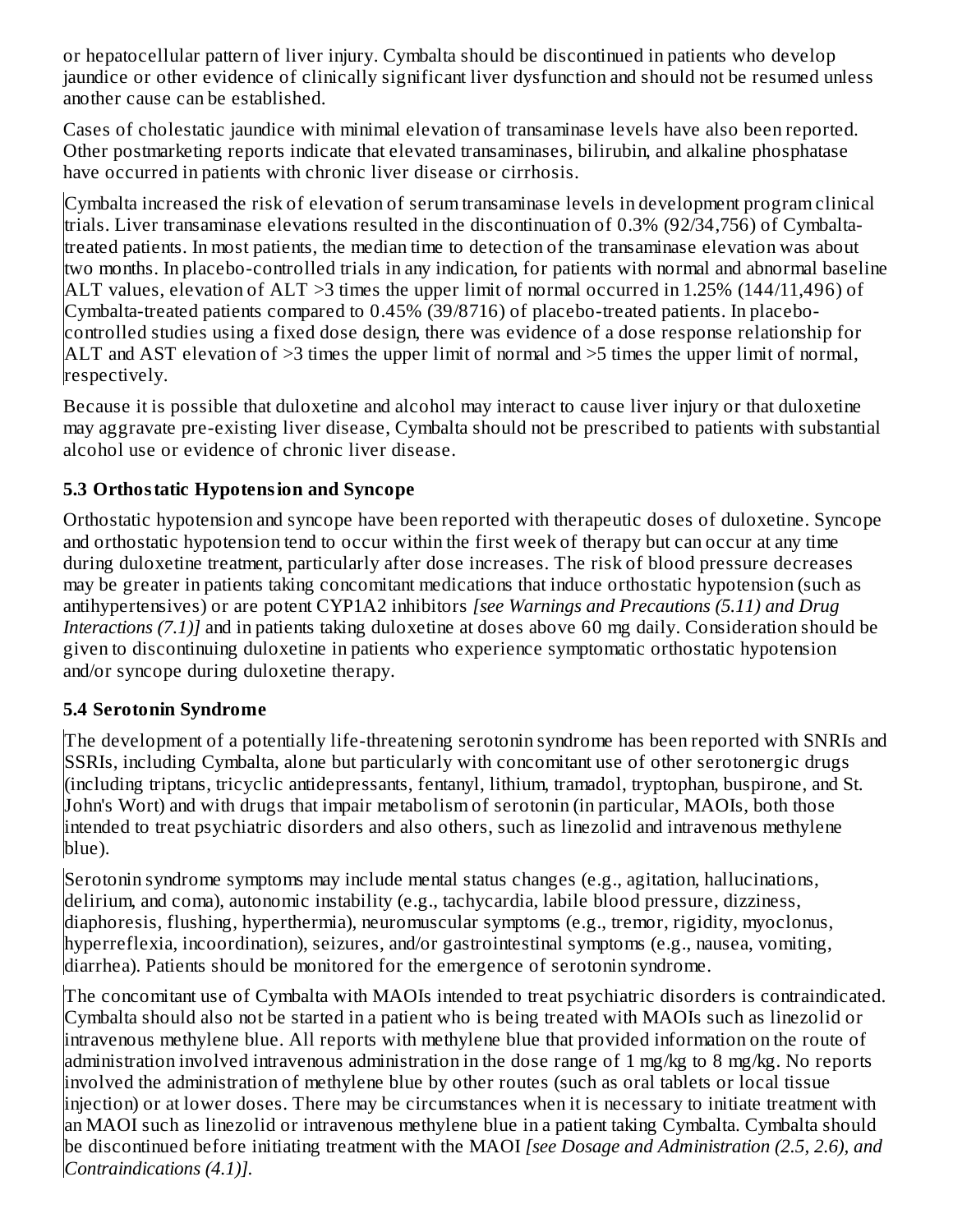If concomitant use of Cymbalta with other serotonergic drugs including triptans, tricyclic antidepressants, fentanyl, lithium, tramadol, buspirone, tryptophan and St. John's Wort is clinically warranted, patients should be made aware of a potential increased risk for serotonin syndrome, particularly during treatment initiation and dose increases. Treatment with Cymbalta and any concomitant serotonergic agents, should be discontinued immediately if the above events occur and supportive symptomatic treatment should be initiated.

### **5.5 Abnormal Bleeding**

SSRIs and SNRIs, including duloxetine, may increase the risk of bleeding events. Concomitant use of aspirin, nonsteroidal anti-inflammatory drugs, warfarin, and other anti-coagulants may add to this risk. Case reports and epidemiological studies (case-control and cohort design) have demonstrated an association between use of drugs that interfere with serotonin reuptake and the occurrence of gastrointestinal bleeding. Bleeding events related to SSRIs and SNRIs use have ranged from ecchymoses, hematomas, epistaxis, and petechiae to life-threatening hemorrhages.

Patients should be cautioned about the risk of bleeding associated with the concomitant use of duloxetine and NSAIDs, aspirin, or other drugs that affect coagulation.

### **5.6 Severe Skin Reactions**

Severe skin reactions, including erythema multiforme and Stevens-Johnson Syndrome (SJS), can occur with Cymbalta. The reporting rate of SJS associated with Cymbalta use exceeds the general population background incidence rate for this serious skin reaction (1 to 2 cases per million person years). The reporting rate is generally accepted to be an underestimate due to underreporting.

Cymbalta should be discontinued at the first appearance of blisters, peeling rash, mucosal erosions, or any other sign of hypersensitivity if no other etiology can be identified.

## **5.7 Dis continuation of Treatment with Cymbalta**

Discontinuation symptoms have been systematically evaluated in patients taking duloxetine. Following abrupt or tapered discontinuation in placebo-controlled clinical trials, the following symptoms occurred at 1% or greater and at a significantly higher rate in duloxetine-treated patients compared to those discontinuing from placebo: dizziness, headache, nausea, diarrhea, paresthesia, irritability, vomiting, insomnia, anxiety, hyperhidrosis, and fatigue.

During marketing of other SSRIs and SNRIs (serotonin and norepinephrine reuptake inhibitors), there have been spontaneous reports of adverse events occurring upon discontinuation of these drugs, particularly when abrupt, including the following: dysphoric mood, irritability, agitation, dizziness, sensory disturbances (e.g., paresthesias such as electric shock sensations), anxiety, confusion, headache, lethargy, emotional lability, insomnia, hypomania, tinnitus, and seizures. Although these events are generally self-limiting, some have been reported to be severe.

Patients should be monitored for these symptoms when discontinuing treatment with Cymbalta. A gradual reduction in the dose rather than abrupt cessation is recommended whenever possible. If intolerable symptoms occur following a decrease in the dose or upon discontinuation of treatment, then resuming the previously prescribed dose may be considered. Subsequently, the physician may continue decreasing the dose but at a more gradual rate *[see Dosage and Administration (2.4)]*.

### **5.8 Activation of Mania/Hypomania**

In placebo-controlled trials in patients with major depressive disorder, activation of mania or hypomania was reported in 0.1% (4/3779) of duloxetine-treated patients and 0.04% (1/2536) of placebo-treated patients. No activation of mania or hypomania was reported in GAD, fibromyalgia, or chronic musculoskeletal pain placebo-controlled trials. Activation of mania or hypomania has been reported in a small proportion of patients with mood disorders who were treated with other marketed drugs effective in the treatment of major depressive disorder. As with these other agents, Cymbalta should be used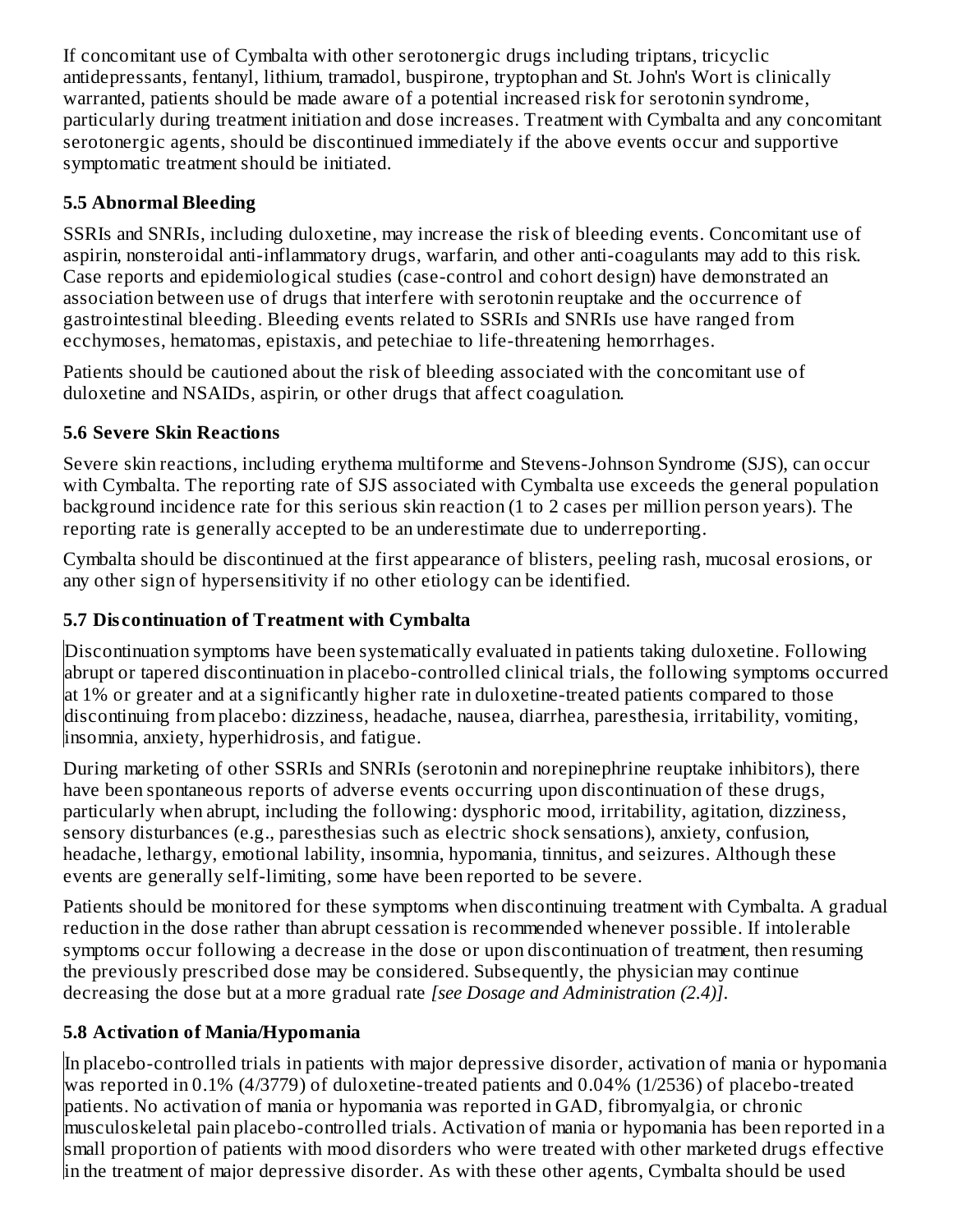cautiously in patients with a history of mania.

# **5.9 Seizures**

Duloxetine has not been systematically evaluated in patients with a seizure disorder, and such patients were excluded from clinical studies. In placebo-controlled clinical trials, seizures/convulsions occurred in 0.02% (3/12,722) of patients treated with duloxetine and 0.01% (1/9513) of patients treated with placebo. Cymbalta should be prescribed with care in patients with a history of a seizure disorder.

## **5.10 Effect on Blood Pressure**

In placebo-controlled clinical trials across indications from baseline to endpoint, duloxetine treatment was associated with mean increases of 0.5 mm Hg in systolic blood pressure and 0.8 mm Hg in diastolic blood pressure compared to mean decreases of 0.6 mm Hg systolic and 0.3 mm Hg diastolic in placebotreated patients. There was no significant difference in the frequency of sustained (3 consecutive visits) elevated blood pressure. In a clinical pharmacology study designed to evaluate the effects of duloxetine on various parameters, including blood pressure at supratherapeutic doses with an accelerated dose titration, there was evidence of increases in supine blood pressure at doses up to 200 mg twice daily. At the highest 200 mg twice daily dose, the increase in mean pulse rate was 5.0 to 6.8 beats and increases in mean blood pressure were 4.7 to 6.8 mm Hg (systolic) and 4.5 to 7 mm Hg (diastolic) up to 12 hours after dosing.

Blood pressure should be measured prior to initiating treatment and periodically measured throughout treatment *[see Adverse Reactions (6.7)]*.

# **5.11 Clinically Important Drug Interactions**

Both CYP1A2 and CYP2D6 are responsible for duloxetine metabolism.

Potential for Other Drugs to Affect Cymbalta

*CYP1A2 Inhibitors* — Co-administration of Cymbalta with potent CYP1A2 inhibitors should be avoided *[see Drug Interactions (7.1)]*.

*CYP2D6 Inhibitors* — Because CYP2D6 is involved in duloxetine metabolism, concomitant use of duloxetine with potent inhibitors of CYP2D6 would be expected to, and does, result in higher concentrations (on average of 60%) of duloxetine *[see Drug Interactions (7.2)]*.

## Potential for Cymbalta to Affect Other Drugs

*Drugs Metabolized by CYP2D6* — Co-administration of Cymbalta with drugs that are extensively metabolized by CYP2D6 and that have a narrow therapeutic index, including certain antidepressants (tricyclic antidepressants [TCAs], such as nortriptyline, amitriptyline, and imipramine), phenothiazines and Type 1C antiarrhythmics (e.g., propafenone, flecainide), should be approached with caution. Plasma TCA concentrations may need to be monitored and the dose of the TCA may need to be reduced if a TCA is co-administered with Cymbalta. Because of the risk of serious ventricular arrhythmias and sudden death potentially associated with elevated plasma levels of thioridazine, Cymbalta and thioridazine should not be co-administered *[see Drug Interactions (7.9)]*.

## Other Clinically Important Drug Interactions

*Alcohol* — Use of Cymbalta concomitantly with heavy alcohol intake may be associated with severe liver injury. For this reason, Cymbalta should not be prescribed for patients with substantial alcohol use *[see Warnings and Precautions (5.2) and Drug Interactions (7.15)]*.

*CNS Acting Drugs* — Given the primary CNS effects of Cymbalta, it should be used with caution when it is taken in combination with or substituted for other centrally acting drugs, including those with a similar mechanism of action *[see Warnings and Precautions (5.11) and Drug Interactions (7.16)]*.

### **5.12 Hyponatremia**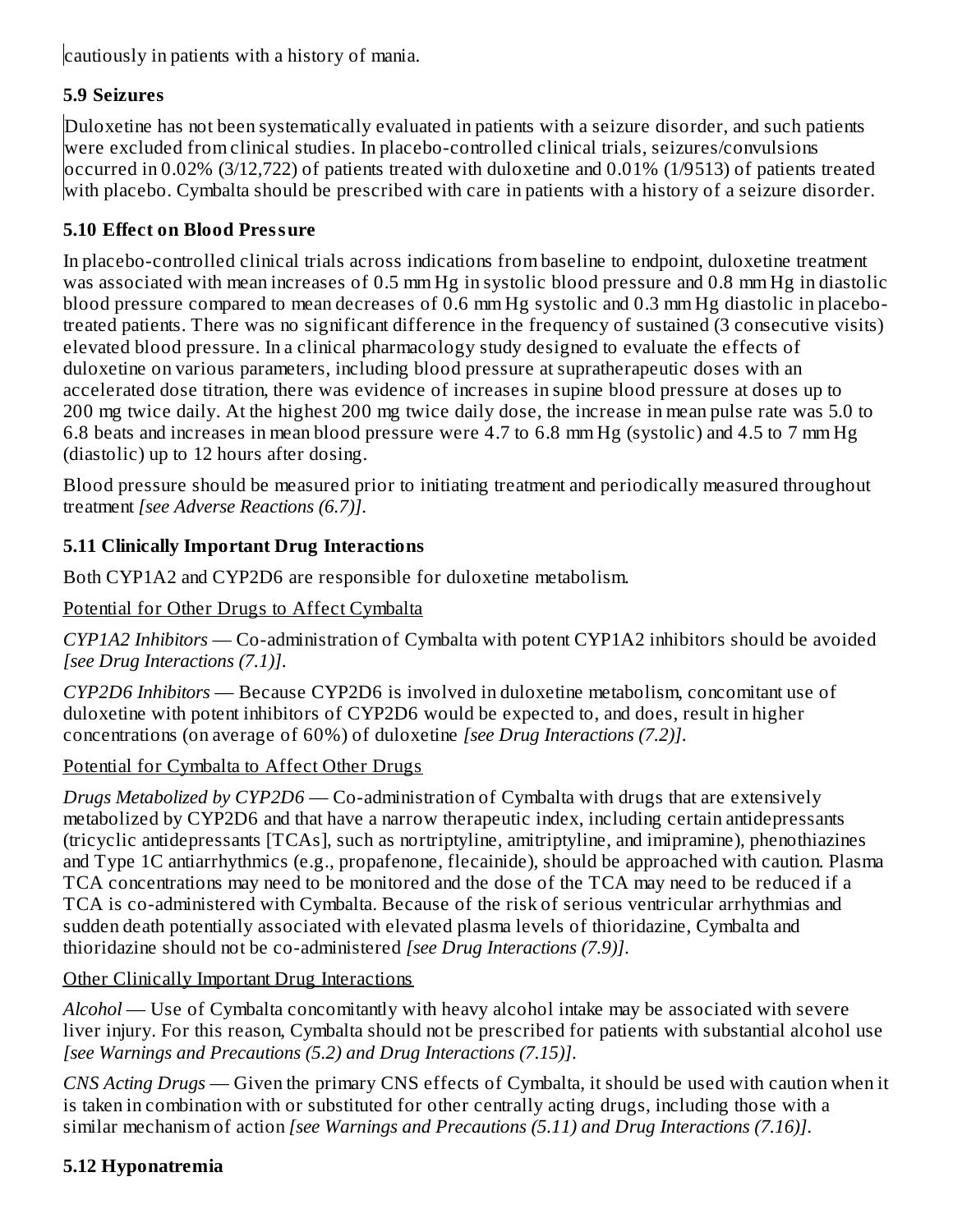Hyponatremia may occur as a result of treatment with SSRIs and SNRIs, including Cymbalta. In many cases, this hyponatremia appears to be the result of the syndrome of inappropriate antidiuretic hormone secretion (SIADH). Cases with serum sodium lower than 110 mmol/L have been reported and appeared to be reversible when Cymbalta was discontinued. Elderly patients may be at greater risk of developing hyponatremia with SSRIs and SNRIs. Also, patients taking diuretics or who are otherwise volume depleted may be at greater risk *[see Use in Specific Populations (8.5)]*. Discontinuation of Cymbalta should be considered in patients with symptomatic hyponatremia and appropriate medical intervention should be instituted.

Signs and symptoms of hyponatremia include headache, difficulty concentrating, memory impairment, confusion, weakness, and unsteadiness, which may lead to falls. More severe and/or acute cases have been associated with hallucination, syncope, seizure, coma, respiratory arrest, and death.

### **5.13 Us e in Patients with Concomitant Illness**

Clinical experience with Cymbalta in patients with concomitant systemic illnesses is limited. There is no information on the effect that alterations in gastric motility may have on the stability of Cymbalta's enteric coating. In extremely acidic conditions, Cymbalta, unprotected by the enteric coating, may undergo hydrolysis to form naphthol. Caution is advised in using Cymbalta in patients with conditions that may slow gastric emptying (e.g., some diabetics).

Cymbalta has not been systematically evaluated in patients with a recent history of myocardial infarction or unstable coronary artery disease. Patients with these diagnoses were generally excluded from clinical studies during the product's premarketing testing.

Hepatic Insufficiency — Cymbalta should ordinarily not be used in patients with hepatic insufficiency *[see Dosage and Administration (2.3), Warnings and Precautions (5.2), and Use in Specific Populations (8.9)]*.

Severe Renal Impairment — Cymbalta should ordinarily not be used in patients with end-stage renal disease or severe renal impairment (creatinine clearance <30 mL/min). Increased plasma concentration of duloxetine, and especially of its metabolites, occur in patients with end-stage renal disease (requiring dialysis) *[see Dosage and Administration (2.3) and Use in Specific Populations (8.10)]*.

Controlled Narrow-Angle Glaucoma — In clinical trials, Cymbalta was associated with an increased risk of mydriasis; therefore, it should be used cautiously in patients with controlled narrow-angle glaucoma *[see Contraindications (4.2)]*.

Glycemic Control in Patients with Diabetes — As observed in DPNP trials, Cymbalta treatment worsens glycemic control in some patients with diabetes. In three clinical trials of Cymbalta for the management of neuropathic pain associated with diabetic peripheral neuropathy, the mean duration of diabetes was approximately 12 years, the mean baseline fasting blood glucose was 176 mg/dL, and the mean baseline hemoglobin  $\rm A_{1c}$  (Hb $\rm A_{1c})$  was 7.8%. In the 12-week acute treatment phase of these studies, Cymbalta was associated with a small increase in mean fasting blood glucose as compared to placebo. In the extension phase of these studies, which lasted up to 52 weeks, mean fasting blood glucose increased by 12 mg/dL in the Cymbalta group and decreased by 11.5 mg/dL in the routine care group.  $HbA_{1c}$ increased by 0.5% in the Cymbalta and by 0.2% in the routine care groups.

## **5.14 Urinary Hesitation and Retention**

Cymbalta is in a class of drugs known to affect urethral resistance. If symptoms of urinary hesitation develop during treatment with Cymbalta, consideration should be given to the possibility that they might be drug-related.

In post marketing experience, cases of urinary retention have been observed. In some instances of urinary retention associated with duloxetine use, hospitalization and/or catheterization has been needed.

### **5.15 Laboratory Tests**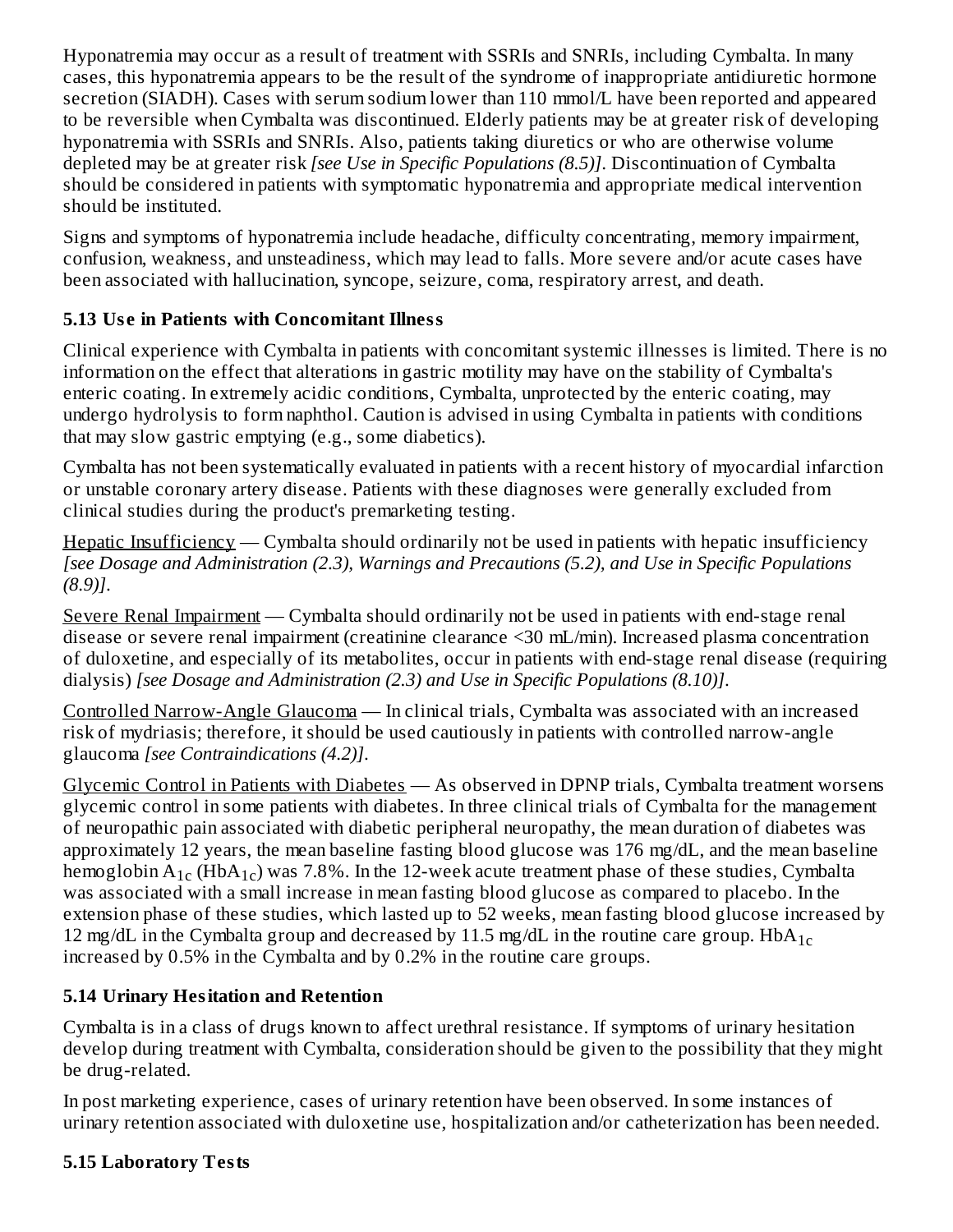No specific laboratory tests are recommended.

### **6 ADVERSE REACTIONS**

#### **6.1 Clinical Trial Data Sources**

The data described below reflect exposure to duloxetine in placebo-controlled trials for MDD (N=3779), GAD (N=1018), OA (N=503), CLBP (N=600), DPNP (N=906), and FM (N=1294). The population studied was 17 to 89 years of age; 65.7%, 60.8%, 60.6%, 42.9%, and 94.4% female; and 81.8%, 72.6%, 85.3%, 74.0%, and 85.7% Caucasian for MDD, GAD, OA and CLBP, DPNP, and FM, respectively. Most patients received doses of a total of 60 to 120 mg per day *[see Clinical Studies (14)]*.

The stated frequencies of adverse reactions represent the proportion of individuals who experienced, at least once, a treatment-emergent adverse reaction of the type listed. A reaction was considered treatment-emergent if it occurred for the first time or worsened while receiving therapy following baseline evaluation. Reactions reported during the studies were not necessarily caused by the therapy, and the frequencies do not reflect investigator impression (assessment) of causality.

Because clinical trials are conducted under widely varying conditions, adverse reaction rates observed in the clinical trials of a drug cannot be directly compared to rates in the clinical trials of another drug and may not reflect the rates observed in practice.

#### **6.2 Advers e Reactions Reported as Reasons for Dis continuation of Treatment in Placebo-Controlled Trials**

Major Depressive Disorder — Approximately 8.4% (319/3779) of the patients who received duloxetine in placebo-controlled trials for MDD discontinued treatment due to an adverse reaction, compared with 4.6% (117/2536) of the patients receiving placebo. Nausea (duloxetine 1.1%, placebo 0.4%) was the only common adverse reaction reported as a reason for discontinuation and considered to be drug-related (i.e., discontinuation occurring in at least 1% of the duloxetine-treated patients and at a rate of at least twice that of placebo).

Generalized Anxiety Disorder — Approximately 13.7% (139/1018) of the patients who received duloxetine in placebo-controlled trials for GAD discontinued treatment due to an adverse reaction, compared with 5.0% (38/767) for placebo. Common adverse reactions reported as a reason for discontinuation and considered to be drug-related (as defined above) included nausea (duloxetine 3.3%, placebo 0.4%), and dizziness (duloxetine 1.3%, placebo 0.4%).

Diabetic Peripheral Neuropathic Pain — Approximately 12.9% (117/906) of the patients who received duloxetine in placebo-controlled trials for DPNP discontinued treatment due to an adverse reaction, compared with 5.1% (23/448) for placebo. Common adverse reactions reported as a reason for discontinuation and considered to be drug-related (as defined above) included nausea (duloxetine 3.5%, placebo 0.7%), dizziness (duloxetine 1.2%, placebo 0.4%), and somnolence (duloxetine 1.1%, placebo 0.0%).

Fibromyalgia — Approximately 17.5% (227/1294) of the patients who received duloxetine in 3 to 6 month placebo-controlled trials for FM discontinued treatment due to an adverse reaction, compared with 10.1% (96/955) for placebo. Common adverse reactions reported as a reason for discontinuation and considered to be drug-related (as defined above) included nausea (duloxetine 2.0%, placebo 0.5%), headache (duloxetine 1.2%, placebo 0.3%), somnolence (duloxetine 1.1%, placebo 0.0%), and fatigue (duloxetine 1.1%, placebo 0.1%).

Chronic Pain due to Osteoarthritis — Approximately 15.7% (79/503) of the patients who received duloxetine in 13-week, placebo-controlled trials for chronic pain due to OA discontinued treatment due to an adverse reaction, compared with 7.3% (37/508) for placebo. Common adverse reactions reported as a reason for discontinuation and considered to be drug-related (as defined above) included nausea (duloxetine 2.2%, placebo 1.0%).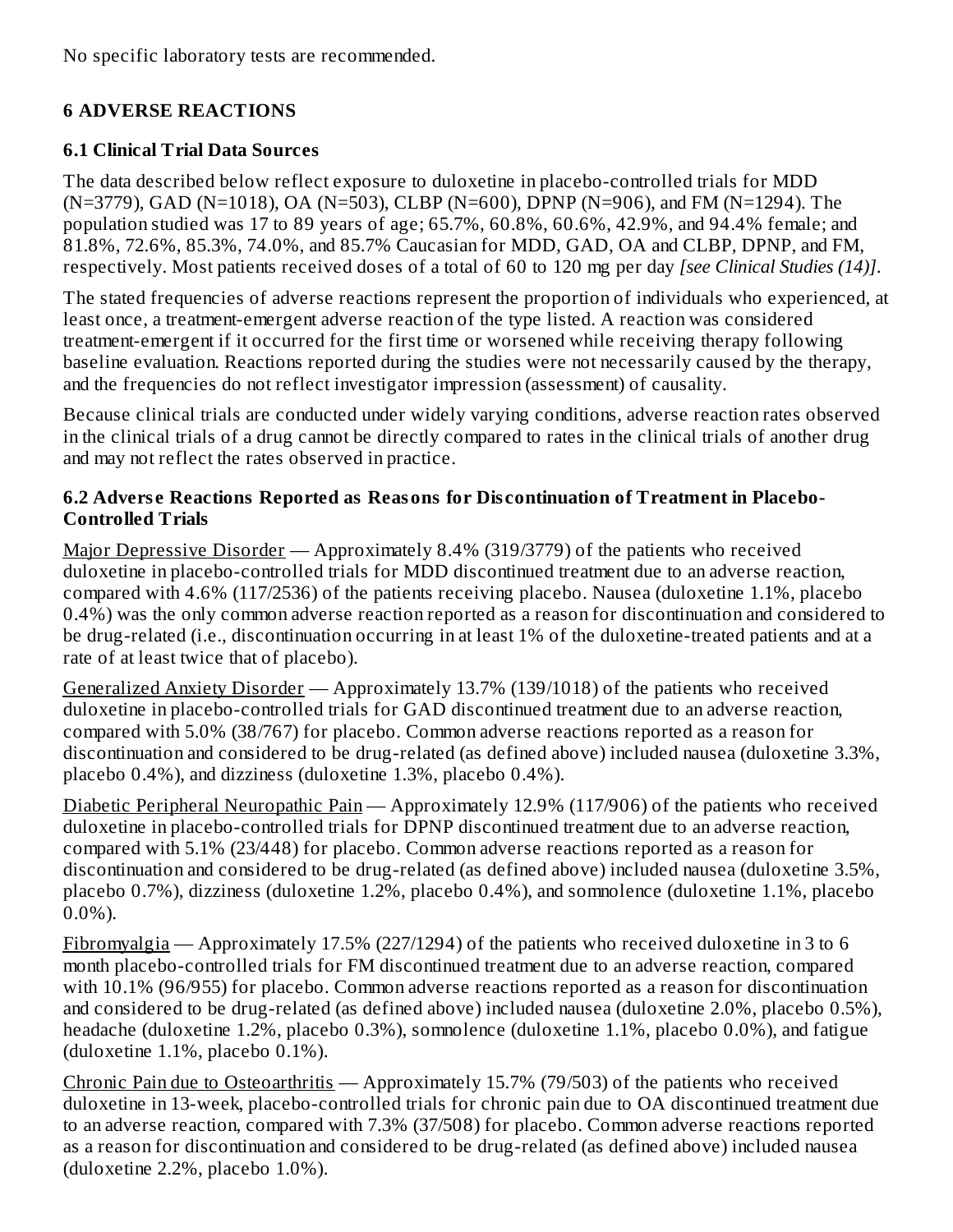Chronic Low Back Pain — Approximately 16.5% (99/600) of the patients who received duloxetine in 13-week, placebo-controlled trials for CLBP discontinued treatment due to an adverse reaction, compared with 6.3% (28/441) for placebo. Common adverse reactions reported as a reason for discontinuation and considered to be drug-related (as defined above) included nausea (duloxetine 3.0%, placebo 0.7%), and somnolence (duloxetine 1.0%, placebo 0.0%).

### **6.3 Most Common Advers e Reactions**

Pooled Trials for all Approved Indications — The most commonly observed adverse reactions in Cymbalta-treated patients (incidence of at least 5% and at least twice the incidence in placebo patients) were nausea, dry mouth, somnolence, constipation, decreased appetite, and hyperhidrosis.

Diabetic Peripheral Neuropathic Pain — The most commonly observed adverse reactions in Cymbaltatreated patients (as defined above) were nausea, somnolence, decreased appetite, constipation, hyperhidrosis, and dry mouth.

Fibromyalgia — The most commonly observed adverse reactions in Cymbalta-treated patients (as defined above) were nausea, dry mouth, constipation, somnolence, decreased appetite, hyperhidrosis, and agitation.

Chronic Pain due to Osteoarthritis — The most commonly observed adverse reactions in Cymbaltatreated patients (as defined above) were nausea, fatigue, constipation, dry mouth, insomnia, somnolence, and dizziness.

Chronic Low Back Pain — The most commonly observed adverse reactions in Cymbalta-treated patients (as defined above) were nausea, dry mouth, insomnia, somnolence, constipation, dizziness, and fatigue.

#### **6.4 Advers e Reactions Occurring at an Incidence of 5% or More Among Duloxetine-Treated Patients in Placebo-Controlled Trials**

Table 2 gives the incidence of treatment-emergent adverse reactions in placebo-controlled trials for approved indications that occurred in 5% or more of patients treated with duloxetine and with an incidence greater than placebo.

|                                 | <b>Percentage of Patients Reporting Reaction</b> |                              |  |  |
|---------------------------------|--------------------------------------------------|------------------------------|--|--|
| <b>Adverse Reaction</b>         | Cymbalta<br>$(N=8100)$                           | <b>Placebo</b><br>$(N=5655)$ |  |  |
| Nausea <sup>c</sup>             | 23                                               | 8                            |  |  |
| Headache                        | 14                                               | 12                           |  |  |
| Dry mouth                       | 13                                               | 5                            |  |  |
| Somnolence <sup>e</sup>         | 10                                               | З                            |  |  |
| Fatigue <sup>b,c</sup>          | 9                                                |                              |  |  |
| Insomnia <sup>d</sup>           | 9                                                | 5                            |  |  |
| Constitution <sup>c</sup>       | 9                                                |                              |  |  |
| Dizziness <sup>c</sup>          | 9                                                | 5                            |  |  |
| Diarrhea                        | 9                                                | 6                            |  |  |
| Decreased appetite <sup>c</sup> |                                                  | ר                            |  |  |
| Hyperhidrosisc                  | 6                                                |                              |  |  |
| Abdominal pain <sup>f</sup>     | 5                                                |                              |  |  |

#### **Table 2: Treatment-Emergent Advers e Reactions:Incidence of 5% or More and Greater than Placebo in Placebo-Controlled Trials of Approved Indications a**

<sup>a</sup> The inclusion of an event in the table is determined based on the percentages before rounding; however, the percentages displayed in the table are rounded to the nearest integer.

<sup>b</sup> Also includes asthenia.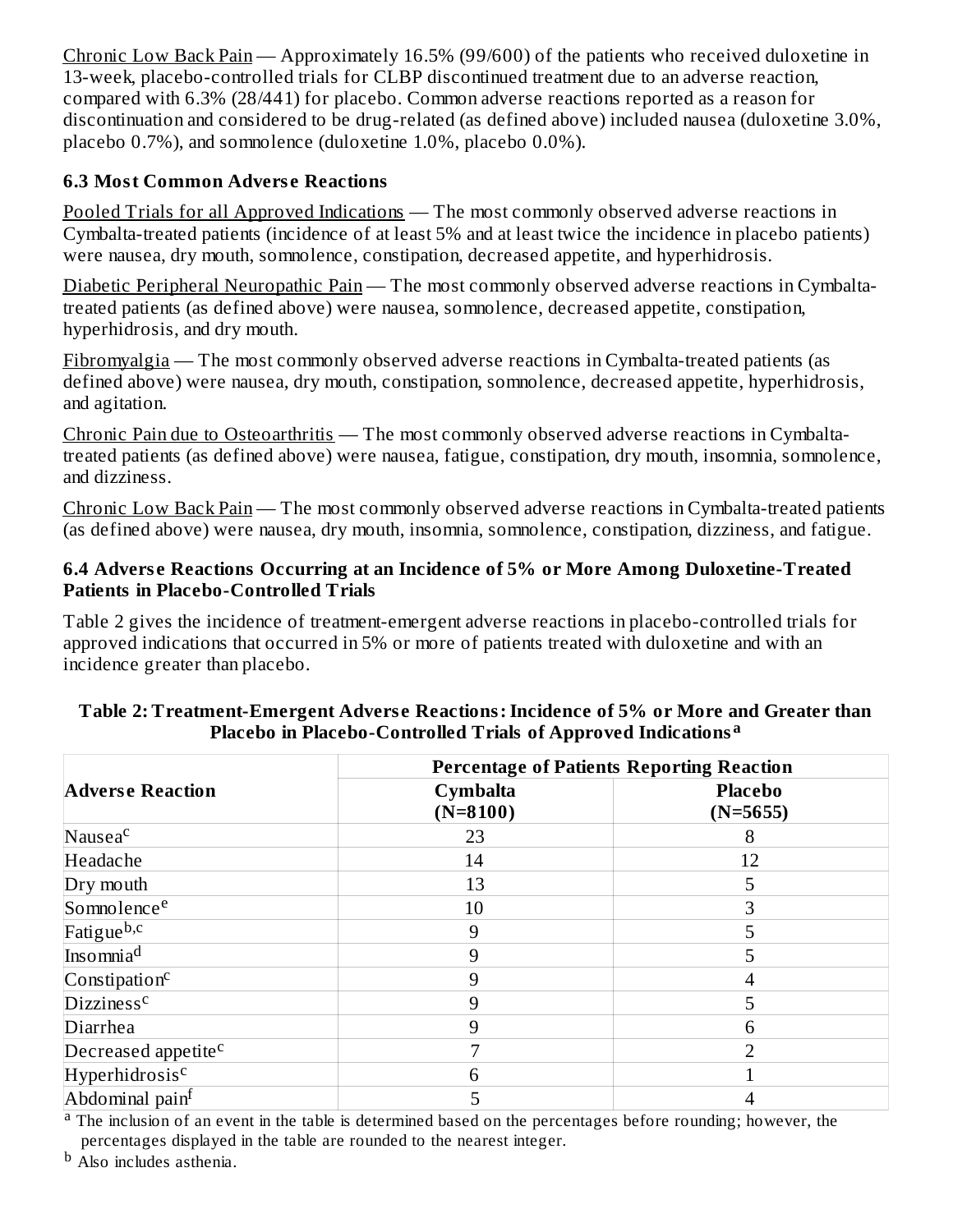- <sup>c</sup> Events for which there was a significant dose-dependent relationship in fixed-dose studies, excluding three MDD studies which did not have a placebo lead-in period or dose titration.
- <sup>d</sup> Also includes initial insomnia, middle insomnia, and early morning awakening.
- <sup>e</sup> Also includes hypersomnia and sedation.
- $^{\rm f}$  Also includes abdominal discomfort, abdominal pain lower, abdominal pain upper, abdominal tenderness, and gastrointestinal pain.

#### **6.5 Advers e Reactions Occurring at an Incidence of 2% or More Among Duloxetine-Treated Patients in Placebo-Controlled Trials**

Pooled MDD and GAD Trials — Table 3 gives the incidence of treatment-emergent adverse reactions in MDD and GAD placebo-controlled trials for approved indications that occurred in 2% or more of patients treated with duloxetine and with an incidence greater than placebo.

#### **Table 3: Treatment-Emergent Advers e Reactions:Incidence of 2% or More and Greater than Placebo in MDD and GAD Placebo-Controlled Trials a**

|                                                  | <b>Percentage of Patients Reporting Reaction</b> |                              |  |  |
|--------------------------------------------------|--------------------------------------------------|------------------------------|--|--|
| <b>System Organ Class / Adverse Reaction</b>     | <b>Cymbalta</b><br>$(N=4797)$                    | <b>Placebo</b><br>$(N=3303)$ |  |  |
| <b>Cardiac Disorders</b>                         |                                                  |                              |  |  |
| Palpitations                                     | $\overline{2}$                                   | $\mathbf{1}$                 |  |  |
| <b>Eye Disorders</b>                             |                                                  |                              |  |  |
| Vision blurred                                   | 3                                                | $\mathbf{1}$                 |  |  |
| <b>Gas trointes tinal Dis orders</b>             |                                                  |                              |  |  |
| Nausea <sup>b</sup>                              | 23                                               | 8                            |  |  |
| Dry mouth                                        | 14                                               | 6                            |  |  |
| Constipation <sup>b</sup>                        | 9                                                |                              |  |  |
| Diarrhea                                         | 9                                                | 6                            |  |  |
| Abdominal pain <sup>c</sup>                      | 5                                                | 4                            |  |  |
| Vomiting                                         | $\overline{4}$                                   | $\overline{2}$               |  |  |
| <b>General Disorders and Administration Site</b> |                                                  |                              |  |  |
| <b>Conditions</b>                                |                                                  |                              |  |  |
| Fatigue <sup>d</sup>                             | 9                                                | 5                            |  |  |
| <b>Metabolism and Nutrition Disorders</b>        |                                                  |                              |  |  |
| Decreased appetiteb                              | 6                                                | $\overline{2}$               |  |  |
| <b>Nervous System Disorders</b>                  |                                                  |                              |  |  |
| Headache                                         | 14                                               | 14                           |  |  |
| Dizziness <sup>b</sup>                           | 9                                                | 5                            |  |  |
| Somnolence <sup>e</sup>                          | 9                                                | 3                            |  |  |
| Tremor                                           | 3                                                | $\overline{1}$               |  |  |
| <b>Psychiatric Disorders</b>                     |                                                  |                              |  |  |
| Insomniaf                                        | 9                                                | 5                            |  |  |
| Agitation <sup>g</sup>                           | 4                                                | 2                            |  |  |
| Libido decreased <sup>h</sup>                    | 3                                                | 1                            |  |  |
| Anxiety                                          | 3                                                | $\overline{2}$               |  |  |
| Orgasm abnormal <sup>i</sup>                     | $\overline{2}$                                   | $\leq$ 1                     |  |  |
| <b>Reproductive System and Breast Disorders</b>  |                                                  |                              |  |  |
| Erectile dysfunction                             | 4                                                | 1                            |  |  |
| Ejaculation delayed <sup>b</sup>                 | $\overline{2}$                                   | 1                            |  |  |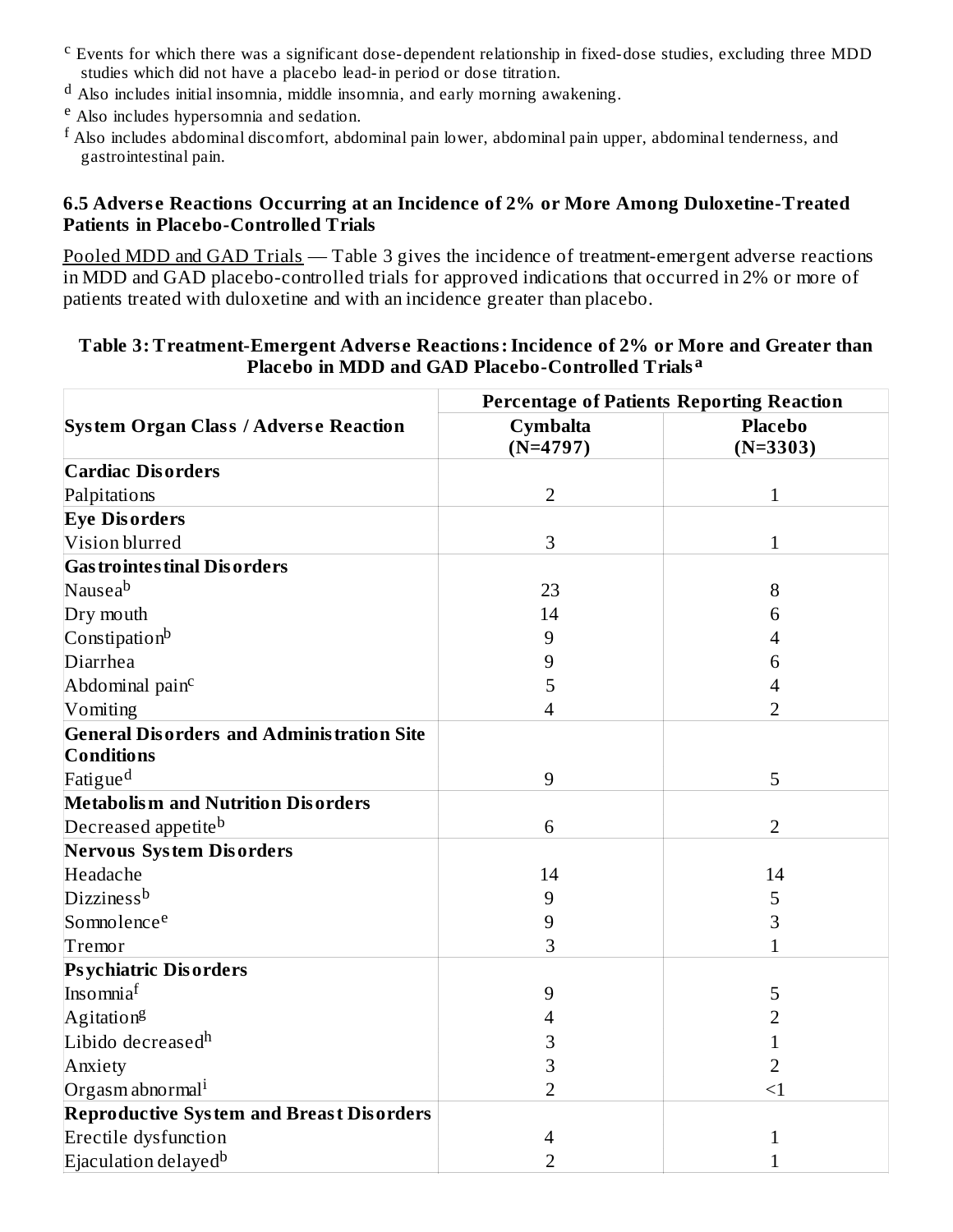| <b>Respiratory, Thoracic, and Mediastinal</b><br><b>Disorders</b> |  |
|-------------------------------------------------------------------|--|
| Yawning                                                           |  |
| <b>Skin and Subcutaneous Tissue Disorders</b>                     |  |
| Hyperhidrosis                                                     |  |

<sup>a</sup> The inclusion of an event in the table is determined based on the percentages before rounding; however, the percentages displayed in the table are rounded to the nearest integer.

- $^{\rm b}$  Events for which there was a significant dose-dependent relationship in fixed-dose studies, excluding three MDD studies which did not have a placebo lead-in period or dose titration.
- $\rm ^c$  Also includes abdominal pain upper, abdominal pain lower, abdominal tenderness, abdominal discomfort, and gastrointestinal pain

<sup>d</sup> Also includes asthenia

- <sup>e</sup> Also includes hypersomnia and sedation
- $^{\rm f}$  Also includes initial insomnia, middle insomnia, and early morning awakening
- $\frac{g}{g}$  Also includes feeling jittery, nervousness, restlessness, tension and psychomotor hyperactivity
- <sup>h</sup> Also includes loss of libido
- <sup>i</sup> Also includes anorgasmia

DPNP, FM, OA, and CLBP — Table 4 gives the incidence of treatment-emergent adverse events that occurred in 2% or more of patients treated with Cymbalta (determined prior to rounding) in the premarketing acute phase of DPNP, FM, OA, and CLBP placebo-controlled trials and with an incidence greater than placebo.

| Table 4: Treatment-Emergent Adverse Reactions: Incidence of 2% or More and Greater than |
|-----------------------------------------------------------------------------------------|
| Placebo in DPNP, FM, OA, and CLBP Placebo-Controlled Trials <sup>a</sup>                |

|                                                  | <b>Percentage of Patients Reporting Reaction</b> |                              |  |  |
|--------------------------------------------------|--------------------------------------------------|------------------------------|--|--|
| <b>System Organ Class / Adverse Reaction</b>     | Cymbalta<br>$(N=3303)$                           | <b>Placebo</b><br>$(N=2352)$ |  |  |
| <b>Gas trointes tinal Dis orders</b>             |                                                  |                              |  |  |
| Nausea                                           | 23                                               | 7                            |  |  |
| Dry Mouth <sup>b</sup>                           | 11                                               | 3                            |  |  |
| Constipationb                                    | 10                                               | З                            |  |  |
| Diarrhea                                         | 9                                                | 5                            |  |  |
| Abdominal Pain <sup>c</sup>                      | 5                                                |                              |  |  |
| Vomiting                                         | 3                                                |                              |  |  |
| Dyspepsia                                        | 2                                                | 1                            |  |  |
| <b>General Disorders and Administration Site</b> |                                                  |                              |  |  |
| <b>Conditions</b>                                |                                                  |                              |  |  |
| Fatigue <sup>d</sup>                             | 11                                               | 5                            |  |  |
| <b>Infections and Infestations</b>               |                                                  |                              |  |  |
| Nasopharyngitis                                  | 4                                                | 4                            |  |  |
| <b>Upper Respiratory Tract Infection</b>         | 3                                                | 3                            |  |  |
| Influenza                                        | 2                                                | $\overline{2}$               |  |  |
| <b>Metabolism and Nutrition Disorders</b>        |                                                  |                              |  |  |
| Decreased Appetite <sup>b</sup>                  | 8                                                | 1                            |  |  |
| Musculos keletal and Connective Tissue           |                                                  |                              |  |  |
| Musculoskeletal Paine                            | 3                                                | 3                            |  |  |
| Muscle Spasms                                    | 2                                                |                              |  |  |
| <b>Back Pain</b>                                 | 3                                                | З                            |  |  |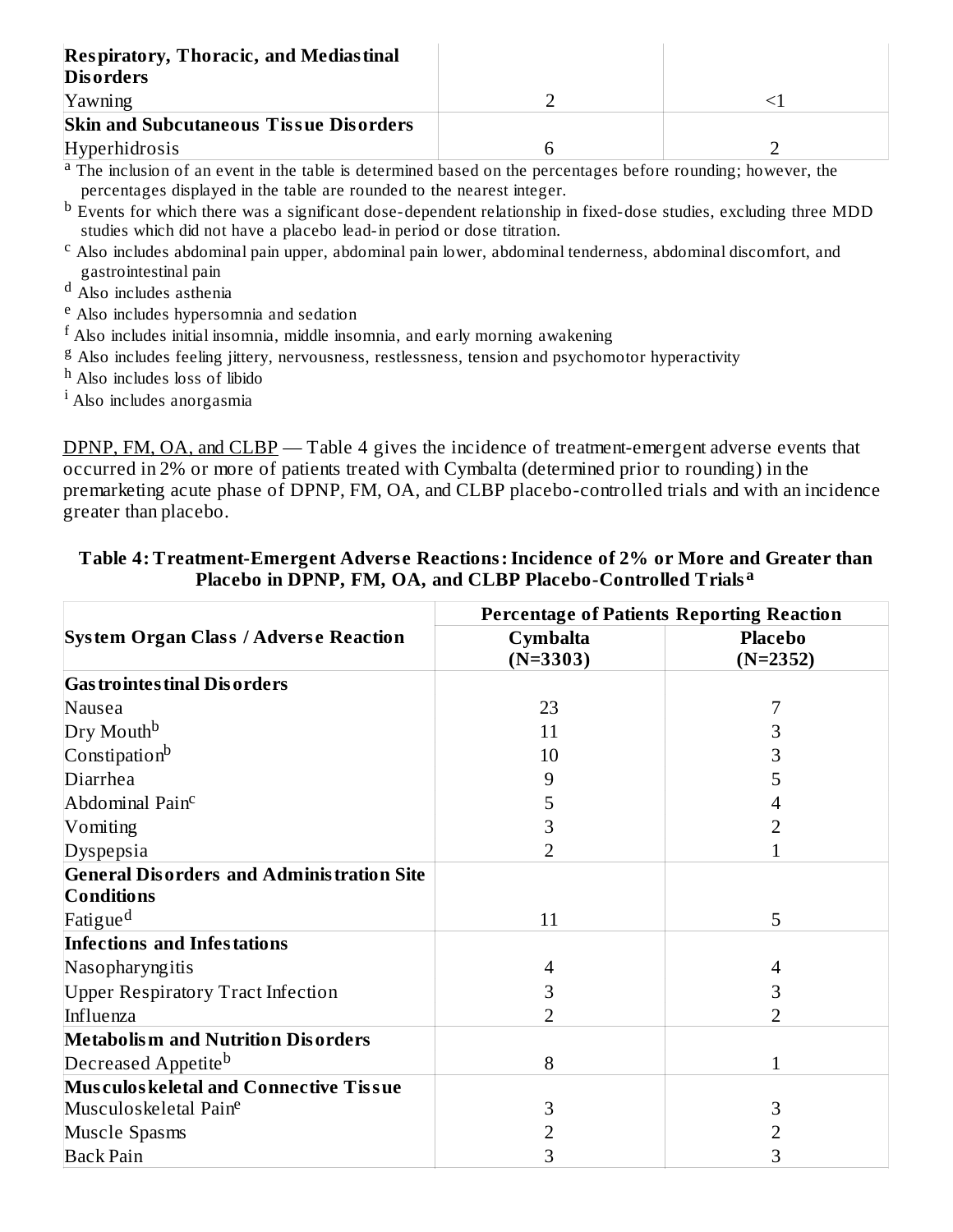| <b>Nervous System Disorders</b>                 |    |                |
|-------------------------------------------------|----|----------------|
| Headache                                        | 13 | 8              |
| Somnolenceb,f                                   | 11 | 3              |
| <b>Dizziness</b>                                | 9  | 5              |
| Paraesthesia <sup>g</sup>                       | 2  | 2              |
| Tremor <sup>b</sup>                             | 2  | $<$ 1          |
| <b>Psychiatric Disorders</b>                    |    |                |
| Insomnia <sup>b,h</sup>                         | 10 | 5              |
| Agitation <sup>1</sup>                          | 3  | $\leq$ 1       |
| <b>Reproductive System and Breast Disorders</b> |    |                |
| Erectile Dysfunction <sup>b</sup>               | 4  | $\leq$ 1       |
| Ejaculation Disorder <sup>j</sup>               | 2  | $\leq$ 1       |
| <b>Respiratory, Thoracic, and Mediastinal</b>   |    |                |
| <b>Disorders</b>                                |    |                |
| Cough                                           | 2  | 2              |
| Oropharyngeal Pain <sup>b</sup>                 | 2  | $\overline{2}$ |
| <b>Skin and Subcutaneous Tissue Disorders</b>   |    |                |
| Hyperhidrosis                                   | 6  | 1              |
| <b>Vascular Disorders</b>                       |    |                |
| Flushing <sup>k</sup>                           | 3  | $<$ 1          |
| Blood pressure increased <sup>l</sup>           |    | 1              |

The inclusion of an event in the table is determined based on the percentages before rounding; however, the percentages displayed in the table are rounded to the nearest integer. a

 $^{\rm b}$  Incidence of 120 mg/day is significantly greater than the incidence for 60 mg/day.

<sup>c</sup> Also includes abdominal discomfort, abdominal pain lower, abdominal pain upper, abdominal tenderness and gastrointestinal pain

<sup>d</sup> Also includes asthenia

<sup>e</sup> Also includes myalgia and neck pain

 $^{\rm f}$  Also includes hypersomnia and sedation

<sup>g</sup> Also includes hypoaesthesia, hypoaesthesia facial, genital hypoaesthesia and paraesthesia oral

<sup>h</sup> Also includes middle insomnia, early morning awakening and initial insomnia

 $^{\rm i}$  Also includes feeling jittery, nervousness, restlessness, tension and psychomotor hyperactivity

<sup>j</sup> Also includes ejaculation failure

<sup>k</sup> Also includes hot flush

 $^{\rm l}$  Also includes blood pressure diastolic increased, blood pressure systolic increased, diastolic hypertension, essential hypertension, hypertension, hypertensive crisis, labile hypertension, orthostatic hypertension, secondary hypertension, and systolic hypertension

#### **6.6 Effects on Male and Female Sexual Function**

Changes in sexual desire, sexual performance and sexual satisfaction often occur as manifestations of psychiatric disorders or diabetes, but they may also be a consequence of pharmacologic treatment. Because adverse sexual reactions are presumed to be voluntarily underreported, the Arizona Sexual Experience Scale (ASEX), a validated measure designed to identify sexual side effects, was used prospectively in 4 MDD placebo-controlled trials. In these trials, as shown in Table 5 below, patients treated with Cymbalta experienced significantly more sexual dysfunction, as measured by the total score on the ASEX, than did patients treated with placebo. Gender analysis showed that this difference occurred only in males. Males treated with Cymbalta experienced more difficulty with ability to reach orgasm (ASEX Item 4) than males treated with placebo. Females did not experience more sexual dysfunction on Cymbalta than on placebo as measured by ASEX total score. Negative numbers signify an improvement from a baseline level of dysfunction, which is commonly seen in depressed patients.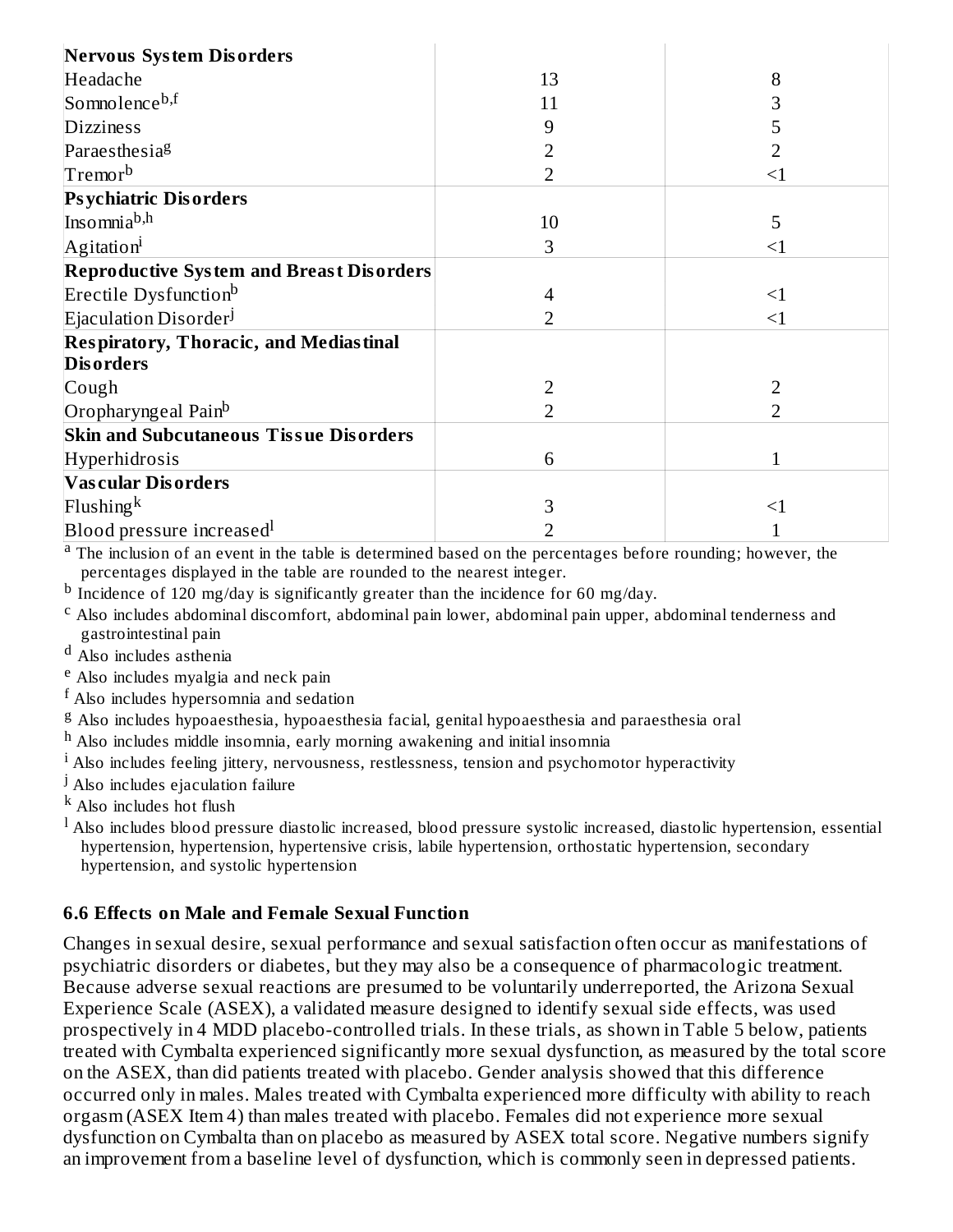Physicians should routinely inquire about possible sexual side effects.

|                                                                       | Male Patients <sup>a</sup> |                            | Female Patients <sup>a</sup> |                             |  |
|-----------------------------------------------------------------------|----------------------------|----------------------------|------------------------------|-----------------------------|--|
|                                                                       | Cymbalta<br>$(n=175)$      | <b>Placebo</b><br>$(n=83)$ | Cymbalta<br>$(n=241)$        | <b>Placebo</b><br>$(n=126)$ |  |
| $ {\rm ASEX\ Total\ (Items\ 1-5)} $                                   | 0.56 <sup>b</sup>          | $-1.07$                    | $-1.15$                      | $-1.07$                     |  |
| Item $1$ — Sex drive                                                  | $-0.07$                    | $-0.12$                    | $-0.32$                      | $-0.24$                     |  |
| Item $2 -$ Arousal                                                    | 0.01                       | $-0.26$                    | $-0.21$                      | $-0.18$                     |  |
| Item 3 — Ability to achieve erection<br>$(men)$ ; Lubrication (women) | 0.03                       | $-0.25$                    | $-0.17$                      | $-0.18$                     |  |
| Item $4$ — Ease of reaching orgasm                                    | 0.40 <sup>c</sup>          | $-0.24$                    | $-0.09$                      | $-0.13$                     |  |
| Item $5$ — Orgasm satisfaction                                        | 0.09                       | $-0.13$                    | $-0.11$                      | $-0.17$                     |  |

a n=Number of patients with non-missing change score for ASEX total

 $^{\rm b}$  p=0.013 versus placebo

<sup>c</sup> p<0.001 versus placebo

### **6.7 Vital Sign Changes**

In placebo-controlled clinical trials across approved indications for change from baseline to endpoint, duloxetine treatment was associated with mean increases of 0.23 mm Hg in systolic blood pressure and 0.73 mm Hg in diastolic blood pressure compared to mean decreases of 1.09 mm Hg systolic and 0.55 mm Hg diastolic in placebo-treated patients. There was no significant difference in the frequency of sustained (3 consecutive visits) elevated blood pressure *[see Warnings and Precautions (5.3 and 5.10)]*.

Duloxetine treatment, for up to 26 weeks in placebo-controlled trials across approved indications, typically caused a small increase in heart rate for change from baseline to endpoint compared to placebo of up to 1.37 beats per minute (increase of 1.20 beats per minute in duloxetine-treated patients, decrease of 0.17 beats per minute in placebo-treated patients).

### **6.8 Weight Changes**

In placebo-controlled clinical trials, MDD and GAD patients treated with Cymbalta for up to 10 weeks experienced a mean weight loss of approximately 0.5 kg, compared with a mean weight gain of approximately 0.2 kg in placebo-treated patients. In studies of DPNP, FM, OA, and CLBP, patients treated with Cymbalta for up to 26 weeks experienced a mean weight loss of approximately 0.6 kg compared with a mean weight gain of approximately 0.2 kg in placebo-treated patients. In one long-term fibromyalgia 60-week uncontrolled study, duloxetine patients had a mean weight increase of 0.7 kg. In one long-term CLBP 54-week study (13-week, placebo-controlled acute phase and 41-week, uncontrolled extension phase), duloxetine patients had a mean weight decrease of 0.6 kg in 13 weeks of acute phase compared to study entry, then a mean weight increase of 1.4 kg in 41 weeks of extension phase compared to end of acute phase.

## **6.9 Laboratory Changes**

Cymbalta treatment in placebo-controlled clinical trials across approved indications, was associated with small mean increases from baseline to endpoint in ALT, AST, CPK, alkaline phosphatase; infrequent, modest, transient, abnormal values were observed for these analytes in Cymbalta-treated patients when compared with placebo-treated patients *[see Warnings and Precautions (5.2)]*. High bicarbonate and cholesterol and abnormal (high or low) potassium were observed more frequently in duloxetine treated patients compared to placebo.

### **6.10 Electrocardiogram Changes**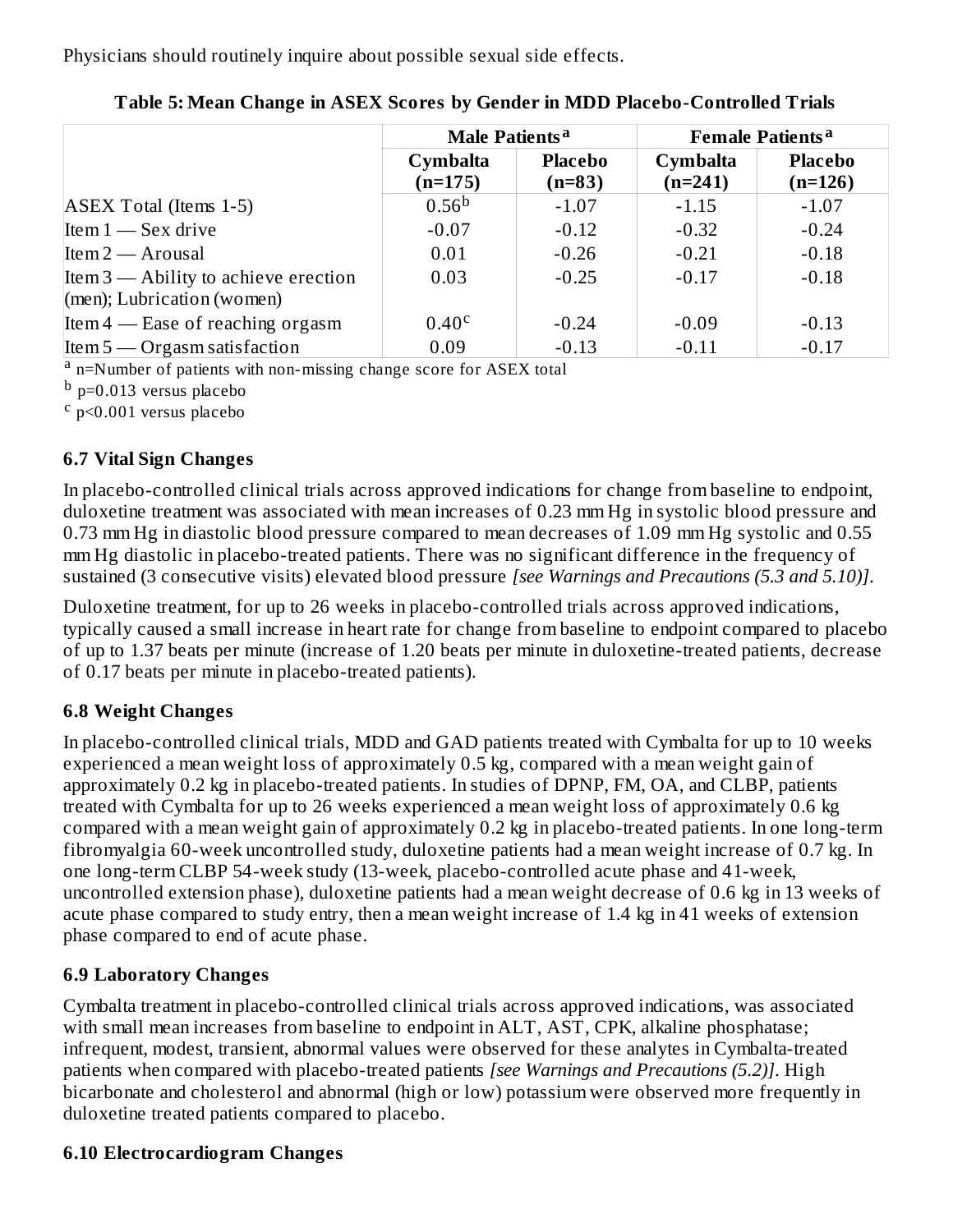The effect of duloxetine 160 mg and 200 mg administered twice daily to steady state was evaluated in a randomized, double-blinded, two-way crossover study in 117 healthy female subjects. No QT interval prolongation was detected. Duloxetine appears to be associated with concentration-dependent but not clinically meaningful QT shortening.

#### **6.11 Other Advers e Reactions Obs erved During the Premarketing and Postmarketing Clinical Trial Evaluation of Duloxetine**

Following is a list of treatment-emergent adverse reactions reported by patients treated with duloxetine in clinical trials. In clinical trials of all indications, 34,756 patients were treated with duloxetine. Of these, 26.9% (9337) took duloxetine for at least 6 months, and 12.4% (4317) for at least one year. The following listing is not intended to include reactions (1) already listed in previous tables or elsewhere in labeling, (2) for which a drug cause was remote, (3) which were so general as to be uninformative, (4) which were not considered to have significant clinical implications, or (5) which occurred at a rate equal to or less than placebo.

Reactions are categorized by body system according to the following definitions: frequent adverse reactions are those occurring in at least 1/100 patients; infrequent adverse reactions are those occurring in 1/100 to 1/1000 patients; rare reactions are those occurring in fewer than 1/1000 patients.

**Cardiac Disorders** — *Frequent:* palpitations; *Infrequent:* myocardial infarction and tachycardia.

**Ear and Labyrinth Disorders** — *Frequent:* vertigo; *Infrequent:* ear pain and tinnitus.

**Endocrine Disorders** — *Infrequent:* hypothyroidism.

**Eye Disorders** — *Frequent:* vision blurred; *Infrequent:* diplopia, dry eye, and visual impairment.

**Gastrointestinal Disorders** — *Frequent:* flatulence; *Infrequent:* dysphagia, eructation, gastritis, gastrointestinal hemorrhage, halitosis, and stomatitis; *Rare:* gastric ulcer.

**General Disorders and Administration Site Conditions** — *Frequent:* chills/rigors; *Infrequent:* falls, feeling abnormal, feeling hot and/or cold, malaise, and thirst; *Rare:* gait disturbance.

**Infections and Infestations** — *Infrequent:* gastroenteritis and laryngitis.

**Investigations** — *Frequent:* weight increased, weight decreased; *Infrequent:* blood cholesterol increased.

**Metabolism and Nutrition Disorders** — *Infrequent:* dehydration and hyperlipidemia; *Rare:* dyslipidemia.

**Mus culoskeletal and Connective Tissue Disorders** — *Frequent:* musculoskeletal pain; *Infrequent:* muscle tightness and muscle twitching.

**Nervous System Disorders** — *Frequent:* dysgeusia, lethargy, and parasthesia/hypoesthesia; *Infrequent:* disturbance in attention, dyskinesia, myoclonus, and poor quality sleep; *Rare:* dysarthria.

**Psychiatric Disorders** — *Frequent:* abnormal dreams and sleep disorder; *Infrequent:* apathy, bruxism, disorientation/confusional state, irritability, mood swings, and suicide attempt; *Rare:* completed suicide.

**Renal and Urinary Disorders** — *Frequent:* urinary frequency; *Infrequent:* dysuria, micturition urgency, nocturia, polyuria, and urine odor abnormal.

**Reproductive System and Breast Disorders** — *Frequent:* anorgasmia/orgasm abnormal; *Infrequent:* menopausal symptoms, sexual dysfunction, and testicular pain; *Rare:* menstrual disorder.

**Respiratory, Thoracic and Mediastinal Disorders** — *Frequent:* yawning, oropharyngeal pain; *Infrequent:* throat tightness.

**Skin and Subcutaneous Tissue Disorders** — *Frequent:* pruritus; *Infrequent:* cold sweat, dermatitis contact, erythema, increased tendency to bruise, night sweats, and photosensitivity reaction; *Rare:* ecchymosis.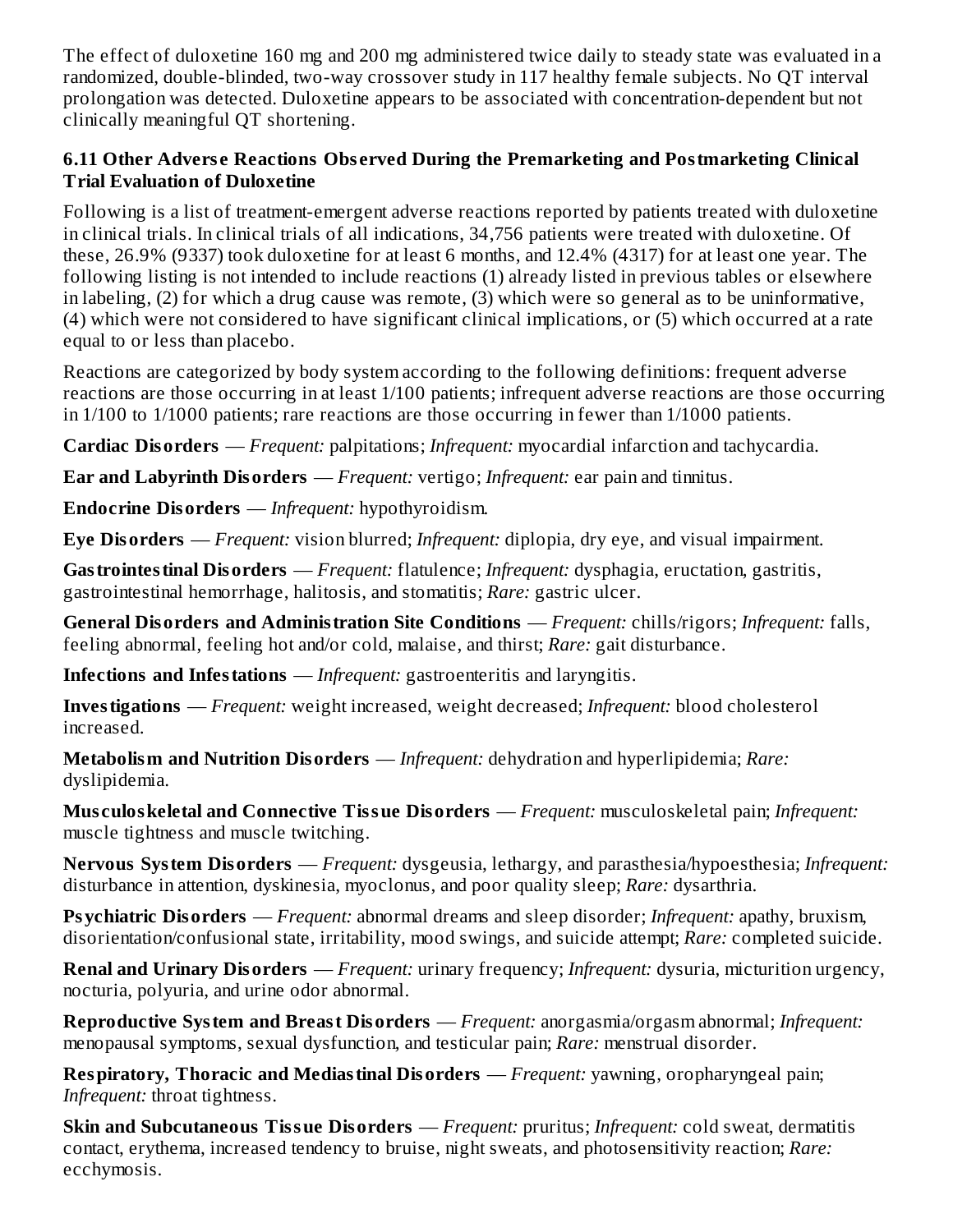**Vas cular Disorders** — *Frequent:* hot flush; *Infrequent:* flushing, orthostatic hypotension, and peripheral coldness.

### **6.12 Postmarketing Spontaneous Reports**

The following adverse reactions have been identified during postapproval use of Cymbalta. Because these reactions are reported voluntarily from a population of uncertain size, it is not always possible to reliably estimate their frequency or establish a causal relationship to drug exposure.

Adverse reactions reported since market introduction that were temporally related to duloxetine therapy and not mentioned elsewhere in labeling include: anaphylactic reaction, aggression and anger (particularly early in treatment or after treatment discontinuation), angioneurotic edema, extrapyramidal disorder, galactorrhea, glaucoma, gynecological bleeding, hallucinations, hyperglycemia, hyperprolactinemia, hypersensitivity, hypertensive crisis, muscle spasm, rash, restless legs syndrome, seizures upon treatment discontinuation, supraventricular arrhythmia, tinnitus (upon treatment discontinuation), trismus, and urticaria.

## **7 DRUG INTERACTIONS**

Both CYP1A2 and CYP2D6 are responsible for duloxetine metabolism.

## **7.1 Inhibitors of CYP1A2**

When duloxetine 60 mg was co-administered with fluvoxamine 100 mg, a potent CYP1A2 inhibitor, to male subjects (n=14) duloxetine AUC was increased approximately 6-fold, the  $\rm{C_{max}}$  was increased about 2.5-fold, and duloxetine  $t_{1/2}$  was increased approximately 3-fold. Other drugs that inhibit CYP1A2 metabolism include cimetidine and quinolone antimicrobials such as ciprofloxacin and enoxacin *[see Warnings and Precautions (5.11)]*.

## **7.2 Inhibitors of CYP2D6**

Concomitant use of duloxetine (40 mg once daily) with paroxetine (20 mg once daily) increased the concentration of duloxetine AUC by about 60%, and greater degrees of inhibition are expected with higher doses of paroxetine. Similar effects would be expected with other potent CYP2D6 inhibitors (e.g., fluoxetine, quinidine) *[see Warnings and Precautions (5.11)]*.

## **7.3 Dual Inhibition of CYP1A2 and CYP2D6**

Concomitant administration of duloxetine 40 mg twice daily with fluvoxamine 100 mg, a potent CYP1A2 inhibitor, to CYP2D6 poor metabolizer subjects (n=14) resulted in a 6-fold increase in duloxetine AUC and  $C_{max}$ .

## **7.4 Drugs that Interfere with Hemostasis (e.g., NSAIDs, Aspirin, and Warfarin)**

Serotonin release by platelets plays an important role in hemostasis. Epidemiological studies of the case-control and cohort design that have demonstrated an association between use of psychotropic drugs that interfere with serotonin reuptake and the occurrence of upper gastrointestinal bleeding have also shown that concurrent use of an NSAID or aspirin may potentiate this risk of bleeding. Altered anticoagulant effects, including increased bleeding, have been reported when SSRIs or SNRIs are coadministered with warfarin. Concomitant administration of warfarin (2-9 mg once daily) under steady state conditions with duloxetine 60 or 120 mg once daily for up to 14 days in healthy subjects ( $n=15$ ) did not significantly change INR from baseline (mean INR changes ranged from 0.05 to +0.07). The total warfarin (protein bound plus free drug) pharmacokinetics (AUC $_{\rm \tau, ss}$ , C $_{\rm max, ss}$  or t $_{\rm max, ss}$ ) for both R- and S-warfarin were not altered by duloxetine. Because of the potential effect of duloxetine on platelets, patients receiving warfarin therapy should be carefully monitored when duloxetine is initiated or discontinued *[see Warnings and Precautions (5.5)]*.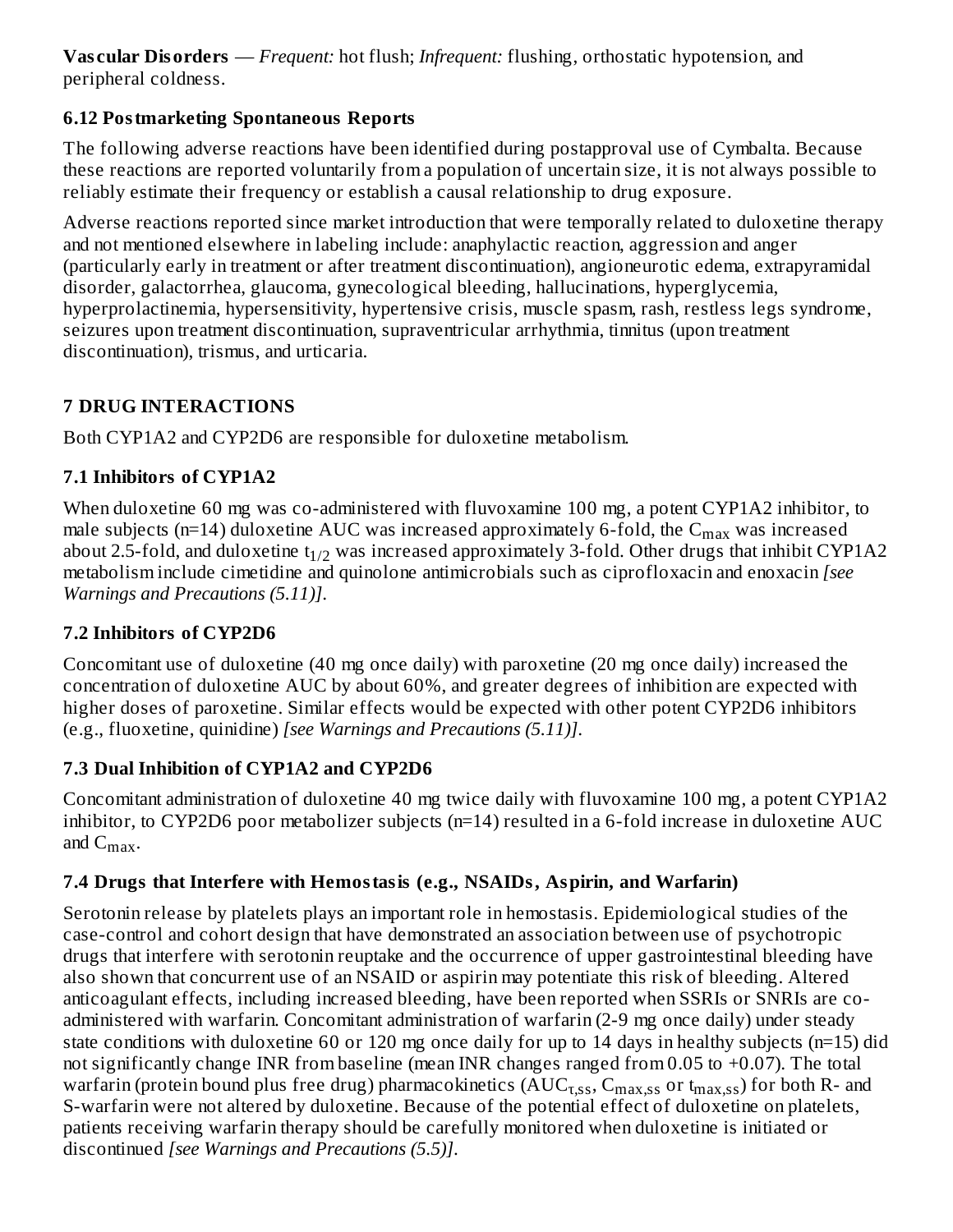### **7.5 Lorazepam**

Under steady-state conditions for duloxetine (60 mg Q 12 hours) and lorazepam (2 mg Q 12 hours), the pharmacokinetics of duloxetine were not affected by co-administration.

### **7.6 Temazepam**

Under steady-state conditions for duloxetine (20 mg qhs) and temazepam (30 mg qhs), the pharmacokinetics of duloxetine were not affected by co-administration.

### **7.7 Drugs that Affect Gastric Acidity**

Cymbalta has an enteric coating that resists dissolution until reaching a segment of the gastrointestinal tract where the pH exceeds 5.5. In extremely acidic conditions, Cymbalta, unprotected by the enteric coating, may undergo hydrolysis to form naphthol. Caution is advised in using Cymbalta in patients with conditions that may slow gastric emptying (e.g., some diabetics). Drugs that raise the gastrointestinal pH may lead to an earlier release of duloxetine. However, co-administration of Cymbalta with aluminumand magnesium-containing antacids (51 mEq) or Cymbalta with famotidine, had no significant effect on the rate or extent of duloxetine absorption after administration of a 40 mg oral dose. It is unknown whether the concomitant administration of proton pump inhibitors affects duloxetine absorption *[see Warnings and Precautions (5.13)]*.

### **7.8 Drugs Metabolized by CYP1A2**

*In vitro* drug interaction studies demonstrate that duloxetine does not induce CYP1A2 activity. Therefore, an increase in the metabolism of CYP1A2 substrates (e.g., theophylline, caffeine) resulting from induction is not anticipated, although clinical studies of induction have not been performed. Duloxetine is an inhibitor of the CYP1A2 isoform in *in vitro* studies, and in two clinical studies the average (90% confidence interval) increase in theophylline AUC was 7% (1%-15%) and 20% (13%- 27%) when co-administered with duloxetine (60 mg twice daily).

### **7.9 Drugs Metabolized by CYP2D6**

Duloxetine is a moderate inhibitor of CYP2D6. When duloxetine was administered (at a dose of 60 mg twice daily) in conjunction with a single 50 mg dose of desipramine, a CYP2D6 substrate, the AUC of desipramine increased 3-fold *[see Warnings and Precautions (5.11)]*.

### **7.10 Drugs Metabolized by CYP2C9**

Results of *in vitro* studies demonstrate that duloxetine does not inhibit activity. In a clinical study, the pharmacokinetics of S-warfarin, a CYP2C9 substrate, were not significantly affected by duloxetine *[see Drug Interactions (7.4)]*.

### **7.11 Drugs Metabolized by CYP3A**

Results of *in vitro* studies demonstrate that duloxetine does not inhibit or induce CYP3A activity. Therefore, an increase or decrease in the metabolism of CYP3A substrates (e.g., oral contraceptives and other steroidal agents) resulting from induction or inhibition is not anticipated, although clinical studies have not been performed.

## **7.12 Drugs Metabolized by CYP2C19**

Results of *in vitro* studies demonstrate that duloxetine does not inhibit CYP2C19 activity at therapeutic concentrations. Inhibition of the metabolism of CYP2C19 substrates is therefore not anticipated, although clinical studies have not been performed.

## **7.13 Monoamine Oxidas e Inhibitors (MAOIs)**

*[See Dosage and Administration (2.5, 2.6), Contraindications (4.1), and Warnings and Precautions (5.4)]*.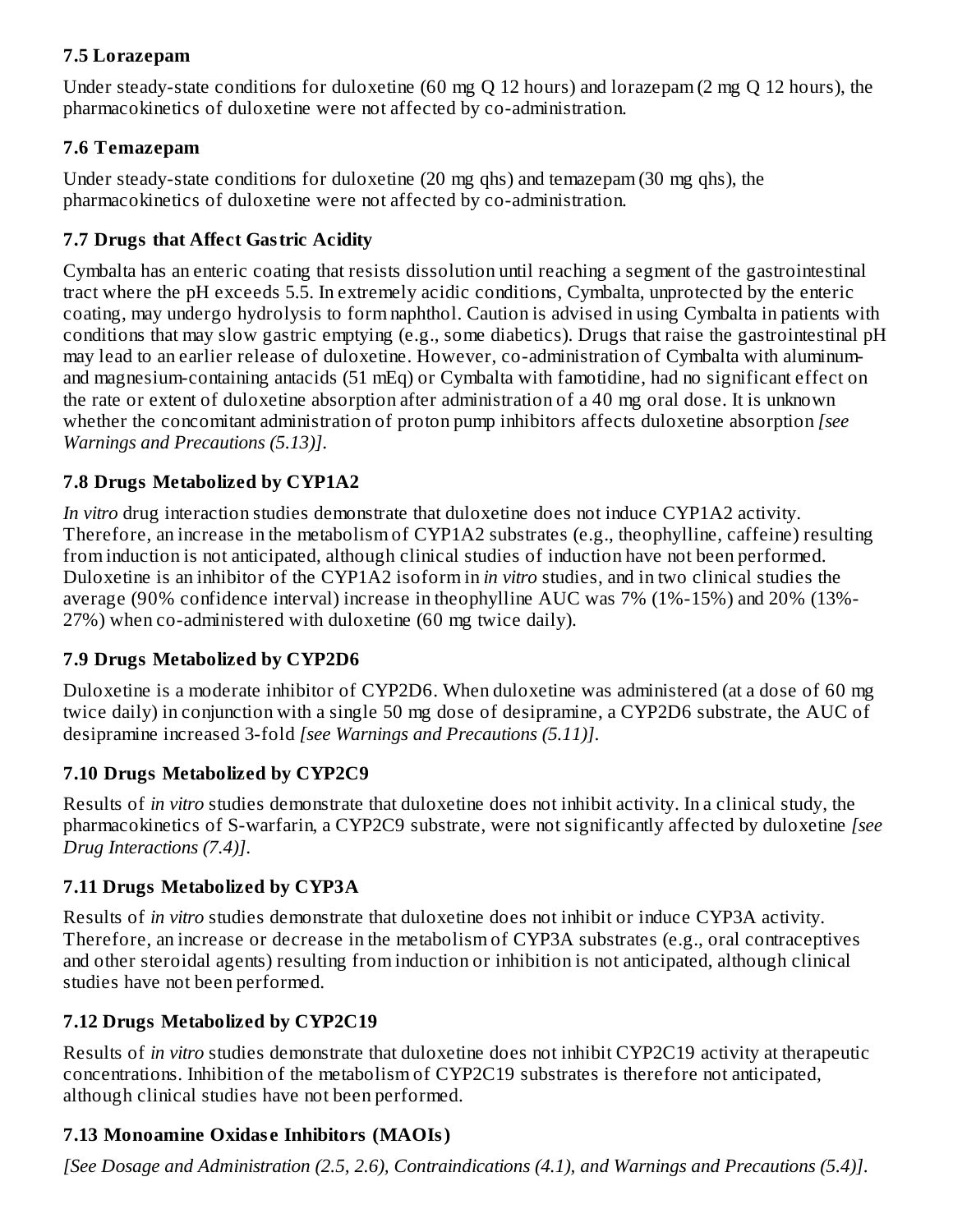#### **7.14 Serotonergic Drugs**

*[See Dosage and Administration (2.5, 2.6), Contraindications (4.1), and Warnings and Precautions (5.4)].*

## **7.15 Alcohol**

When Cymbalta and ethanol were administered several hours apart so that peak concentrations of each would coincide, Cymbalta did not increase the impairment of mental and motor skills caused by alcohol.

In the Cymbalta clinical trials database, three Cymbalta-treated patients had liver injury as manifested by ALT and total bilirubin elevations, with evidence of obstruction. Substantial intercurrent ethanol use was present in each of these cases, and this may have contributed to the abnormalities seen *[see Warnings and Precautions (5.2 and 5.11)]*.

## **7.16 CNS Drugs**

*[See Warnings and Precautions (5.11)]*.

# **7.17 Drugs Highly Bound to Plasma Protein**

Because duloxetine is highly bound to plasma protein, administration of Cymbalta to a patient taking another drug that is highly protein bound may cause increased free concentrations of the other drug, potentially resulting in adverse reactions. However, co-administration of duloxetine (60 or 120 mg) with warfarin (2-9 mg), a highly protein-bound drug, did not result in significant changes in INR and in the pharmacokinetics of either total S-or total R-warfarin (protein bound plus free drug) *[see Drug Interactions (7.4)]*.

# **8 USE IN SPECIFIC POPULATIONS**

## **8.1 Pregnancy**

Teratogenic Effects, Pregnancy Category  $C$  — In animal reproduction studies, duloxetine has been shown to have adverse effects on embryo/fetal and postnatal development.

When duloxetine was administered orally to pregnant rats and rabbits during the period of organogenesis, there was no evidence of teratogenicity at doses up to 45 mg/kg/day (7 times the maximum recommended human dose [MRHD, 60 mg/day] and 4 times the human dose of 120 mg/day on a mg/m<sup>2</sup> basis, in rat; 15 times the MRHD and 7 times the human dose of 120 mg/day on a mg/m<sup>2</sup> basis in rabbit). However, fetal weights were decreased at this dose, with a no-effect dose of 10 mg/kg/day (2 times the MRHD and  $\approx$ 1 times the human dose of 120 mg/day on a mg/m<sup>2</sup> basis in rats; 3 times the MRHD and 2 times the human dose of 120 mg/day on a mg/m<sup>2</sup> basis in rabbits).

When duloxetine was administered orally to pregnant rats throughout gestation and lactation, the survival of pups to 1 day postpartum and pup body weights at birth and during the lactation period were decreased at a dose of 30 mg/kg/day (5 times the MRHD and 2 times the human dose of 120 mg/day on a  $mg/m<sup>2</sup>$  basis); the no-effect dose was 10 mg/kg/day. Furthermore, behaviors consistent with increased reactivity, such as increased startle response to noise and decreased habituation of locomotor activity, were observed in pups following maternal exposure to 30 mg/kg/day. Post-weaning growth and reproductive performance of the progeny were not affected adversely by maternal duloxetine treatment.

There are no adequate and well-controlled studies in pregnant women; therefore, duloxetine should be used during pregnancy only if the potential benefit justifies the potential risk to the fetus.

Nonteratogenic Effects — Neonates exposed to SSRIs or serotonin and norepinephrine reuptake inhibitors (SNRIs), late in the third trimester have developed complications requiring prolonged hospitalization, respiratory support, and tube feeding. Such complications can arise immediately upon delivery. Reported clinical findings have included respiratory distress, cyanosis, apnea, seizures, temperature instability, feeding difficulty, vomiting, hypoglycemia, hypotonia, hypertonia,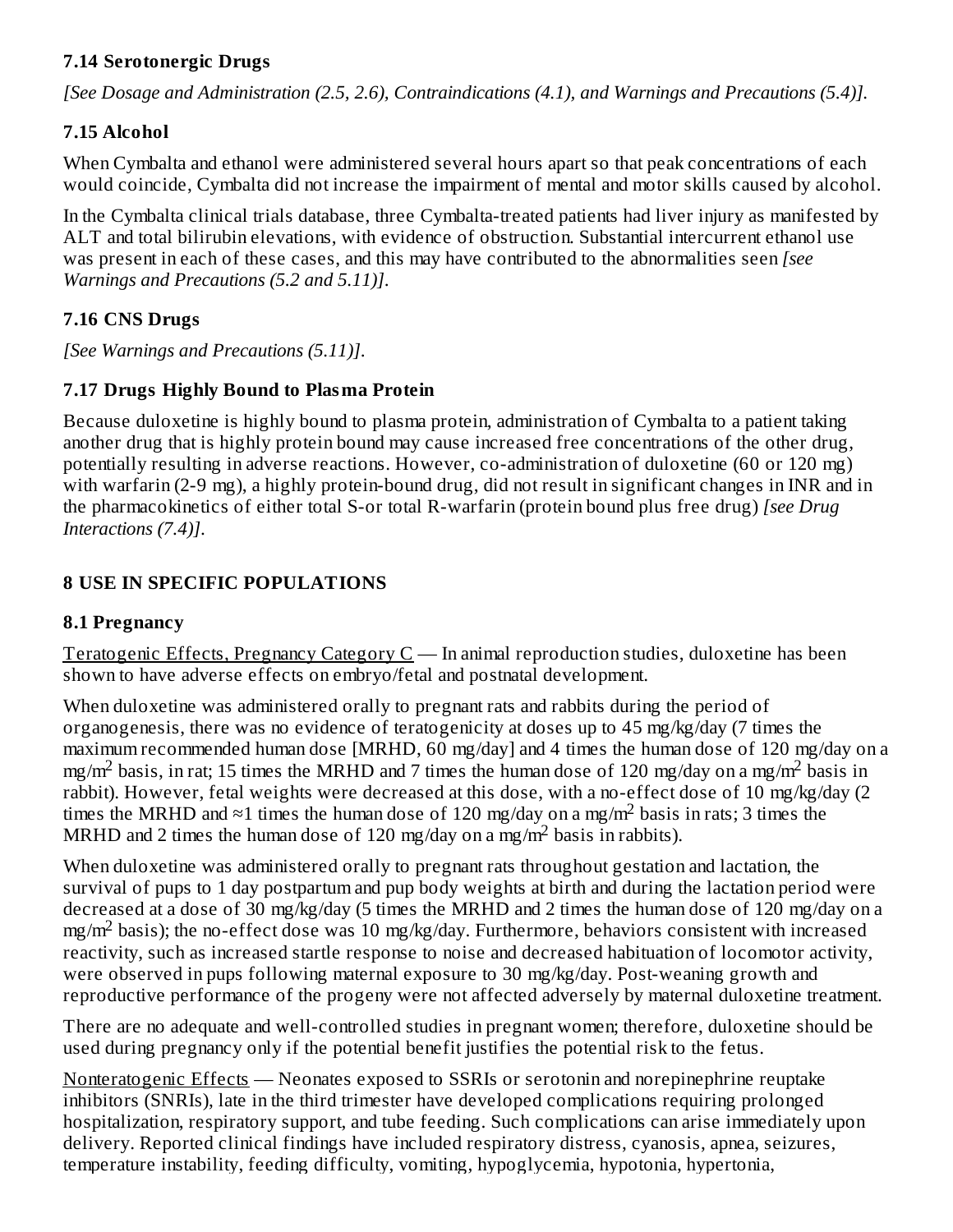hyperreflexia, tremor, jitteriness, irritability, and constant crying. These features are consistent with either a direct toxic effect of SSRIs and SNRIs or, possibly, a drug discontinuation syndrome. It should be noted that, in some cases, the clinical picture is consistent with serotonin syndrome *[see Warnings and Precautions (5.4)]*.

When treating pregnant women with Cymbalta during the third trimester, the physician should carefully consider the potential risks and benefits of treatment. The physician may consider tapering Cymbalta in the third trimester *[see Dosage and Administration (2.3)]*.

Lilly maintains a pregnancy registry to monitor the pregnancy outcomes of women exposed to Cymbalta while pregnant. Healthcare providers are encouraged to register any patient who is exposed to Cymbalta during pregnancy by calling the Cymbalta Pregnancy Registry at 1-866-814-6975 or by visiting www.cymbaltapregnancyregistry.com

### **8.2 Labor and Delivery**

The effect of duloxetine on labor and delivery in humans is unknown. Duloxetine should be used during labor and delivery only if the potential benefit justifies the potential risk to the fetus.

## **8.3 Nursing Mothers**

Duloxetine is excreted into the milk of lactating women. The estimated daily infant dose on a mg/kg basis is approximately 0.14% of the maternal dose. Because the safety of duloxetine in infants is not known, nursing while on Cymbalta is not recommended. However, if the physician determines that the benefit of duloxetine therapy for the mother outweighs any potential risk to the infant, no dosage adjustment is required as lactation did not influence duloxetine pharmacokinetics.

The disposition of duloxetine was studied in 6 lactating women who were at least 12 weeks postpartum. Duloxetine 40 mg twice daily was given for 3.5 days. Like many other drugs, duloxetine is detected in breast milk, and steady state concentrations in breast milk are about one-fourth those in plasma. The amount of duloxetine in breast milk is approximately 7 μg/day while on 40 mg BID dosing. The excretion of duloxetine metabolites into breast milk was not examined. Because the safety of duloxetine in infants is not known, nursing while on Cymbalta is not recommended *[see Dosage and Administration (2.3)]*.

## **8.4 Pediatric Us e**

Efficacy was not demonstrated in two 10-week, placebo-controlled trials with 800 pediatric patients with MDD, age 7-17. Neither Cymbalta nor the active control (indicated for treatment of pediatric depression) statistically separated from placebo. Duloxetine steady state plasma concentration was comparable in children (7 - 12 years), adolescents (13 - 17 years) and adults. Cymbalta has not been studied in patients under the age of 7. Thus, safety and effectiveness in the pediatric population has not been established *[see Boxed Warning and Warnings and Precautions (5.1)]*.

Decreased appetite and weight loss have been observed in association with the use of SSRIs and SNRIs. Pediatric patients treated with Cymbalta in MDD clinical trials experienced a 0.2 kg mean decrease in weight at 10-weeks, compared with a mean weight gain of approximately 0.6 kg in placebotreated patients. The proportion of patients who experienced a clinically significant decrease in weight (≥3.5%) was greater in the Cymbalta group than in the placebo group (11% and 6%, respectively). Subsequently, over the six-month uncontrolled extension period, most Cymbalta-treated patients trended toward recovery to their expected baseline weight percentile based on population data from age- and gender-matched peers. Perform regular monitoring of weight and growth in children and adolescents treated with an SNRI such as Cymbalta.

In the 2 pediatric MDD studies, the safety findings were consistent with the known safety and tolerability profile for Cymbalta.

Duloxetine administration to young rats from post-natal day 21 (weaning) through post-natal day 90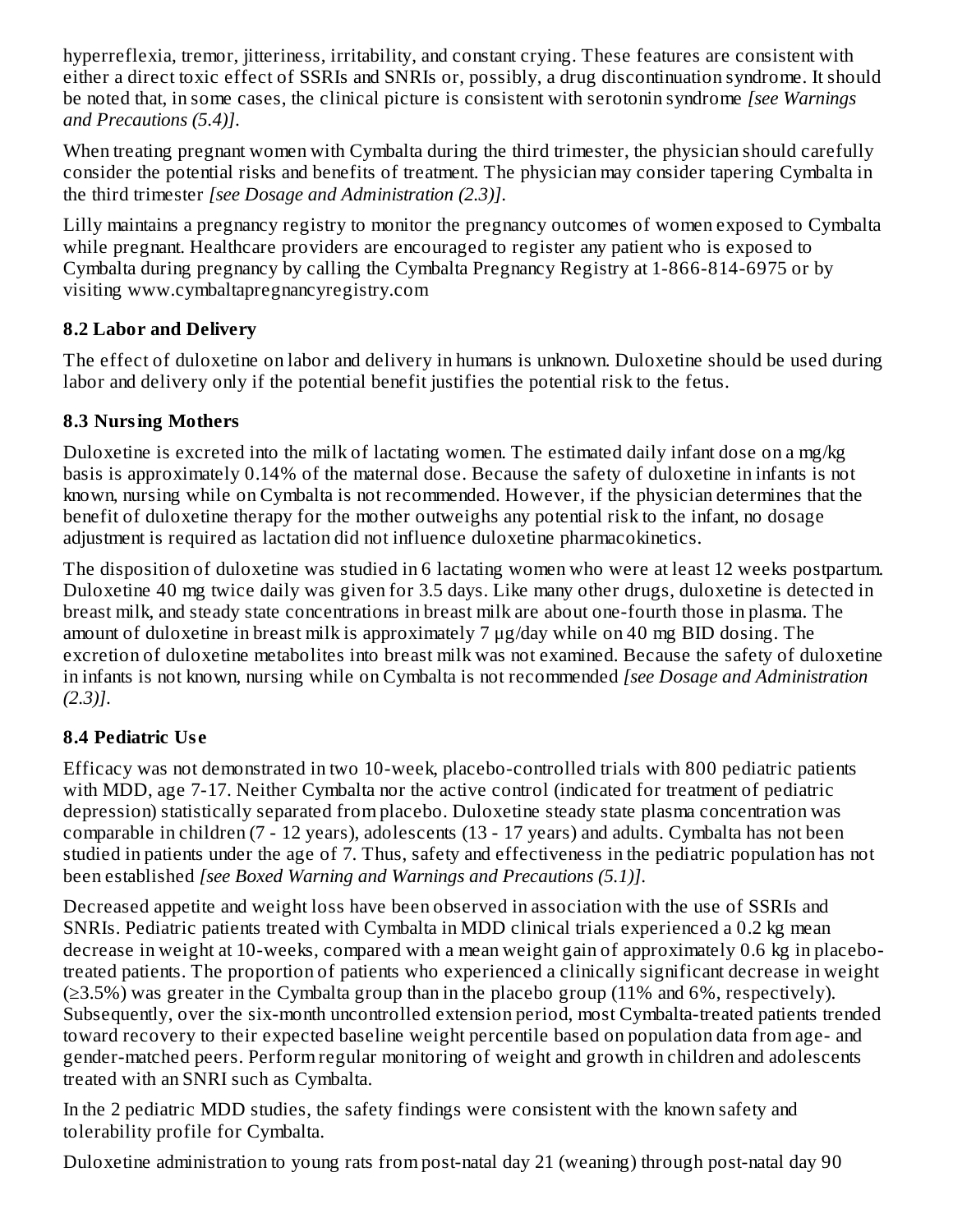(adult) resulted in decreased body weights that persisted into adulthood, but recovered when drug treatment was discontinued; slightly delayed (~1.5 days) sexual maturation in females, without any effect on fertility; and a delay in learning a complex task in adulthood, which was not observed after drug treatment was discontinued. These effects were observed at the high dose of 45 mg/kg/day; the noeffect-level was 20 mg/kg/day.

## **8.5 Geriatric Us e**

Of the 2,418 patients in premarketing clinical studies of Cymbalta for MDD, 5.9% (143) were 65 years of age or over. Of the 1041 patients in CLBP premarketing studies, 21.2% (221) were 65 years of age or over. Of the 487 patients in OA premarketing studies, 40.5% (197) were 65 years of age or over. Of the 1,074 patients in the DPNP premarketing studies, 33% (357) were 65 years of age or over. Of the 1,761 patients in FM premarketing studies, 7.9% (140) were 65 years of age or over. Premarketing clinical studies of GAD did not include sufficient numbers of subjects age 65 or over to determine whether they respond differently from younger subjects. In the MDD, DPNP, FM, OA, and CLBP studies, no overall differences in safety or effectiveness were generally observed between these subjects and younger subjects, and other reported clinical experience has not identified differences in responses between the elderly and younger patients, but greater sensitivity of some older individuals cannot be ruled out. SSRIs and SNRIs, including Cymbalta have been associated with cases of clinically significant hyponatremia in elderly patients, who may be at greater risk for this adverse event *[see Warnings and Precautions (5.12)]*. In a subgroup analysis of patients 65 years of age and older (N=3278) from all placebo-controlled trials, 1.1% of patients treated with duloxetine reported one or more falls, compared with 0.4% of patients treated with placebo. While many patients with falls had underlying potential risk factors for falls (e.g., medications; medical comorbidities; gait disturbances), the impact of these factors on falls is unclear. Fall with serious consequences including bone fractures and hospitalizations have been reported *[see Other Adverse Reactions Observed During the Premarketing and Postmarketing Clinical Trial Evaluation of Duloxetine (6.11)]*.

The pharmacokinetics of duloxetine after a single dose of 40 mg were compared in healthy elderly females (65 to 77 years) and healthy middle-age females (32 to 50 years). There was no difference in the C $_{\rm max}$ , but the AUC of duloxetine was somewhat (about 25%) higher and the half-life about 4 hours longer in the elderly females. Population pharmacokinetic analyses suggest that the typical values for clearance decrease by approximately 1% for each year of age between 25 to 75 years of age; but age as a predictive factor only accounts for a small percentage of between-patient variability. Dosage adjustment based on the age of the patient is not necessary *[see Dosage and Administration (2.3)]*.

## **8.6 Gender**

Duloxetine's half-life is similar in men and women. Dosage adjustment based on gender is not necessary.

## **8.7 Smoking Status**

Duloxetine bioavailability (AUC) appears to be reduced by about one-third in smokers. Dosage modifications are not recommended for smokers.

# **8.8 Race**

No specific pharmacokinetic study was conducted to investigate the effects of race.

# **8.9 Hepatic Insufficiency**

Patients with clinically evident hepatic insufficiency have decreased duloxetine metabolism and elimination. After a single 20 mg dose of Cymbalta, 6 cirrhotic patients with moderate liver impairment (Child-Pugh Class B) had a mean plasma duloxetine clearance about 15% that of age- and gendermatched healthy subjects, with a 5-fold increase in mean exposure (AUC). Although  $\mathsf{C}_{\max}$  was similar to normals in the cirrhotic patients, the half-life was about 3 times longer *[see Dosage and Administration (2.3) and Warnings and Precautions (5.13)]*.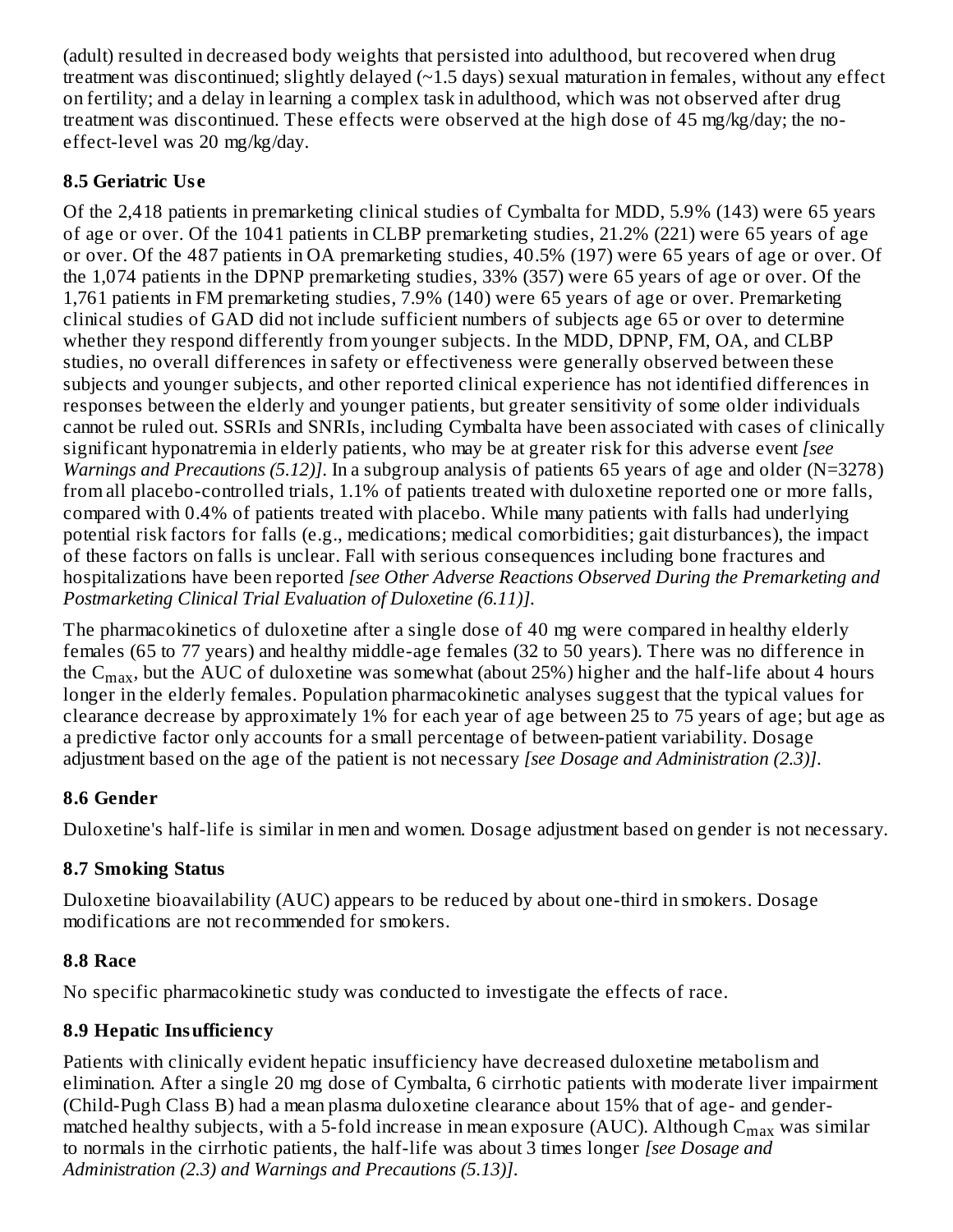#### **8.10 Severe Renal Impairment**

Limited data are available on the effects of duloxetine in patients with end-stage renal disease (ESRD). After a single 60 mg dose of duloxetine,  $\mathsf{C}_{\max}$  and AUC values were approximately 100% greater in patients with end-stage renal disease receiving chronic intermittent hemodialysis than in subjects with normal renal function. The elimination half-life, however, was similar in both groups. The AUCs of the major circulating metabolites, 4-hydroxy duloxetine glucuronide and 5-hydroxy, 6-methoxy duloxetine sulfate, largely excreted in urine, were approximately 7- to 9-fold higher and would be expected to increase further with multiple dosing. Population PK analyses suggest that mild to moderate degrees of renal dysfunction (estimated CrCl 30-80 mL/min) have no significant effect on duloxetine apparent clearance *[see Dosage and Administration (2.3) and Warnings and Precautions (5.13)]*.

### **9 DRUG ABUSE AND DEPENDENCE**

### **9.2 Abus e**

In animal studies, duloxetine did not demonstrate barbiturate-like (depressant) abuse potential.

While Cymbalta has not been systematically studied in humans for its potential for abuse, there was no indication of drug-seeking behavior in the clinical trials. However, it is not possible to predict on the basis of premarketing experience the extent to which a CNS active drug will be misused, diverted, and/or abused once marketed. Consequently, physicians should carefully evaluate patients for a history of drug abuse and follow such patients closely, observing them for signs of misuse or abuse of Cymbalta (e.g., development of tolerance, incrementation of dose, drug-seeking behavior).

### **9.3 Dependence**

In drug dependence studies, duloxetine did not demonstrate dependence-producing potential in rats.

### **10 OVERDOSAGE**

### **10.1 Signs and Symptoms**

In postmarketing experience, fatal outcomes have been reported for acute overdoses, primarily with mixed overdoses, but also with duloxetine only, at doses as low as 1000 mg. Signs and symptoms of overdose (duloxetine alone or with mixed drugs) included somnolence, coma, serotonin syndrome, seizures, syncope, tachycardia, hypotension, hypertension, and vomiting.

### **10.2 Management of Overdos e**

There is no specific antidote to Cymbalta, but if serotonin syndrome ensues, specific treatment (such as with cyproheptadine and/or temperature control) may be considered. In case of acute overdose, treatment should consist of those general measures employed in the management of overdose with any drug.

An adequate airway, oxygenation, and ventilation should be assured, and cardiac rhythm and vital signs should be monitored. Induction of emesis is not recommended. Gastric lavage with a large-bore orogastric tube with appropriate airway protection, if needed, may be indicated if performed soon after ingestion or in symptomatic patients.

Activated charcoal may be useful in limiting absorption of duloxetine from the gastrointestinal tract. Administration of activated charcoal has been shown to decrease  $\rm AUC$  and  $\rm C_{max}$  by an average of onethird, although some subjects had a limited effect of activated charcoal. Due to the large volume of distribution of this drug, forced diuresis, dialysis, hemoperfusion, and exchange transfusion are unlikely to be beneficial.

In managing overdose, the possibility of multiple drug involvement should be considered. A specific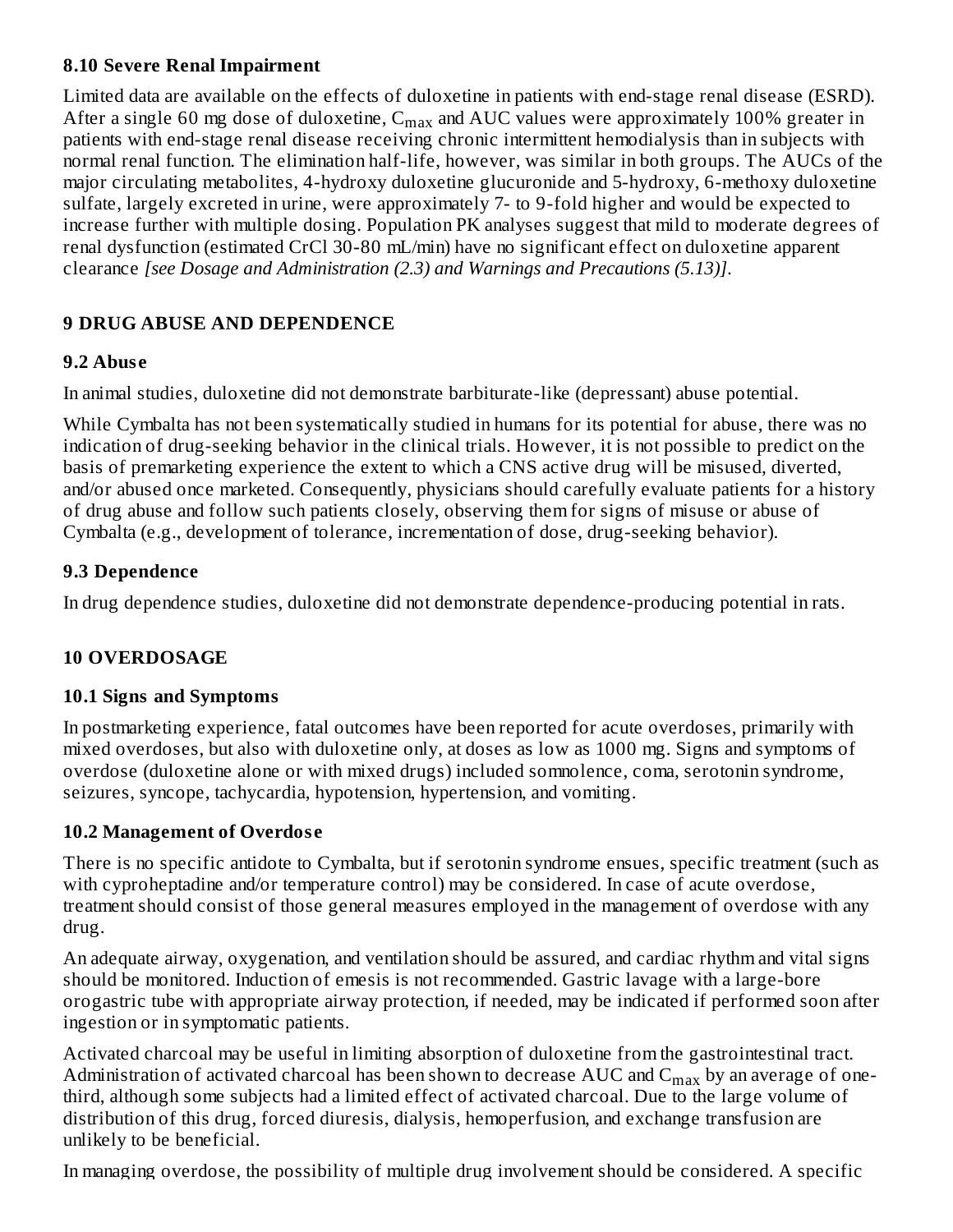caution involves patients who are taking or have recently taken Cymbalta and might ingest excessive quantities of a TCA. In such a case, decreased clearance of the parent tricyclic and/or its active metabolite may increase the possibility of clinically significant sequelae and extend the time needed for close medical observation *[see Warnings and Precautions (5.4) and Drug Interactions (7)]*. The physician should consider contacting a poison control center for additional information on the treatment of any overdose. Telephone numbers for certified poison control centers are listed in the *Physicians' Desk Reference* (PDR).

## **11 DESCRIPTION**

Cymbalta $^{\circledR}$  (Duloxetine Delayed-Release Capsules) is a selective serotonin and norepinephrine reuptake inhibitor (SSNRI) for oral administration. Its chemical designation is (+)-(*S*)-*N*-methyl-γ-(1 naphthyloxy)-2-thiophenepropylamine hydrochloride. The empirical formula is  $\rm{C_{18}H_{19}NOS\textbf{+}HCl}$ , which corresponds to a molecular weight of 333.88. The structural formula is:



Duloxetine hydrochloride is a white to slightly brownish white solid, which is slightly soluble in water.

Each capsule contains enteric-coated pellets of 22.4, 33.7, or 67.3 mg of duloxetine hydrochloride equivalent to 20, 30, or 60 mg of duloxetine, respectively. These enteric-coated pellets are designed to prevent degradation of the drug in the acidic environment of the stomach. Inactive ingredients include FD&C Blue No. 2, gelatin, hypromellose, hydroxypropyl methylcellulose acetate succinate, sodium lauryl sulfate, sucrose, sugar spheres, talc, titanium dioxide, and triethyl citrate. The 20 and 60 mg capsules also contain iron oxide yellow.

### **12 CLINICAL PHARMACOLOGY**

### **12.1 Mechanism of Action**

Although the exact mechanisms of the antidepressant, central pain inhibitory and anxiolytic actions of duloxetine in humans are unknown, these actions are believed to be related to its potentiation of serotonergic and noradrenergic activity in the CNS.

### **12.2 Pharmacodynamics**

Preclinical studies have shown that duloxetine is a potent inhibitor of neuronal serotonin and norepinephrine reuptake and a less potent inhibitor of dopamine reuptake. Duloxetine has no significant affinity for dopaminergic, adrenergic, cholinergic, histaminergic, opioid, glutamate, and GABA receptors *in vitro*. Duloxetine does not inhibit monoamine oxidase (MAO).

Cymbalta is in a class of drugs known to affect urethral resistance. If symptoms of urinary hesitation develop during treatment with Cymbalta, consideration should be given to the possibility that they might be drug-related.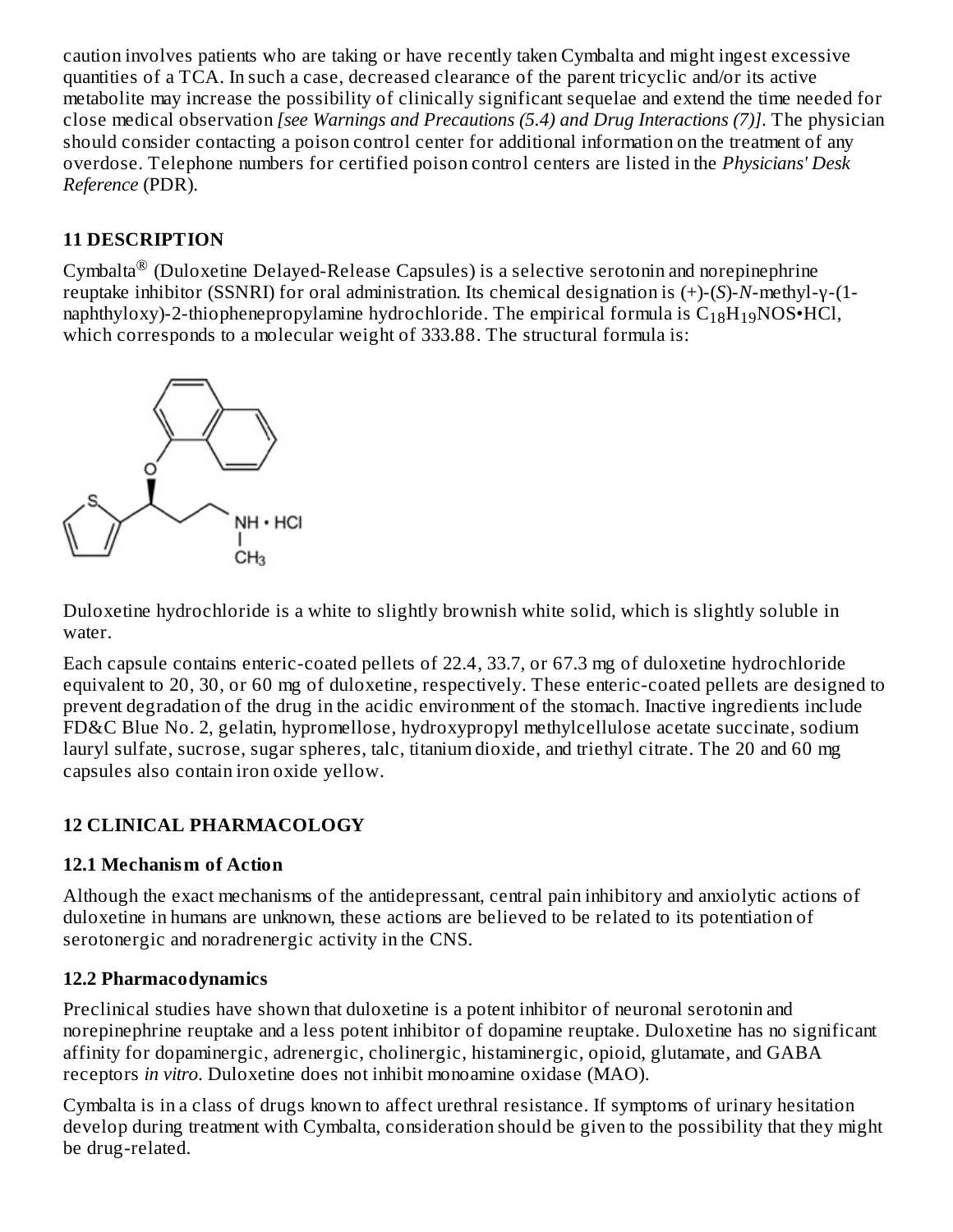### **12.3 Pharmacokinetics**

Duloxetine has an elimination half-life of about 12 hours (range 8 to 17 hours) and its pharmacokinetics are dose proportional over the therapeutic range. Steady-state plasma concentrations are typically achieved after 3 days of dosing. Elimination of duloxetine is mainly through hepatic metabolism involving two P450 isozymes, CYP1A2 and CYP2D6.

Absorption and Distribution — Orally administered duloxetine hydrochloride is well absorbed. There is a median 2 hour lag until absorption begins (T<sub>lag</sub>), with maximal plasma concentrations (C<sub>max</sub>) of duloxetine occurring 6 hours post dose. Food does not affect the  $\mathsf{C}_{\max}$  of duloxetine, but delays the time to reach peak concentration from 6 to 10 hours and it marginally decreases the extent of absorption (AUC) by about 10%. There is a 3 hour delay in absorption and a one-third increase in apparent clearance of duloxetine after an evening dose as compared to a morning dose.

The apparent volume of distribution averages about 1640 L. Duloxetine is highly bound (>90%) to proteins in human plasma, binding primarily to albumin and  $\alpha_1$ -acid glycoprotein. The interaction between duloxetine and other highly protein bound drugs has not been fully evaluated. Plasma protein binding of duloxetine is not affected by renal or hepatic impairment.

Metabolism and Elimination — Biotransformation and disposition of duloxetine in humans have been determined following oral administration of  $^{14}$ C-labeled duloxetine. Duloxetine comprises about 3% of the total radiolabeled material in the plasma, indicating that it undergoes extensive metabolism to numerous metabolites. The major biotransformation pathways for duloxetine involve oxidation of the naphthyl ring followed by conjugation and further oxidation. Both CYP1A2 and CYP2D6 catalyze the oxidation of the naphthyl ring *in vitro*. Metabolites found in plasma include 4-hydroxy duloxetine glucuronide and 5-hydroxy, 6-methoxy duloxetine sulfate. Many additional metabolites have been identified in urine, some representing only minor pathways of elimination. Only trace (<1% of the dose) amounts of unchanged duloxetine are present in the urine. Most (about 70%) of the duloxetine dose appears in the urine as metabolites of duloxetine; about 20% is excreted in the feces. Duloxetine undergoes extensive metabolism, but the major circulating metabolites have not been shown to contribute significantly to the pharmacologic activity of duloxetine.

### **13 NONCLINICAL TOXICOLOGY**

### **13.1 Carcinogenesis, Mutagenesis, Impairment of Fertility**

Carcinogenesis — Duloxetine was administered in the diet to mice and rats for 2 years.

In female mice receiving duloxetine at 140 mg/kg/day (11 times the maximum recommended human dose [MRHD, 60 mg/day] and 6 times the human dose of 120 mg/day on a mg/m<sup>2</sup> basis), there was an increased incidence of hepatocellular adenomas and carcinomas. The no-effect dose was 50 mg/kg/day (4 times the MRHD and 2 times the human dose of 120 mg/day on a mg/m<sup>2</sup> basis). Tumor incidence was not increased in male mice receiving duloxetine at doses up to 100 mg/kg/day (8 times the MRHD and 4 times the human dose of 120 mg/day on a mg/m<sup>2</sup> basis).

In rats, dietary doses of duloxetine up to 27 mg/kg/day in females (4 times the MRHD and 2 times the human dose of 120 mg/day on a mg/m<sup>2</sup> basis) and up to 36 mg/kg/day in males (6 times the MRHD and 3 times the human dose of 120 mg/day on a mg/m<sup>2</sup> basis) did not increase the incidence of tumors.

Mutagenesis — Duloxetine was not mutagenic in the *in vitro* bacterial reverse mutation assay (Ames test) and was not clastogenic in an *in vivo* chromosomal aberration test in mouse bone marrow cells. Additionally, duloxetine was not genotoxic in an *in vitro* mammalian forward gene mutation assay in mouse lymphoma cells or in an *in vitro* unscheduled DNA synthesis (UDS) assay in primary rat hepatocytes, and did not induce sister chromatid exchange in Chinese hamster bone marrow *in vivo*.

Impairment of Fertility — Duloxetine administered orally to either male or female rats prior to and throughout mating at doses up to 45 mg/kg/day (7 times the maximum recommended human dose of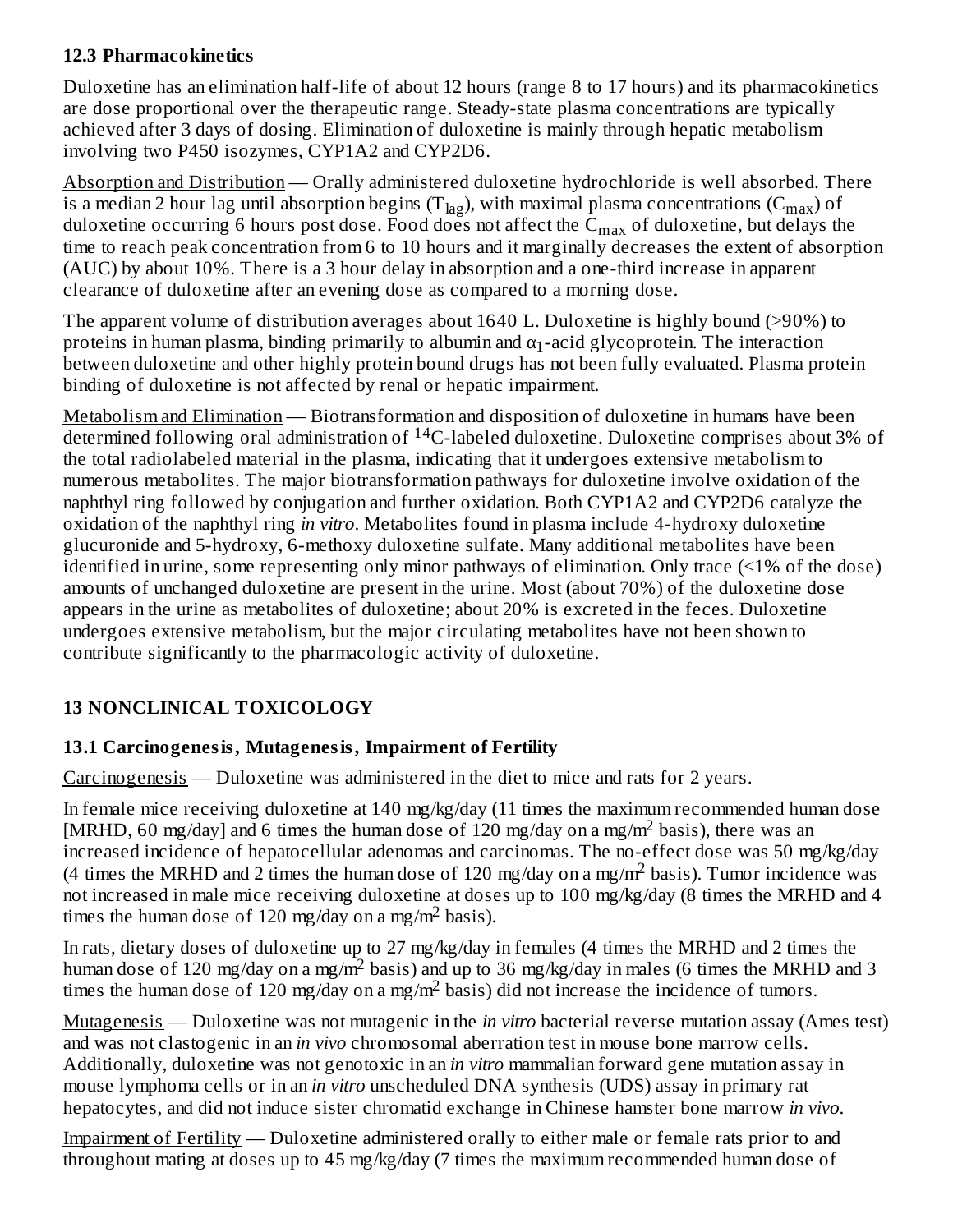60 mg/day and 4 times the human dose of 120 mg/day on a mg/m<sup>2</sup> basis) did not alter mating or fertility.

# **14 CLINICAL STUDIES**

## **14.1 Major Depressive Disorder**

The efficacy of Cymbalta as a treatment for depression was established in 4 randomized, double-blind, placebo-controlled, fixed-dose studies in adult outpatients (18 to 83 years) meeting DSM-IV criteria for major depression. In 2 studies, patients were randomized to Cymbalta 60 mg once daily (N=123 and N=128, respectively) or placebo (N=122 and N=139, respectively) for 9 weeks; in the third study, patients were randomized to Cymbalta 20 or 40 mg twice daily (N=86 and N=91, respectively) or placebo (N=89) for 8 weeks; in the fourth study, patients were randomized to Cymbalta 40 or 60 mg twice daily (N=95 and N=93, respectively) or placebo (N=93) for 8 weeks. There is no evidence that doses greater than 60 mg/day confer additional benefits.

In all 4 studies, Cymbalta demonstrated superiority over placebo as measured by improvement in the 17 item Hamilton Depression Rating Scale (HAMD-17) total score.

In all of these clinical studies, analyses of the relationship between treatment outcome and age, gender, and race did not suggest any differential responsiveness on the basis of these patient characteristics.

In another study, 533 patients meeting DSM-IV criteria for MDD received Cymbalta 60 mg once daily during an initial 12-week open-label treatment phase. Two hundred and seventy-eight patients who responded to open label treatment (defined as meeting the following criteria at weeks 10 and 12: a HAMD-17 total score ≤9, Clinical Global Impressions of Severity (CGI-S) ≤2, and not meeting the DSM-IV criteria for MDD) were randomly assigned to continuation of Cymbalta at the same dose  $(N=136)$  or to placebo  $(N=142)$  for 6 months. Patients on Cymbalta experienced a statistically significantly longer time to relapse of depression than did patients on placebo. Relapse was defined as an increase in the CGI-S score of ≥2 points compared with that obtained at week 12, as well as meeting the DSM-IV criteria for MDD at 2 consecutive visits at least 2 weeks apart, where the 2-week temporal criterion had to be satisfied at only the second visit. The effectiveness of Cymbalta in hospitalized patients with major depressive disorder has not been studied.

## **14.2 Generalized Anxiety Disorder**

The efficacy of Cymbalta in the treatment of generalized anxiety disorder (GAD) was established in 1 fixed-dose randomized, double-blind, placebo-controlled trial and 2 flexible-dose randomized, doubleblind, placebo-controlled trials in adult outpatients between 18 and 83 years of age meeting the DSM-IV criteria for GAD.

In 1 flexible-dose study and in the fixed-dose study, the starting dose was 60 mg once daily where down titration to 30 mg once daily was allowed for tolerability reasons before increasing it to 60 mg once daily. Fifteen percent of patients were down titrated. One flexible-dose study had a starting dose of 30 mg once daily for 1 week before increasing it to 60 mg once daily.

The 2 flexible-dose studies involved dose titration with Cymbalta doses ranging from 60 mg once daily to 120 mg once daily (N=168 and N=162) compared to placebo (N=159 and N=161) over a 10-week treatment period. The mean dose for completers at endpoint in the flexible-dose studies was 104.75 mg/day. The fixed-dose study evaluated Cymbalta doses of 60 mg once daily (N=168) and 120 mg once daily (N=170) compared to placebo (N=175) over a 9-week treatment period. While a 120 mg/day dose was shown to be effective, there is no evidence that doses greater than 60 mg/day confer additional benefit.

In all 3 studies, Cymbalta demonstrated superiority over placebo as measured by greater improvement in the Hamilton Anxiety Scale (HAM-A) total score and by the Sheehan Disability Scale (SDS) global functional impairment score. The SDS is a widely used and well-validated scale that measures the extent emotional symptoms disrupt patient functioning in 3 life domains: work/school, social life/leisure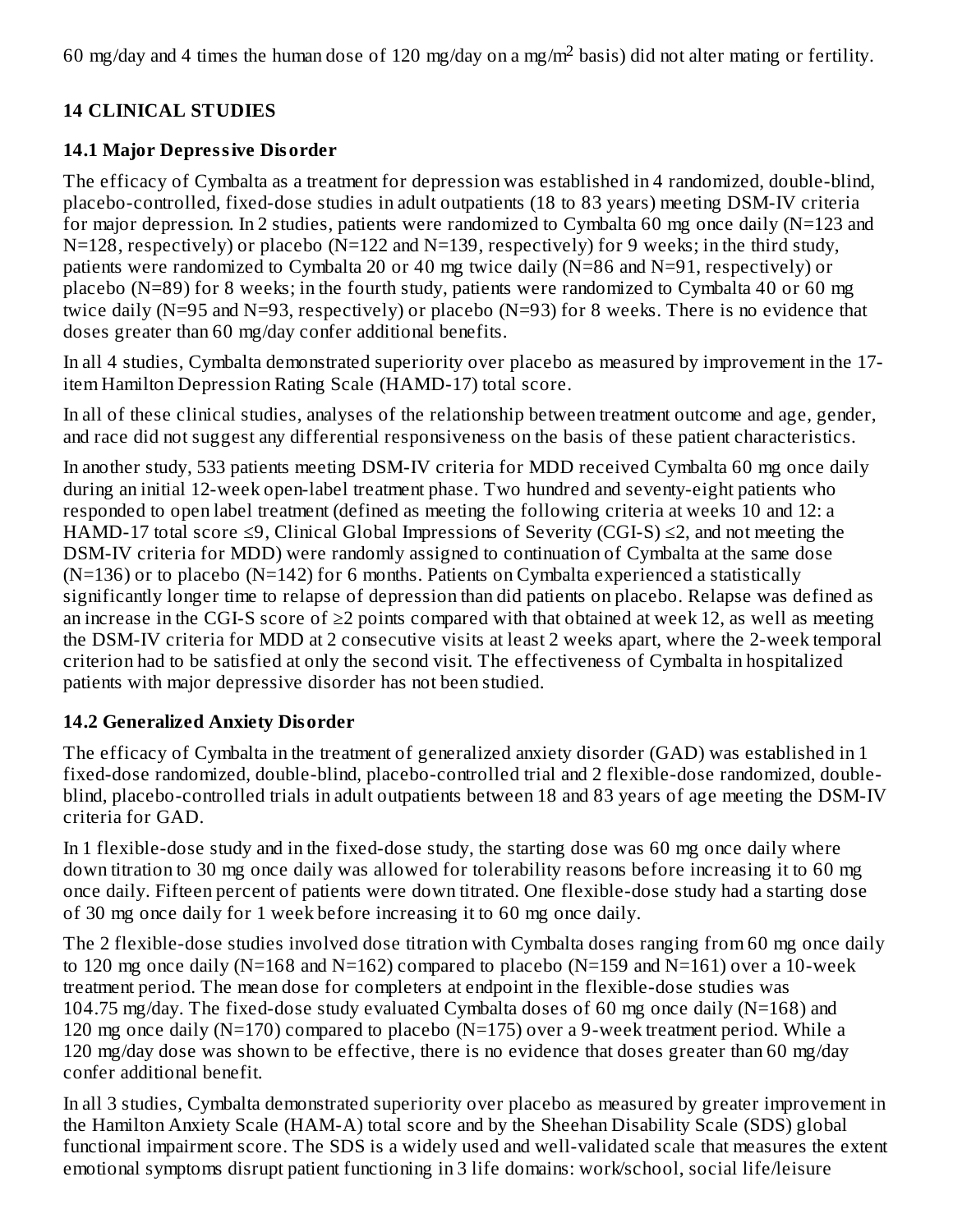activities, and family life/home responsibilities.

In another study, 887 patients meeting DSM-IV-TR criteria for GAD received Cymbalta 60 mg to 120 mg once daily during an initial 26-week open-label treatment phase. Four hundred and twenty-nine patients who responded to open-label treatment (defined as meeting the following criteria at weeks 24 and 26: a decrease from baseline HAM-A total score by at least 50% to a score no higher than 11, and a Clinical Global Impressions of Improvement [CGI-Improvement] score of 1 or 2) were randomly assigned to continuation of Cymbalta at the same dose  $(N=216)$  or to placebo  $(N=213)$  and were observed for relapse. Of the patients randomized, 73% had been in a responder status for at least 10 weeks. Relapse was defined as an increase in CGI-Severity score at least 2 points to a score ≥4 and a MINI (Mini-International Neuropsychiatric Interview) diagnosis of GAD (excluding duration), or discontinuation due to lack of efficacy. Patients taking Cymbalta experienced a statistically significantly longer time to relapse of GAD than did patients taking placebo.

Subgroup analyses did not indicate that there were any differences in treatment outcomes as a function of age or gender.

#### **14.3 Diabetic Peripheral Neuropathic Pain**

The efficacy of Cymbalta for the management of neuropathic pain associated with diabetic peripheral neuropathy was established in 2 randomized, 12-week, double-blind, placebo-controlled, fixed-dose studies in adult patients having diabetic peripheral neuropathic pain for at least 6 months. Study DPNP-1 and Study DPNP-2 enrolled a total of 791 patients of whom 592 (75%) completed the studies. Patients enrolled had Type I or II diabetes mellitus with a diagnosis of painful distal symmetrical sensorimotor polyneuropathy for at least 6 months. The patients had a baseline pain score of ≥4 on an 11-point scale ranging from 0 (no pain) to 10 (worst possible pain). Patients were permitted up to 4 g of acetaminophen per day as needed for pain, in addition to Cymbalta. Patients recorded their pain daily in a diary.

Both studies compared Cymbalta 60 mg once daily or 60 mg twice daily with placebo. DPNP-1 additionally compared Cymbalta 20 mg with placebo. A total of 457 patients (342 Cymbalta, 115 placebo) were enrolled in DPNP-1 and a total of 334 patients (226 Cymbalta, 108 placebo) were enrolled in DPNP-2. Treatment with Cymbalta 60 mg one or two times a day statistically significantly improved the endpoint mean pain scores from baseline and increased the proportion of patients with at least a 50% reduction in pain scores from baseline. For various degrees of improvement in pain from baseline to study endpoint, Figures 1 and 2 show the fraction of patients achieving that degree of improvement. The figures are cumulative, so that patients whose change from baseline is, for example, 50%, are also included at every level of improvement below 50%. Patients who did not complete the study were assigned 0% improvement. Some patients experienced a decrease in pain as early as week 1, which persisted throughout the study.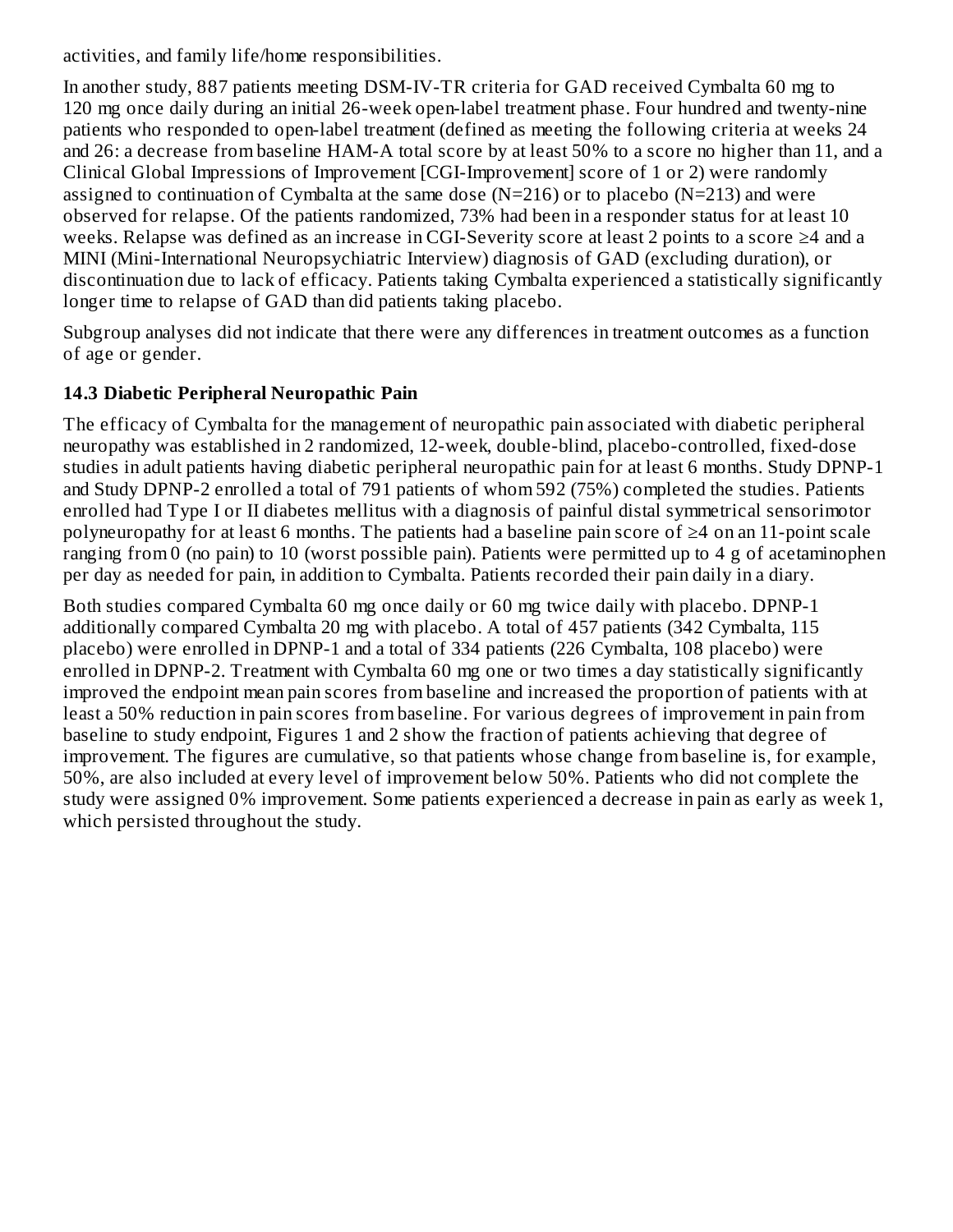

Figure 1: Percentage of Patients Achieving Various Levels of Pain Relief as Measured by 24-Hour Average **Pain Severity - DPNP-1**



**Pain Severity - DPNP-2**

#### **14.4 Fibromyalgia**

The efficacy of Cymbalta for the management of fibromyalgia was established in two randomized, double-blind, placebo-controlled, fixed-dose studies in adult patients meeting the American College of Rheumatology criteria for fibromyalgia (a history of widespread pain for 3 months, and pain present at 11 or more of the 18 specific tender point sites). Study FM-1 was three months in duration and enrolled female patients only. Study FM-2 was six months in duration and enrolled male and female patients. Approximately 25% of participants had a comorbid diagnosis of major depressive disorder (MDD). FM-1 and FM-2 enrolled a total of 874 patients of whom 541 (62%) completed the studies. The patients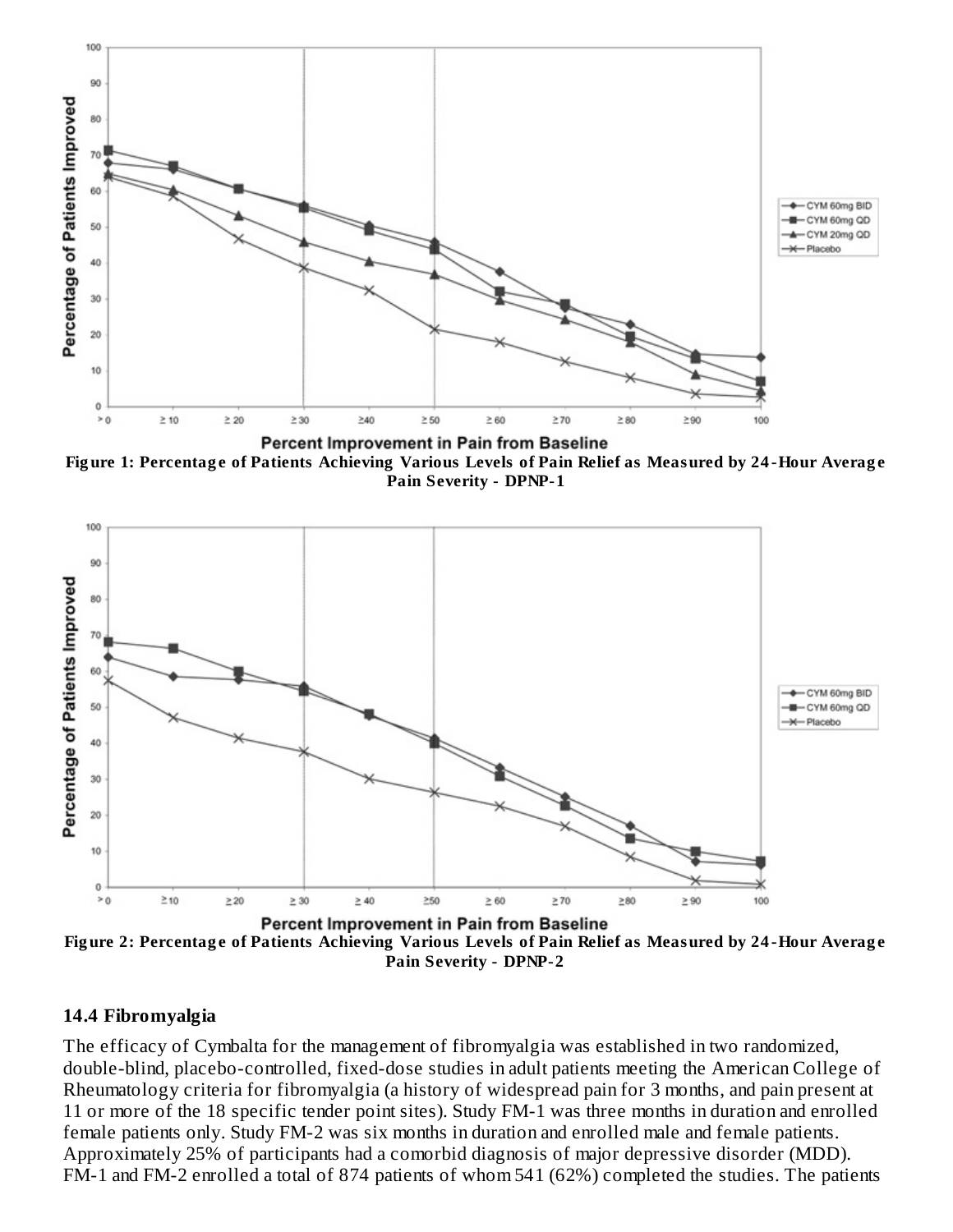had a baseline pain score of 6.5 on an 11-point scale ranging from 0 (no pain) to 10 (worse possible pain).

Both studies compared Cymbalta 60 mg once daily or 120 mg daily (given in divided doses in FM-1 and as a single daily dose in FM-2) with placebo. FM-2 additionally compared Cymbalta 20 mg with placebo during the initial three months of a six-month study. A total of 354 patients (234 Cymbalta, 120 placebo) were enrolled in FM-1 and a total of 520 patients (376 Cymbalta, 144 placebo) were enrolled in FM-2 (5% male, 95% female). Treatment with Cymbalta 60 mg or 120 mg daily statistically significantly improved the endpoint mean pain scores from baseline and increased the proportion of patients with at least a 50% reduction in pain score from baseline. Pain reduction was observed in patients both with and without comorbid MDD. However, the degree of pain reduction may be greater in patients with comorbid MDD. For various degrees of improvement in pain from baseline to study endpoint, Figures 3 and 4 show the fraction of patients achieving that degree of improvement. The figures are cumulative so that patients whose change from baseline is, for example, 50%, are also included at every level of improvement below 50%. Patients who did not complete the study were assigned 0% improvement. Some patients experienced a decrease in pain as early as week 1, which persisted throughout the study. Improvement was also demonstrated on measures of function (Fibromyalgia Impact Questionnaires) and patient global impression of change (PGI). Neither study demonstrated a benefit of 120 mg compared to 60 mg, and a higher dose was associated with more adverse reactions and premature discontinuations of treatment.



Percent Improvement in Pain from Baseline Figure 3: Percentage of Patients Achieving Various Levels of Pain Relief as Measured by 24-Hour Average **Pain Severity - FM-1**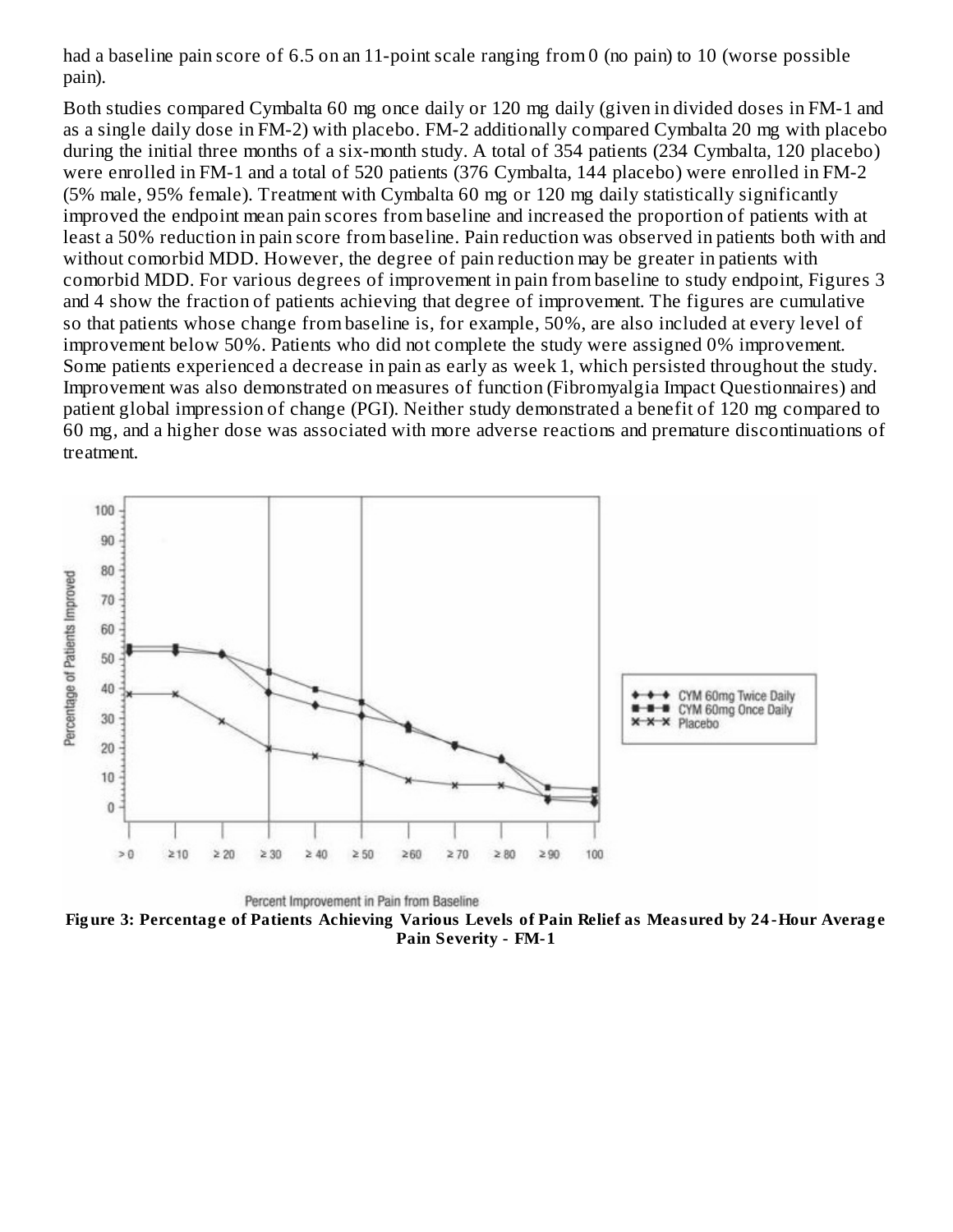

Figure 4: Percentage of Patients Achieving Various Levels of Pain Relief as Measured by 24-Hour Average **Pain Severity - FM-2**

Additionally, the benefit of up-titration in non-responders to Cymbalta at 60 mg/day was evaluated in a separate study. Patients were initially treated with Cymbalta 60 mg once daily for eight weeks in openlabel fashion. Subsequently, completers of this phase were randomized to double-blind treatment with Cymbalta at either 60 mg once daily or 120 mg once daily. Those patients who were considered nonresponders, where response was defined as at least a 30% reduction in pain score from baseline at the end of the 8-week treatment, were no more likely to meet response criteria at the end of 60 weeks of treatment if blindly titrated to Cymbalta 120 mg as compared to those who were blindly continued on Cymbalta 60 mg.

#### **14.5 Chronic Mus culoskeletal Pain**

Cymbalta is indicated for the management of chronic musculoskeletal pain. This has been established in studies in patients with chronic low back pain and chronic pain due to osteoarthritis.

#### Studies in Chronic Low Back Pain —

The efficacy of Cymbalta in chronic low back pain (CLBP) was assessed in two double-blind, placebocontrolled, randomized clinical trials of 13-weeks duration (Study CLBP-1 and Study CLBP-2), and one of 12-weeks duration (CLBP-3). CLBP-1 and CLBP-3 demonstrated efficacy of Cymbalta in the treatment of chronic low back pain. Patients in all studies had no signs of radiculopathy or spinal stenosis.

*Study CLBP-1*: Two hundred thirty-six adult patients (N=115 on Cymbalta, N=121 on placebo) enrolled and 182 (77%) completed 13-week treatment phase. After 7 weeks of treatment, Cymbalta patients with less than 30% reduction in average daily pain and who were able to tolerate duloxetine 60 mg once daily had their dose of Cymbalta, in a double-blinded fashion, increased to 120 mg once daily for the remainder of the study. Patients had a mean baseline pain rating of 6 on a numerical rating scale ranging from 0 (no pain) to 10 (worst possible pain). After 13 weeks of treatment, patients taking Cymbalta 60- 120 mg daily had a significantly greater pain reduction compared to placebo. Randomization was stratified by the patients' baseline NSAIDs-use status. Subgroup analyses did not indicate that there were differences in treatment outcomes as a function of NSAIDs use.

*Study CLBP-2*: Four hundred and four patients were randomized to receive fixed doses of Cymbalta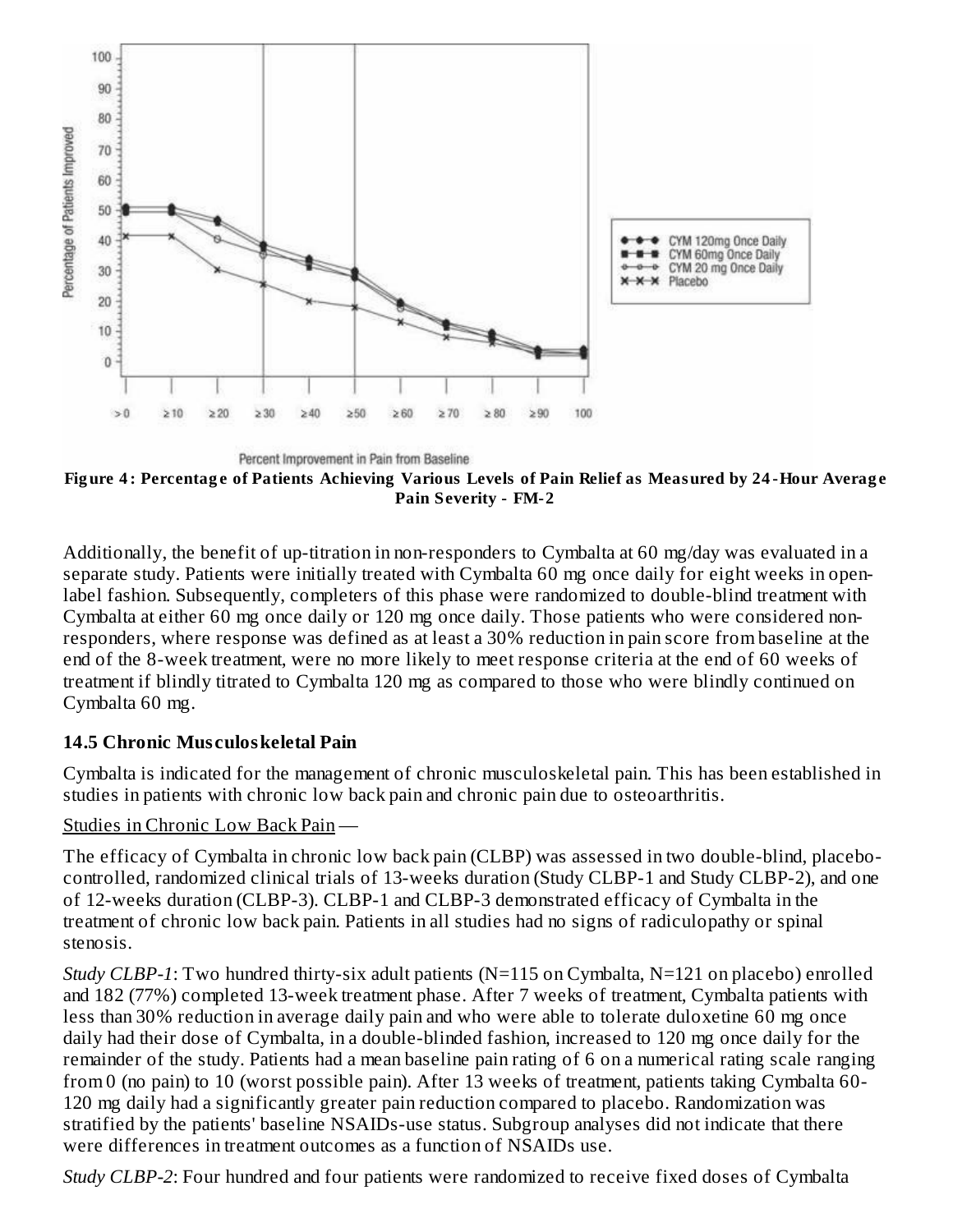daily or a matching placebo (N=59 on Cymbalta 20 mg, N=116 on Cymbalta 60 mg, N=112 on Cymbalta 120 mg, N=117 on placebo) and 267 (66%) completed the entire 13-week study. After 13 weeks of treatment, none of the three Cymbalta doses showed a statistically significant difference in pain reduction compared to placebo.

*Study CLBP-3*: Four hundred and one patients were randomized to receive fixed doses of Cymbalta 60 mg daily or placebo (N=198 on Cymbalta, N=203 on placebo), and 303 (76%) completed the study. Patients had a mean baseline pain rating of 6 on a numerical rating scale ranging from 0 (no pain) to 10 (worst possible pain). After 12 weeks of treatment, patients taking Cymbalta 60 mg daily had significantly greater pain reduction compared to placebo.

For various degrees of improvement in pain from baseline to study endpoint, Figures 5 and 6 show the fraction of patients in CLBP-1 and CLBP-3 achieving that degree of improvement. The figures are cumulative, so that patients whose change from baseline is, for example, 50%, are also included at every level of improvement below 50%. Patients who did not complete the study were assigned the value of 0% improvement.



Figure 5: Percentage of Patients Achieving Various Levels of Pain Relief as Measured by 24-Hour Average **Pain Severity – CLBP-1**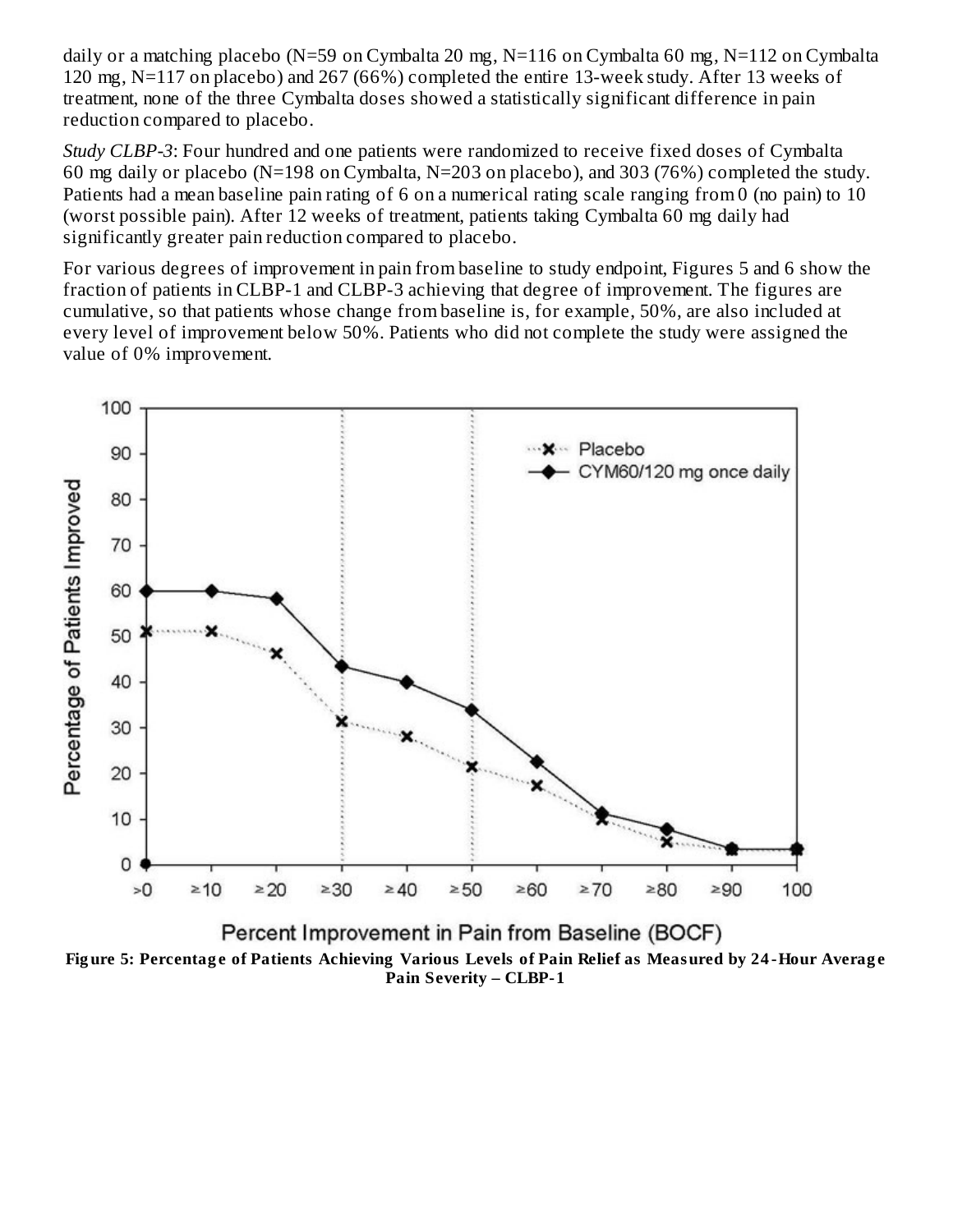

Percent Improvement in Pain from Baseline (BOCF) Figure 6: Percentage of Patients Achieving Various Levels of Pain Relief as Measured by 24-Hour Average **Pain Severity – CLBP-3**

#### Studies in Chronic Pain Due to Osteoarthritis —

The efficacy of Cymbalta in chronic pain due to osteoarthritis was assessed in 2 double-blind, placebocontrolled, randomized clinical trials of 13-weeks duration (Study OA-1 and Study OA-2). All patients in both studies fulfilled the ACR clinical and radiographic criteria for classification of idiopathic osteoarthritis of the knee. Randomization was stratified by the patients' baseline NSAIDs-use status. Patients assigned to Cymbalta started treatment in both studies at a dose of 30 mg once daily for one week. After the first week, the dose of Cymbalta was increased to 60 mg once daily. After 7 weeks of treatment with Cymbalta 60 mg once daily, in OA-1 patients with sub-optimal response to treatment (<30% pain reduction) and tolerated duloxetine 60 mg once daily had their dose increased to 120 mg. However, in OA-2, all patients, regardless of their response to treatment after 7 weeks, were rerandomized to either continue receiving Cymbalta 60 mg once daily or have their dose increased to 120 mg once daily for the remainder of the study. Patients in the placebo treatment groups in both studies received a matching placebo for the entire duration of studies. For both studies, efficacy analyses were conducted using 13-week data from the combined Cymbalta 60 mg and 120 mg once daily treatment groups compared to the placebo group.

*Study OA-1*: Two hundred fifty-six patients (N=128 on Cymbalta, N=128 on placebo) enrolled and 204 (80%) completed the study. Patients had a mean baseline pain rating of 6 on a numerical rating scale ranging from 0 (no pain) to 10 (worst possible pain). After 13 weeks of treatment, patients taking Cymbalta had significantly greater pain reduction. Subgroup analyses did not indicate that there were differences in treatment outcomes as a function of NSAIDs use.

*Study OA-2*: Two hundred thirty-one patients (N=111 on Cymbalta, N=120 on placebo) enrolled and 173 (75%) completed the study. Patients had a mean baseline pain of 6 on a numerical rating scale ranging from 0 (no pain) to 10 (worst possible pain). After 13 weeks of treatment, patients taking Cymbalta did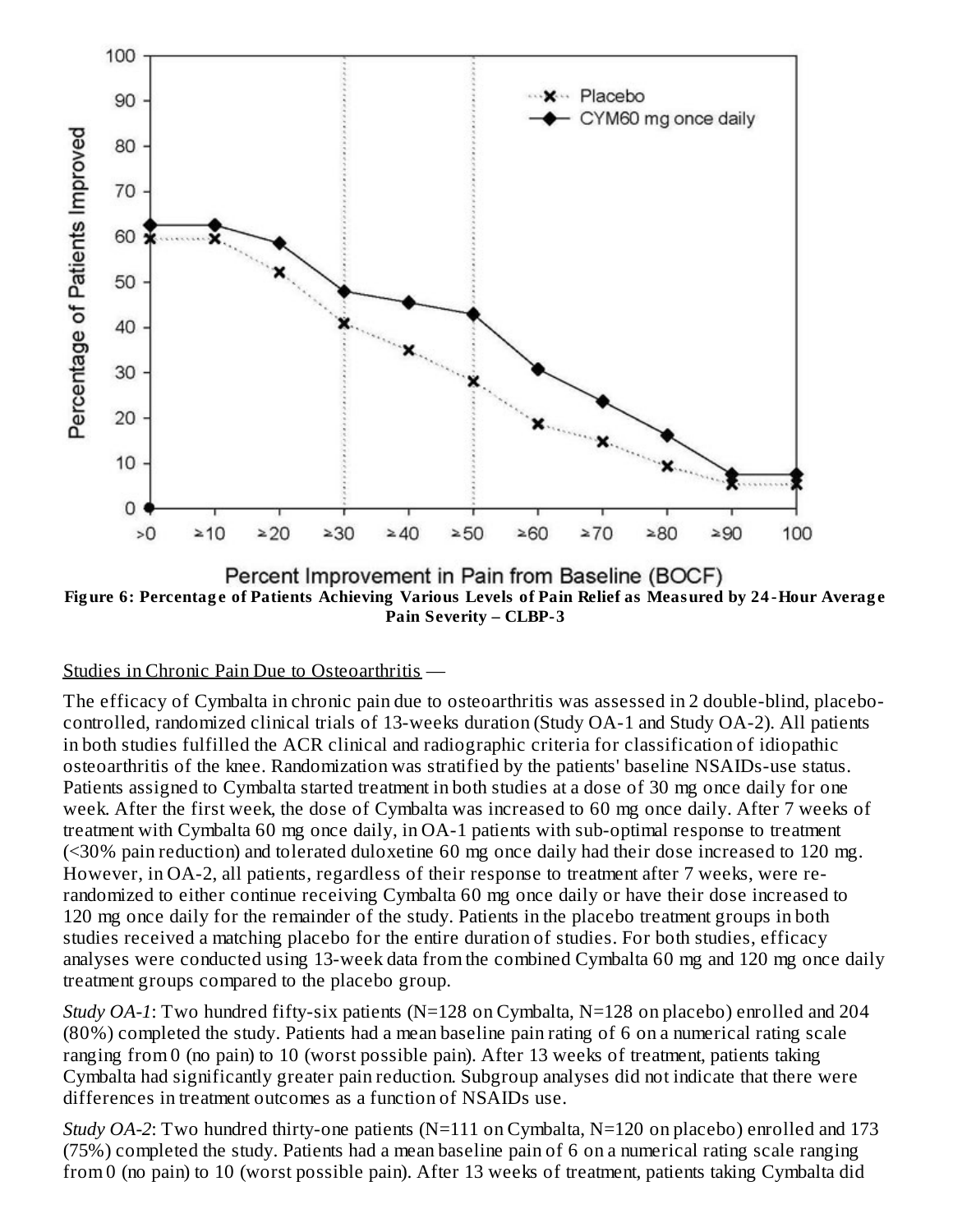not show a significantly greater pain reduction.

In Study OA-1, for various degrees of improvement in pain from baseline to study endpoint, Figure 7 shows the fraction of patients achieving that degree of improvement. The figure is cumulative, so that patients whose change from baseline is, for example, 50%, are also included at every level of improvement below 50%. Patients who did not complete the study were assigned the value of 0% improvement.



Percent Improvement in Pain from Baseline (BOCF) Figure 7: Percentage of Patients Achieving Various Levels of Pain Relief as Measured by 24-Hour Average **Pain Severity – OA-1**

#### **16 HOW SUPPLIED/STORAGE AND HANDLING**

Repackaged by Aphena Pharma Solutions - TN. See *Repackaging Information* for available configurations.



#### **16.1 How Supplied**

Cymbalta is available as delayed release capsules in the following strengths, colors, imprints, and presentations: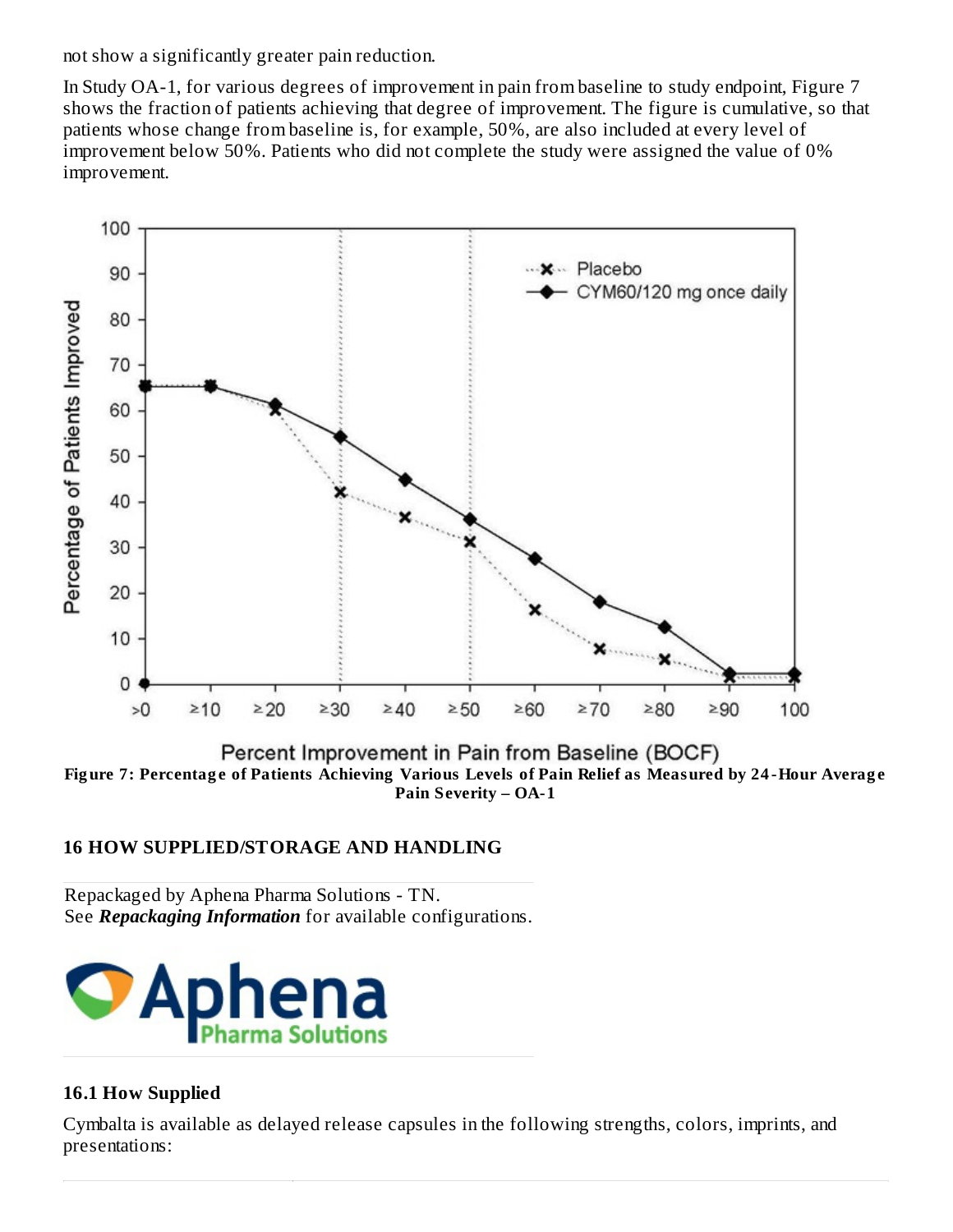| <b>Features</b>       | <b>Strengths</b>           |                            |                      |  |  |
|-----------------------|----------------------------|----------------------------|----------------------|--|--|
|                       | $20 \text{ mg}^{\text{a}}$ | $30 \text{ mg}^{\text{a}}$ | $60$ mg <sup>a</sup> |  |  |
| Body color            | Opaque green               | Opaque white               | Opaque green         |  |  |
| Cap color             | Opaque green               | Opaque blue                | Opaque blue          |  |  |
| Cap imprint           | <b>Lilly 3235</b>          | <b>Lilly 3240</b>          | <b>Lilly 3270</b>    |  |  |
| Body imprint          | 20 <sub>mg</sub>           | 30 <sub>mg</sub>           | 60 <sub>mg</sub>     |  |  |
| Capsule number        | PU3235                     | PU3240                     | PU3270               |  |  |
| Presentations and NDC |                            |                            |                      |  |  |
| Codes                 |                            |                            |                      |  |  |
| Bottles of 30         | <b>NA</b>                  | 0002-3240-30               | 0002-3270-30         |  |  |
| Bottles of 60         | 0002-3235-60               | <b>NA</b>                  | <b>NA</b>            |  |  |
| Bottles of 90         | <b>NA</b>                  | 0002-3240-90               | <b>NA</b>            |  |  |
| Bottles of 1000       | <b>NA</b>                  | <b>NA</b>                  | 0002-3270-04         |  |  |
| Blisters ID+100       | <b>NA</b>                  | 0002-3240-33               | 0002-3270-33         |  |  |

<sup>a</sup> equivalent to duloxetine base

 $^\dagger$  Identi-Dose® (unit dose medication, Lilly)

#### **16.2 Storage and Handling**

Store at 25°C (77°F); excursions permitted to 15-30°C (59-86°F) [*see* USP Controlled Room Temperature].

#### **17 PATIENT COUNSELING INFORMATION**

See FDA-approved patient labeling (Medication Guide).

#### **17.1 Information on Medication Guide**

Prescribers or other health professionals should inform patients, their families, and their caregivers about the benefits and risks associated with treatment with Cymbalta and should counsel them in its appropriate use. A patient Medication Guide is available for Cymbalta. The prescriber or health professional should instruct patients, their families, and their caregivers to read the Medication Guide before starting Cymbalta and each time their prescription is renewed, and should assist them in understanding its contents. Patients should be given the opportunity to discuss the contents of the Medication Guide and to obtain answers to any questions they may have. The complete text of the Medication Guide is reprinted at the end of this document.

Patients should be advised of the following issues and asked to alert their prescriber if these occur while taking Cymbalta.

#### **17.2 Suicidal Thoughts and Behaviors**

Patients, their families, and their caregivers should be encouraged to be alert to the emergence of anxiety, agitation, panic attacks, insomnia, irritability, hostility, aggressiveness, impulsivity, akathisia (psychomotor restlessness), hypomania, mania, other unusual changes in behavior, worsening of depression, and suicidal ideation, especially early during antidepressant treatment and when the dose is adjusted up or down. Families and caregivers of patients should be advised to observe for the emergence of such symptoms on a day-to-day basis, since changes may be abrupt. Such symptoms should be reported to the patient's prescriber or health professional, especially if they are severe, abrupt in onset, or were not part of the patient's presenting symptoms. Symptoms such as these may be associated with an increased risk for suicidal thinking and behavior and indicate a need for very close monitoring and possibly changes in the medication *[see Boxed Warning, and Warnings and Precautions (5.1)]*.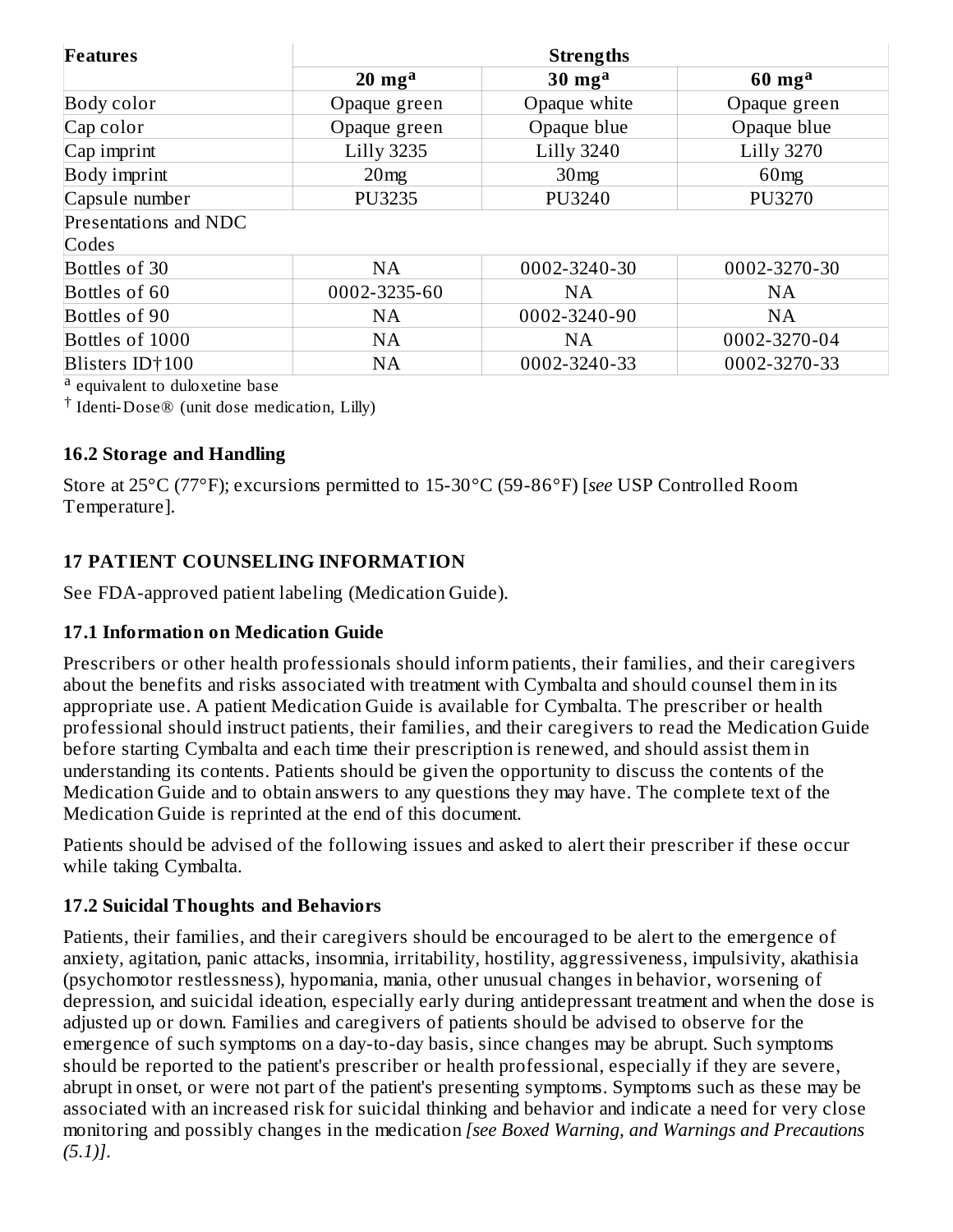#### **17.3 Medication Administration**

Cymbalta should be swallowed whole and should not be chewed or crushed, nor should the capsule be opened and its contents be sprinkled on food or mixed with liquids. All of these might affect the enteric coating.

### **17.4 Continuing the Therapy Pres cribed**

While patients may notice improvement with Cymbalta therapy in 1 to 4 weeks, they should be advised to continue therapy as directed.

### **17.5 Hepatotoxicity**

Patients should be informed that severe liver problems, sometimes fatal, have been reported in patients treated with Cymbalta. Patients should be instructed to talk to their healthcare provider if they develop itching, right upper belly pain, dark urine, or yellow skin/eyes while taking Cymbalta, which may be signs of liver problems. Patients should talk to their healthcare provider about their alcohol consumption. Use of Cymbalta with heavy alcohol intake may be associated with severe liver injury *[see Warnings and Precautions (5.2)]*.

## **17.6 Alcohol**

Although Cymbalta does not increase the impairment of mental and motor skills caused by alcohol, use of Cymbalta concomitantly with heavy alcohol intake may be associated with severe liver injury. For this reason, Cymbalta should not be prescribed for patients with substantial alcohol use *[see Warnings and Precautions (5.2) and Drug Interactions (7.15)]*.

### **17.7 Orthostatic Hypotension and Syncope**

Patients should be advised of the risk of orthostatic hypotension and syncope, especially during the period of initial use and subsequent dose escalation, and in association with the use of concomitant drugs that might potentiate the orthostatic effect of duloxetine *[see Warnings and Precautions (5.3)]*.

### **17.8 Serotonin Syndrome**

Patients should be cautioned about the risk of serotonin syndrome with the concomitant use of Cymbalta and other serotonergic agents including triptans, tricyclic antidepressants, fentanyl, lithium, tramadol, buspirone, tryptophan and St. John's Wort *[see Contraindications (4.1), Warnings and Precautions (5.4), and Drug Interactions (7.14)]*.

Patients should be advised of the signs and symptoms associated with serotonin syndrome that may include mental status changes (e.g., agitation, hallucinations, delirium, and coma), autonomic instability (e.g., tachycardia, labile blood pressure, dizziness, diaphoresis, flushing, hyperthermia), neuromuscular changes (e.g., tremor, rigidity, myoclonus, hyperreflexia, incoordination), seizures, and/or gastrointestinal symptoms (e.g., nausea, vomiting, diarrhea). Patients should be cautioned to seek medical care immediately if they experience these symptoms.

## **17.9 Abnormal Bleeding**

Patients should be cautioned about the concomitant use of duloxetine and NSAIDs, aspirin, warfarin, or other drugs that affect coagulation since combined use of psychotropic drugs that interfere with serotonin reuptake and these agents has been associated with an increased risk of bleeding *[see Warnings and Precautions (5.5)].*

### **17.10 Severe Skin Reactions**

Patients should be cautioned that Cymbalta may cause serious skin reactions. This may need to be treated in a hospital and may be life-threatening. Patients should be counseled to call their doctor right away or get emergency help if they have skin blisters, peeling rash, sores in their mouth, hives, or any other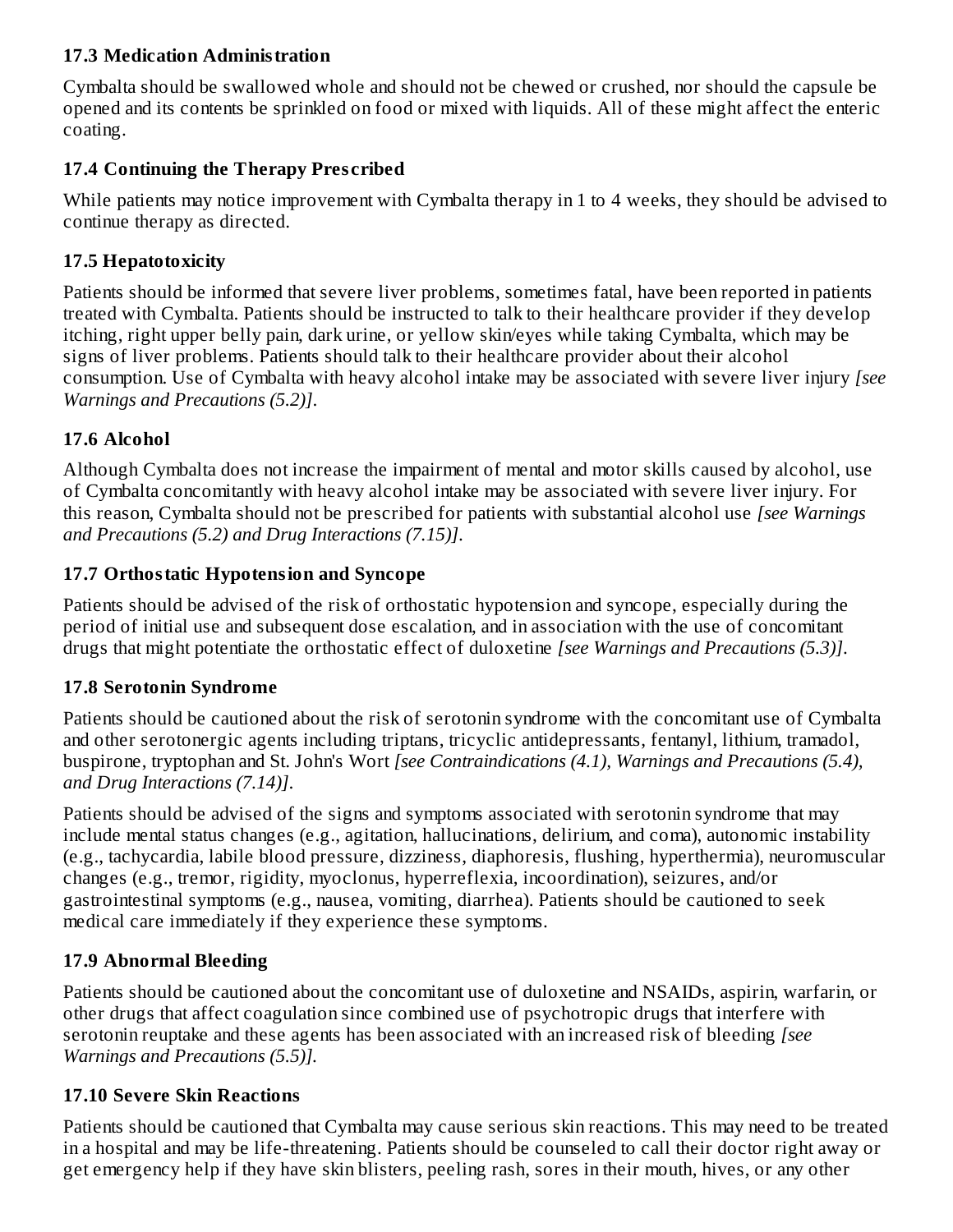allergic reactions *[see Warnings and Precautions (5.6)]*.

## **17.11 Dis continuation of Treatment**

Patients should be instructed that discontinuation of Cymbalta may be associated with symptoms such as dizziness, headache, nausea, diarrhea, paresthesia, irritability, vomiting, insomnia, anxiety, hyperhidrosis, and fatigue, and should be advised not to alter their dosing regimen, or stop taking Cymbalta without consulting their physician *[see Warnings and Precautions (5.7)]*.

## **17.12 Activation of Mania or Hypomania**

Patients with depressive symptoms should be adequately screened for risk of bipolar disorder (e.g. family history of suicide, bipolar disorder, and depression) prior to initiating treatment with Cymbalta. Patients should be advised to report any signs or symptoms of a manic reaction such as greatly increased energy, severe trouble sleeping, racing thoughts, reckless behavior, talking more or faster than usual, unusually grand ideas, and excessive happiness or irritability *[see Warnings and Precautions (5.8)]*.

### **17.13 Seizures**

Patients should be advised to inform their physician if they have a history of seizure disorder *[see Warnings and Precautions (5.9)]*.

## **17.14 Effects on Blood Pressure**

Patients should be cautioned that Cymbalta may cause an increase in blood pressure *[see Warnings and Precautions (5.10)]*.

### **17.15 Concomitant Medications**

Patients should be advised to inform their physicians if they are taking, or plan to take, any prescription or over-the-counter medications, since there is a potential for interactions *[see Dosage and Administration (2.5), Contraindications (4.1), Warnings and Precautions (5.4 and 5.11), and Drug Interactions (7)]*.

## **17.16 Hyponatremia**

Patients should be advised that hyponatremia has been reported as a result of treatment with SNRIs and SSRIs, including Cymbalta. Patients should be advised of the signs and symptoms of hyponatremia *[see Warnings and Precautions (5.12)].*

### **17.17 Concomitant Illness es**

Patients should be advised to inform their physicians about all of their medical conditions *[see Warnings and Precautions (5.13)].*

## **17.18 Urinary Hesitancy and Retention**

Cymbalta is in a class of medicines that may affect urination. Patients should be instructed to consult with their healthcare provider if they develop any problems with urine flow *[see Warnings and Precautions (5.14)]*.

## **17.19 Pregnancy and Breast Feeding**

Patients should be advised to notify their physician if they

- become pregnant during therapy
- intend to become pregnant during therapy
- are breast feeding *[see Dosage and Administration (2.3) and Use in Specific Populations (8.1, 8.2, and 8.3)]*.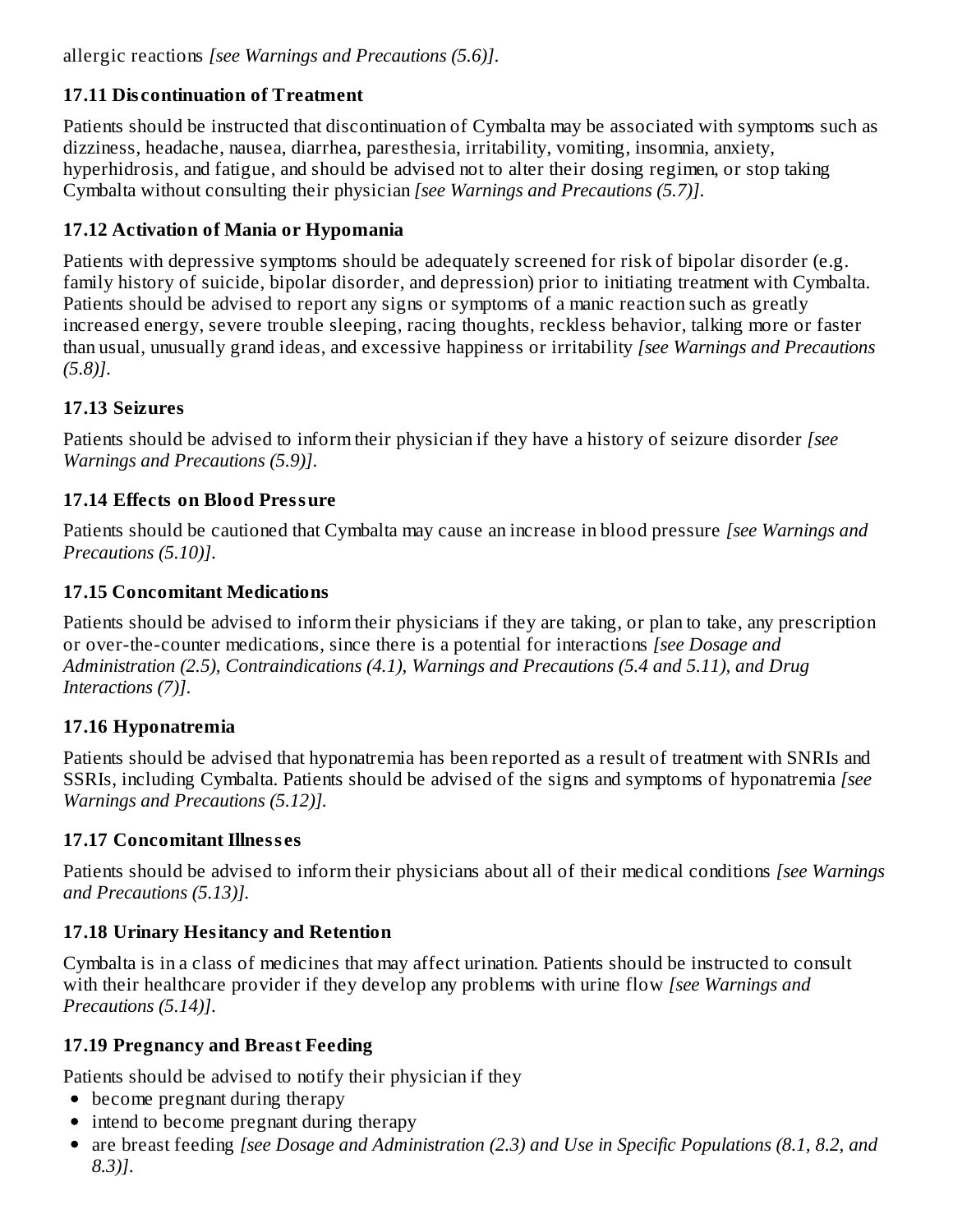Lilly maintains a pregnancy registry to monitor the pregnancy outcomes of women exposed to Cymbalta while pregnant. Healthcare providers are encouraged to register any patient who is exposed to Cymbalta during pregnancy by calling the Cymbalta Pregnancy Registry at 1-866-814-6975 or by visiting www.cymbaltapregnancyregistry.com.

### **17.20 Interference with Psychomotor Performance**

Any psychoactive drug may impair judgment, thinking, or motor skills. Although in controlled studies Cymbalta has not been shown to impair psychomotor performance, cognitive function, or memory, it may be associated with sedation and dizziness. Therefore, patients should be cautioned about operating hazardous machinery including automobiles, until they are reasonably certain that Cymbalta therapy does not affect their ability to engage in such activities.

Literature revised November 9, 2012

### **Marketed by: Lilly USA, LLC, Indianapolis, IN 46285, USA**

Copyright © 2004, 2012, Eli Lilly and Company. All rights reserved.

PV 9474 AMP

### **Medication Guide**

### **Cymbalta [sim-BALL-tah] ® (Duloxetine Delayed-Releas e Capsules)**

Read the Medication Guide that comes with Cymbalta $^\circledR$  before you start taking it and each time you get a refill. There may be new information. This Medication Guide does not take the place of talking to your healthcare provider about your medical condition or treatment. Talk with your healthcare provider if there is something you do not understand or want to learn more about.

### **What is the most important information I should know about Cymbalta?**

Cymbalta and other antidepressant medicines may cause serious side effects, including:

## **1. Suicidal thoughts or actions:**

- **Cymbalta and other antidepressant medicines may increas e suicidal thoughts or actions** in some children, teenagers, or young adults within the **first few months of treatment or when the dos e is changed.**
- Depression or other serious mental illnesses are the most important causes of suicidal thoughts or actions.
- Watch for these changes and call your healthcare provider right away if you notice:
	- New or sudden changes in mood, behavior, actions, thoughts, or feelings, especially if severe.
	- Pay particular attention to such changes when Cymbalta is started or when the dose is changed.
	- Keep all follow-up visits with your healthcare provider and call between visits if you are worried about symptoms.

#### **Call your healthcare provider right away if you have any of the following symptoms, or call 911 if an emergency, especially if they are new, wors e, or worry you:**

- attempts to commit suicide
- acting on dangerous impulses
- acting aggressive or violent
- $\bullet$  thoughts about suicide or dying
- new or worse depression
- new or worse anxiety or panic attacks
- feeling agitated, restless, angry or irritable
- trouble sleeping
- an increase in activity or talking more than what is normal for you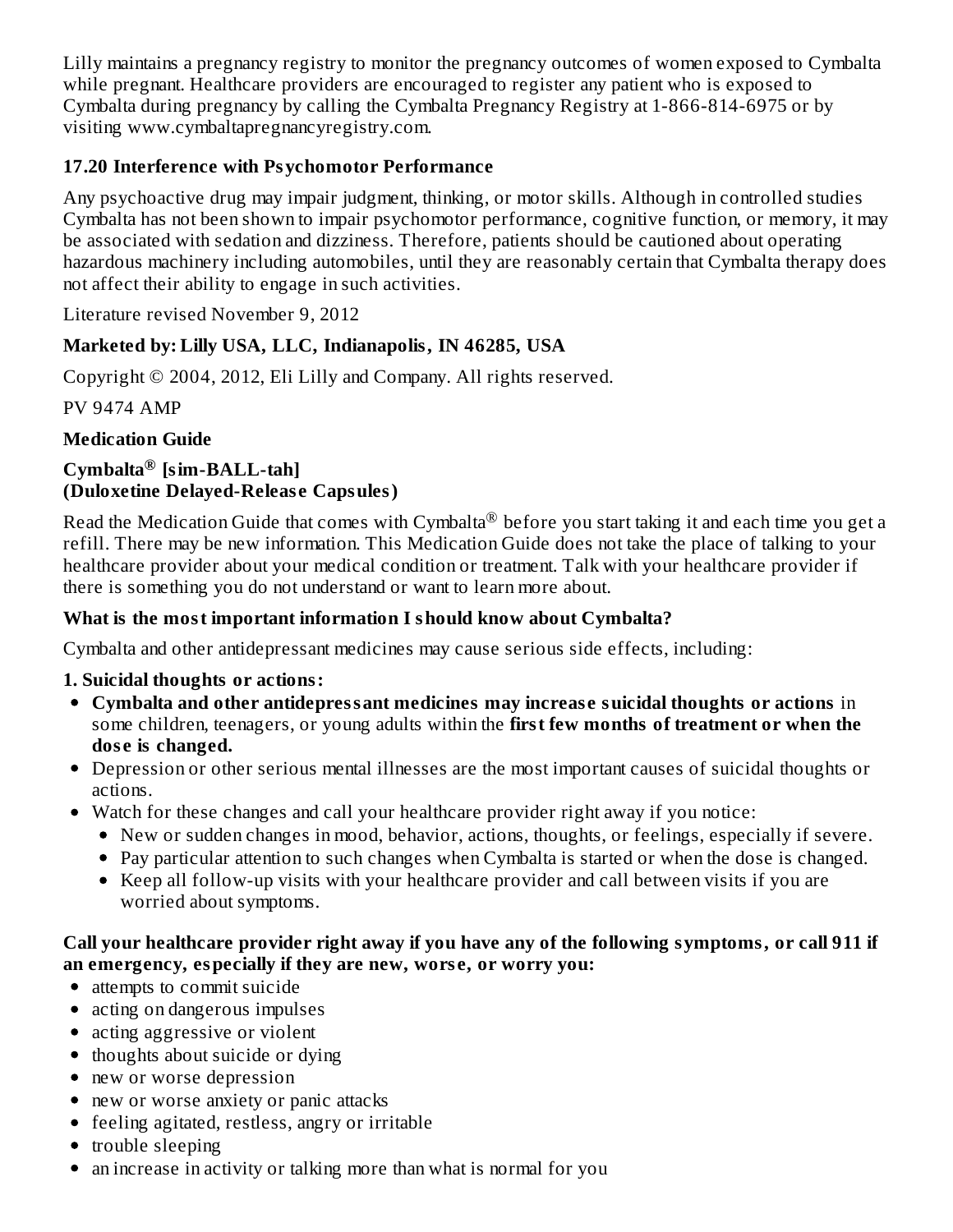other unusual changes in behavior or mood

#### **Call your healthcare provider right away if you have any of the following symptoms, or call 911 if an emergency. Cymbalta may be associated with thes e s erious side effects:**

#### **2. Liver damage- symptoms may include:**

- itching
- right upper abdominal pain
- dark urine
- hepatitis with yellow skin or eyes
- enlarged liver
- increased liver enzymes

#### **3. Serotonin Syndrome - This condition can be life-threatening and may include:**

- agitation, hallucinations, coma or other changes in mental status
- coordination problems or muscle twitching (overactive reflexes)
- racing heartbeat, high or low blood pressure
- sweating or fever
- nausea, vomiting, or diarrhea
- muscle rigidity
- dizziness
- $\bullet$  flushing
- $\bullet$  tremor
- seizures

**4. Abnormal bleeding:** Cymbalta and other antidepressant medicines may increase your risk of bleeding or bruising, especially if you take the blood thinner warfarin (Coumadin\*, Jantoven\*), a non-steroidal anti-inflammatory drug (NSAIDs, like ibuprofen or naproxen), or aspirin.

**5. Severe skin reactions:** Cymbalta may cause serious skin reactions that may require stopping its use. This may need to be treated in a hospital and may be life-threatening. Call your doctor right away or get emergency help if you have skin blisters, peeling rash, sores in the mouth, hives or any other allergic reactions.

### **6. Manic episodes:**

- greatly increased energy
- severe trouble sleeping
- racing thoughts
- reckless behavior
- unusually grand ideas
- excessive happiness or irritability
- talking more or faster than usual  $\bullet$

### **7. Seizures or convulsions**

**8. Changes in blood pressure.** Monitor your blood pressure before starting and throughout treatment. Cymbalta may:

- increase your blood pressure.
- decrease your blood pressure when standing and cause dizziness or fainting, mostly when first starting Cymbalta or when increasing the dose.

**9. Low salt (sodium) levels in the blood.** Elderly people may be at greater risk for this. Symptoms may include:

headache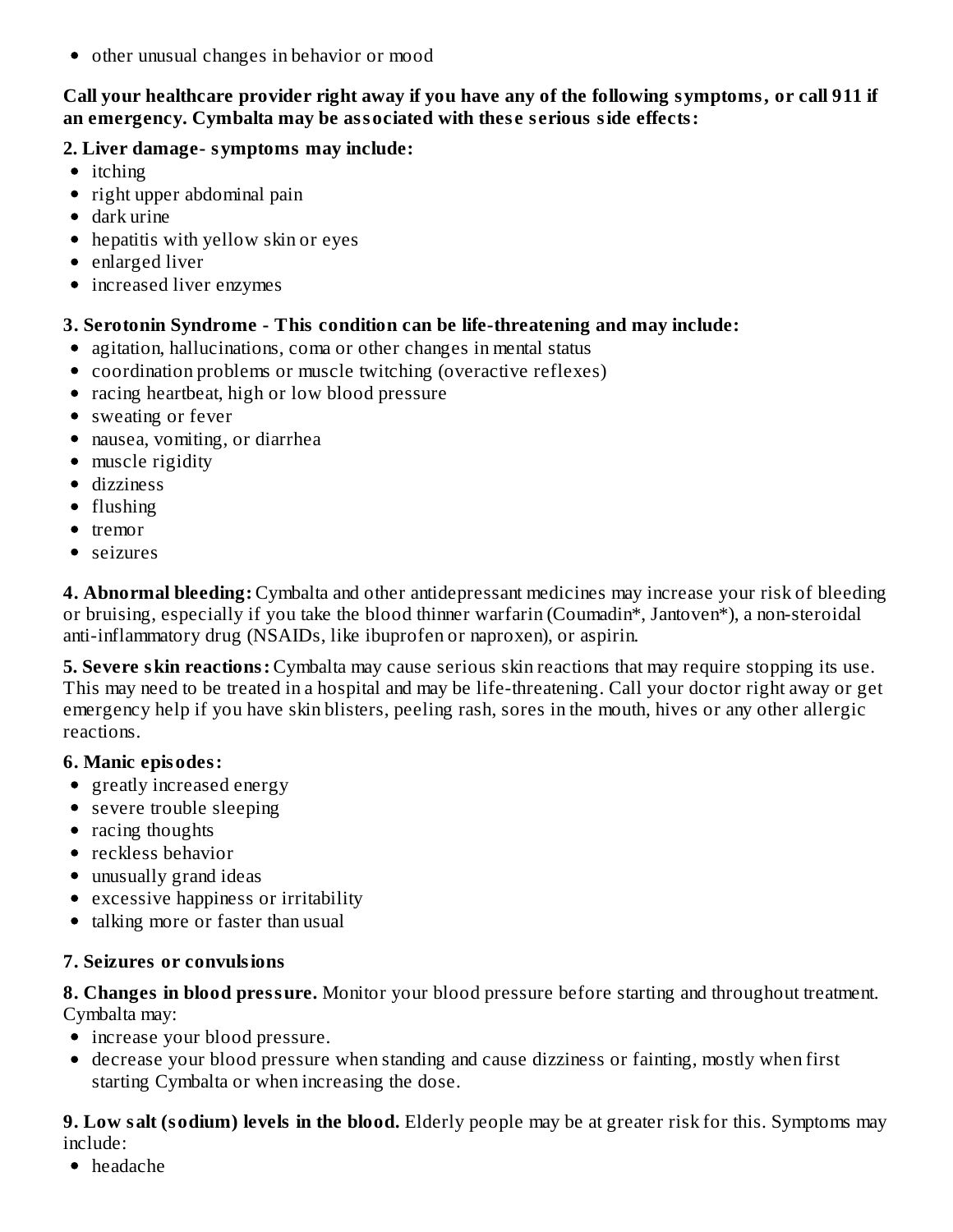- weakness or feeling unsteady
- confusion, problems concentrating or thinking or memory problems

#### **10. Problems with urination include:**

- decreased urine flow
- unable to pass any urine

**11. Changes in appetite or weight.** Children and adolescents should have height and weight monitored during treatment.

**Do not stop Cymbalta without first talking to your healthcare provider.** Stopping Cymbalta too

quickly or changing from another antidepressant too quickly may result in serious symptoms including:

- anxiety, irritability
- feeling tired or problems sleeping
- headache, sweating, dizziness
- electric shock-like sensations
- vomiting, nausea, diarrhea

#### **What is Cymbalta?**

Cymbalta is a prescription medicine used to treat depression. It is important to talk with your healthcare provider about the risks of treating depression and also the risks of not treating it. You should discuss all treatment choices with your healthcare provider.

Cymbalta is also used to treat or manage:

- Major Depressive Disorder (MDD)
- Generalized Anxiety Disorder (GAD)
- Diabetic Peripheral Neuropathic Pain (DPNP)
- $\bullet$  Fibromyalgia (FM)
- Chronic Musculoskeletal Pain

Talk to your healthcare provider if you do not think that your condition is getting better with Cymbalta treatment.

#### **Who should not take Cymbalta?**

Do NOT take Cymbalta if you:

- have uncontrolled narrow-angle glaucoma
- take a Monoamine Oxidase Inhibitor (MAOI). Ask your healthcare provider or pharmacist if you are not sure if you take an MAOI, including the antibiotic linezolid.
- Do not take an MAOI within 5 days of stopping Cymbalta unless directed to do so by your physician.
- Do not start Cymbalta if you stopped taking an MAOI in the last 2 weeks unless directed to do so by your physician.

#### **People who take Cymbalta clos e in time to an MAOI may have s erious or even life-threatening side effects. Get medical help right away if you have any of thes e symptoms:**

- high fever
- uncontrolled muscle spasms
- stiff muscles
- rapid changes in heart rate or blood pressure
- $\bullet$  confusion
- loss of consciousness (pass out)
- **take Mellaril\* (thioridazine) becaus e this can caus e s erious heart rhythm problems or sudden death**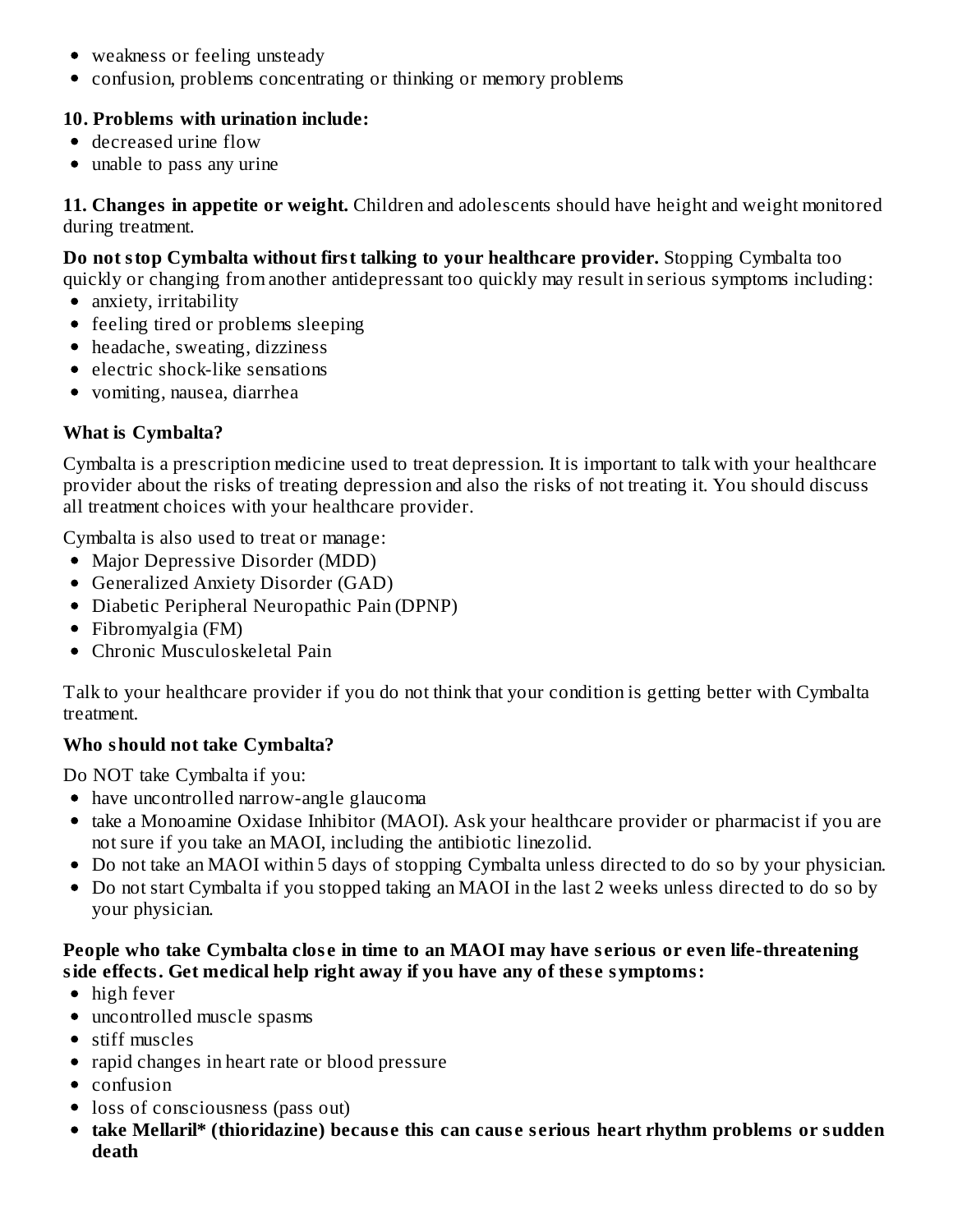### **What should I tell my healthcare provider before taking Cymbalta? Ask if you are not sure.**

Before starting Cymbalta, tell your healthcare provider if you:

- Are taking certain drugs such as:
	- Triptans used to treat migraine headache
	- Medicines used to treat mood, anxiety, psychotic or thought disorders, including tricyclics, lithium, buspirone, SSRIs, SNRIs or MAOIs
	- Tramadol and fentanyl
	- Cimetidine
	- The antibiotics ciprofloxacin, enoxacin
	- Medicine to control heart rate such as propafenone, flecainide, quinidine
	- Theophylline
	- The blood thinner warfarin (Coumadin\*, Jantoven\*)
	- Non-steroidal anti-inflammatory drug (NSAID), like ibuprofen, naproxen or aspirin.
	- Over-the-counter supplements such as tryptophan or St. John's Wort
- have heart problems or high blood pressure
- have diabetes (Cymbalta treatment worsens the control of blood sugar in some patients with diabetes)
- have liver problems
- have kidney problems
- have glaucoma
- have or had seizures or convulsions
- have bipolar disorder or mania
- have low sodium levels in your blood
- have delayed stomach emptying
- have or had bleeding problems
- are pregnant or plan to become pregnant. It is not known if Cymbalta will harm your unborn baby. Talk to your healthcare provider about the benefits and risks of treating depression or other conditions with Cymbalta during pregnancy. Lilly, the company that markets Cymbalta, maintains a pregnancy registry. The Cymbalta Pregnancy Registry collects information from voluntary participants who are pregnant and who have been exposed to Cymbalta at any time during pregnancy. Women who are interested in enrolling may contact the Registry directly by calling 1-866-814- 6975 or by visiting www.cymbaltapregnancyregistry.com
- are breast-feeding or plan to breast-feed. Some Cymbalta may pass into your breast milk. Talk to your healthcare provider about the best way to feed your baby while taking Cymbalta.

**Tell your healthcare provider about all the medicines that you take,** including prescription and nonprescription medicines, vitamins, and herbal supplements. Cymbalta and some medicines may interact with each other, may not work as well, or may cause serious side effects.

Your healthcare provider or pharmacist can tell you if it is safe to take Cymbalta with your other medicines. Do not start or stop any medicine while taking Cymbalta without talking to your healthcare provider first.

#### If you take Cymbalta, you should not take any other medicines that contain duloxetine.

### **How should I take Cymbalta?**

- Take Cymbalta exactly as prescribed. Your healthcare provider may need to change the dose of Cymbalta until it is the right dose for you.
- Do not open, break or chew the capsule; it must be swallowed whole.
- Cymbalta may be taken with or without food.
- If you miss a dose of Cymbalta, take the missed dose as soon as you remember. If it is almost time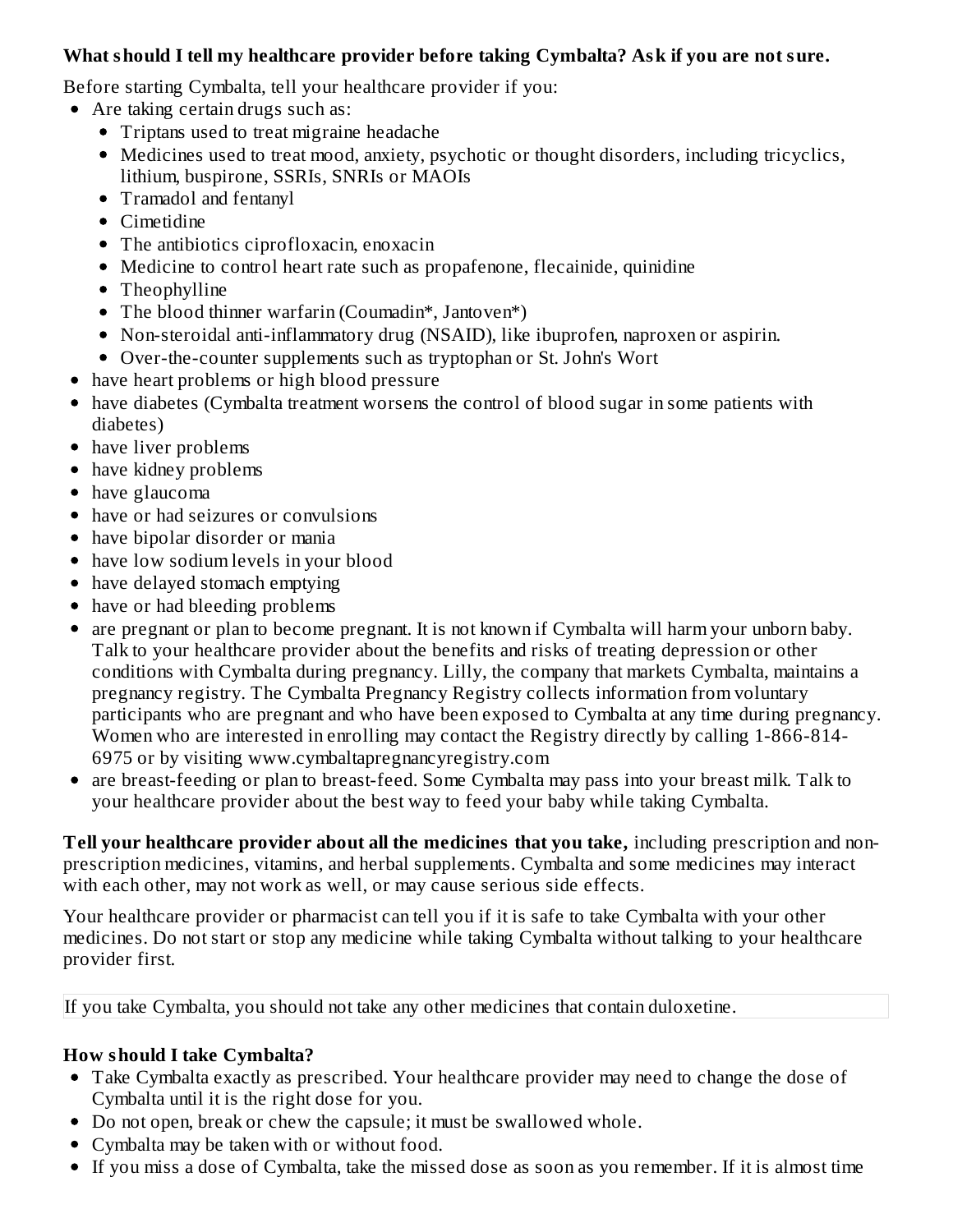for the next dose, skip the missed dose and take your next dose at the regular time. Do not take two doses of Cymbalta at the same time.

- If you take too much Cymbalta, call your healthcare provider or poison control center right away, or get emergency treatment.
- When switching from another antidepressant to Cymbalta your doctor may want to lower the dose of the initial antidepressant first to potentially avoid side effects.

### **What should I avoid while taking Cymbalta?**

- Cymbalta can cause sleepiness or may affect your ability to make decisions, think clearly, or react quickly. You should not drive, operate heavy machinery, or do other dangerous activities until you know how Cymbalta affects you.
- Use of Cymbalta concomitantly with heavy alcohol intake may be associated with severe liver injury. Avoid heavy alcohol use while taking Cymbalta.

#### **What are the possible side effects of Cymbalta?**

Cymbalta may cause serious side effects, including all of those described in the section entitled "What is the most important information I should know about Cymbalta?"

Common possible side effects in people who take Cymbalta include:

- nausea
- dry mouth
- sleepiness
- fatigue
- loss of appetite
- increased sweating
- dizziness

Tell your healthcare provider if you have any side effect that bothers you or that does not go away. These are not all the possible side effects of Cymbalta. For more information, ask your healthcare provider or pharmacist.

#### **CALL YOUR DOCTOR FOR MEDICAL ADVICE ABOUT SIDE EFFECTS. YOU MAY REPORT SIDE EFFECTS TO THE FDA AT 1-800-FDA-1088.**

#### **How should I store Cymbalta?**

Store Cymbalta at room temperature between 59°F and 86°F (15°C to 30°C).

#### **Keep Cymbalta and all medicines out of the reach of children.**

#### **General information about Cymbalta**

Medicines are sometimes prescribed for purposes other than those listed in a Medication Guide. Do not use Cymbalta for a condition for which it was not prescribed. Do not give Cymbalta to other people, even if they have the same condition. It may harm them.

This Medication Guide summarizes the most important information about Cymbalta. If you would like more information, talk with your healthcare provider. You may ask your healthcare provider or pharmacist for information about Cymbalta that is written for healthcare professionals.

For more information about Cymbalta call 1-800-Lilly Rx (1-800-545-5979) or go to www. Cymbalta.com.

#### **What are the ingredients in Cymbalta?**

Active ingredient: duloxetine hydrochloride

Inactive ingredients:

**Delayed Releas e Capsules:** FD&C Blue No. 2, gelatin, hypromellose, hydroxypropyl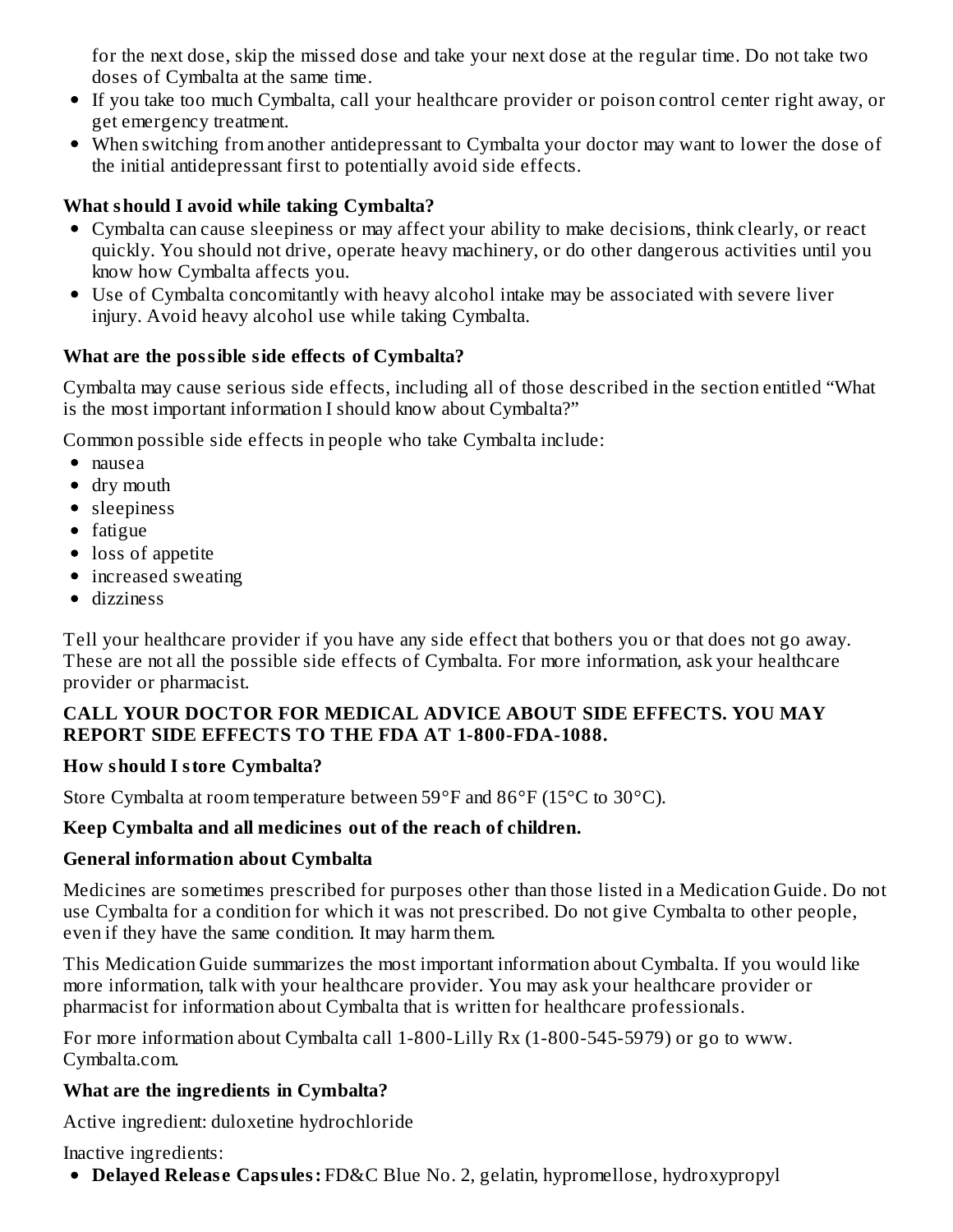methylcellulose acetate succinate, sodium lauryl sulfate, sucrose, sugar spheres, talc, titanium dioxide, and triethyl citrate. The 20 and 60 mg capsules also contain iron oxide yellow.

*This Medication Guide has been approved by the U.S. Food and Drug Administration*

\*The brands listed are trademarks of their respective owners and not trademarks of Eli Lilly and Company.

Medication Guide revised: November 9, 2012

#### **Marketed by: Lilly USA, LLC Indianapolis, IN 46285, USA**

#### **www.cymbalta.com**

#### **Cymbalta is a registered trademark of Eli Lilly and Company.**

Copyright © 2009, 2012, Eli Lilly and Company. All rights reserved. PV 7094 AMP

#### **Repackaging Information**

Please reference the *How Supplied* section listed above for a description of individual tablets or capsules. This drug product has been received by Aphena Pharma - TN in a manufacturer or distributor packaged configuration and repackaged in full compliance with all applicable cGMP regulations. The package configurations available from Aphena are listed below:

**Count 30mg** 3060 43353-303-19

Store between 20°-25°C (68°-77°F). See USP Controlled Room Temperature. Dispense in a tight lightresistant container as defined by USP. Keep this and all drugs out of the reach of children.

Repackaged by:



Cookeville, TN 38506

20140424SC

#### **PRINCIPAL DISPLAY PANEL - 30mg**

NDC 43353-303 - **Duloxetine HCI (Cymbalta ) DR 30mg** - Rx Only **®**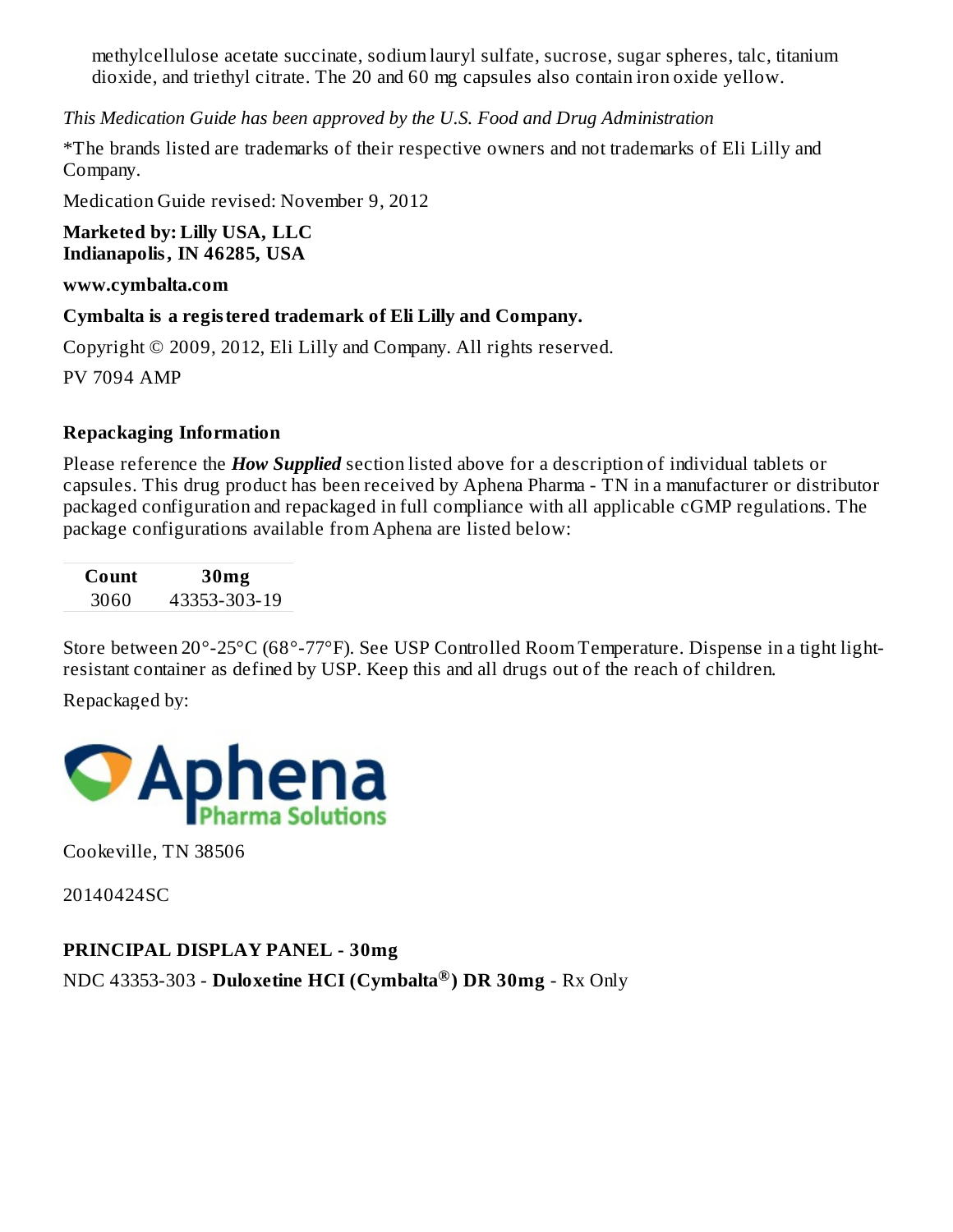| <b>CYMBALTA</b>                                   |                                                                           |                                                                            |                                                 |                    |                          |          |
|---------------------------------------------------|---------------------------------------------------------------------------|----------------------------------------------------------------------------|-------------------------------------------------|--------------------|--------------------------|----------|
| duloxetine hydrochloride capsule, delayed release |                                                                           |                                                                            |                                                 |                    |                          |          |
|                                                   |                                                                           |                                                                            |                                                 |                    |                          |          |
| <b>Product Information</b>                        |                                                                           |                                                                            |                                                 |                    |                          |          |
| Product Type                                      |                                                                           | HUMAN PRESCRIPTION DRUG                                                    | Item Code (Source) NDC:43353-303(NDC:0002-3240) |                    |                          |          |
| <b>Route of Administration</b>                    |                                                                           | ORAL                                                                       |                                                 |                    |                          |          |
|                                                   |                                                                           |                                                                            |                                                 |                    |                          |          |
|                                                   |                                                                           |                                                                            |                                                 |                    |                          |          |
|                                                   | <b>Active Ingredient/Active Moiety</b>                                    |                                                                            |                                                 |                    |                          |          |
|                                                   |                                                                           | <b>Ingredient Name</b>                                                     |                                                 |                    | <b>Basis of Strength</b> | Strength |
|                                                   |                                                                           | Duloxetine hydrochloride (UNII: 9044SC542W) (Duloxetine - UNII:O5TNM5N07U) |                                                 | <b>Dulo</b> xetine |                          | $30$ mg  |
|                                                   |                                                                           |                                                                            |                                                 |                    |                          |          |
|                                                   |                                                                           |                                                                            |                                                 |                    |                          |          |
| <b>Inactive Ingredients</b>                       |                                                                           |                                                                            |                                                 |                    |                          |          |
|                                                   |                                                                           | <b>Ingredient Name</b>                                                     |                                                 |                    |                          | Strength |
| Gelatin (UNII: 2G86QN327L)                        |                                                                           |                                                                            |                                                 |                    |                          |          |
|                                                   | Hypromelloses (UNII: 3NXW29V3WO)                                          |                                                                            |                                                 |                    |                          |          |
|                                                   | HYPROMELLOSE ACETATE SUCCINATE 16070722 (3 MM2/S) (UNII: 24P2YXD2PW)      |                                                                            |                                                 |                    |                          |          |
|                                                   | Sodium lauryl sulfate (UNII: 368GB5141J)                                  |                                                                            |                                                 |                    |                          |          |
|                                                   | Sucrose (UNII: C151H8M554)                                                |                                                                            |                                                 |                    |                          |          |
|                                                   | Talc (UNII: 7SEV7J4R1U)                                                   |                                                                            |                                                 |                    |                          |          |
|                                                   | Titanium dioxide (UNII: 15FIX9V2JP)                                       |                                                                            |                                                 |                    |                          |          |
|                                                   | Triethyl citrate (UNII: 8Z96QXD6UM)<br>FD&C BLUE NO. 2 (UNII: L06K8R7DQK) |                                                                            |                                                 |                    |                          |          |
|                                                   |                                                                           |                                                                            |                                                 |                    |                          |          |
|                                                   |                                                                           |                                                                            |                                                 |                    |                          |          |
| <b>Product Characteristics</b>                    |                                                                           |                                                                            |                                                 |                    |                          |          |
| Color                                             | blue (opaque blue), white (opaque white)                                  |                                                                            | <b>Score</b>                                    |                    | no score                 |          |
| <b>Shape</b>                                      | <b>CAPSULE</b>                                                            |                                                                            | <b>Size</b>                                     |                    | $16 \,\mathrm{mm}$       |          |
| Flavor                                            |                                                                           |                                                                            | <b>Imprint Code</b>                             |                    | LILLY;3240;30;mg         |          |
|                                                   |                                                                           |                                                                            |                                                 |                    |                          |          |